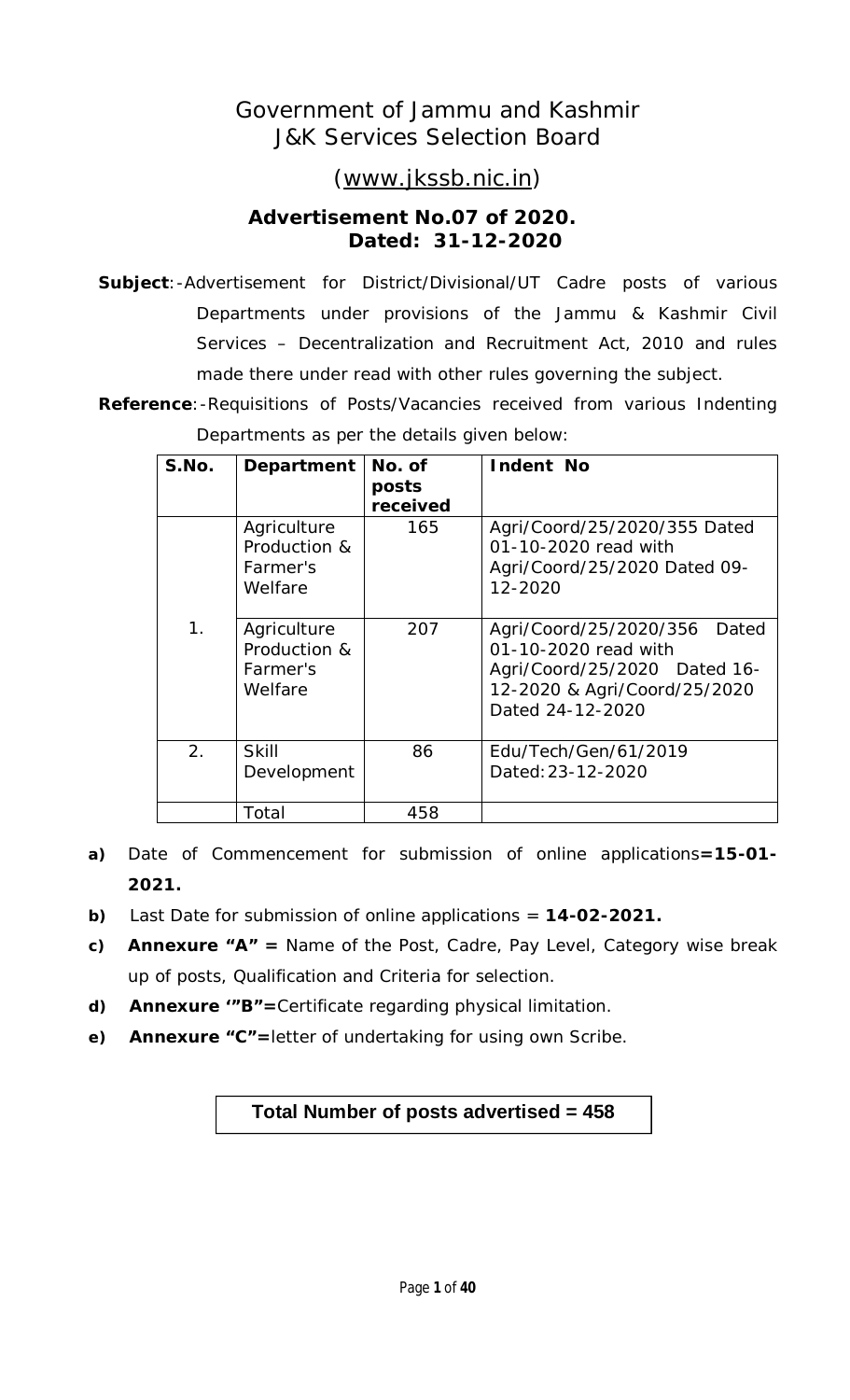**The J&K Services Selection Board invites** online application from eligible candidates for participating in the selection process for District/Divisional/UT Cadre posts shown in Annexure **"A"** to this Notification.

The detailed terms and conditions with regard to eligibility, educational qualification, domicile, reservation, etc are as follows:-

- **(1) Appointment of the candidates:** 
	- i. The Appointment and other service conditions in respect of the candidate selected through this selection process, shall be governed by the provisions of the Jammu & Kashmir Probationer (Condition of Services, Pay & Allowances) and Fixation of Tenure Rules, 2020, notified vide S.O 192 dated 17th of June 2020.
	- ii. The reservation under this Advertisement Notification shall be applicable in accordance with the provisions of the Jammu & Kashmir's SO 127 of 2020 dated20.04.2020.
- **(2) Domicile: -**The candidate should be a Domicile of the Union Territory of Jammu & Kashmir as defined in terms of the Notifications issued by the Ministry of Home Affairs, Government of India vide S.O 1229 (E) dated 31- 03-2020 and S.O 1245(E) dated 03-04-2020 read with the General Administration Department, Government of Jammu and Kashmir's S.O 166 dated 18-05-2020.

The candidate must possess Domicile Certificate issued by the Competent Authority on the format prescribed for the purpose, **on or before the last date of submission of online application form.** 

- **(3) Vacancies: -**The UT, Divisional &District Cadre Wise details of notified posts are given in **Annexure "A"** to this notification.
- **(4) Age limit: (as on 01-01-2020)**

The requirement of age for Open Merit & various Reserved Categories candidates is as follows: -

| S.No           | Category  | Age   | <b>Not</b>       | born   Not |                  | born |
|----------------|-----------|-------|------------------|------------|------------------|------|
|                |           | limit | before           |            | After            |      |
| $(\mathsf{i})$ | <b>OM</b> | 40    | 01-01-1980       |            | $01 - 01 - 2002$ |      |
| (ii)           | <b>SC</b> | 43    | $01 - 01 - 1977$ |            | $01 - 01 - 2002$ |      |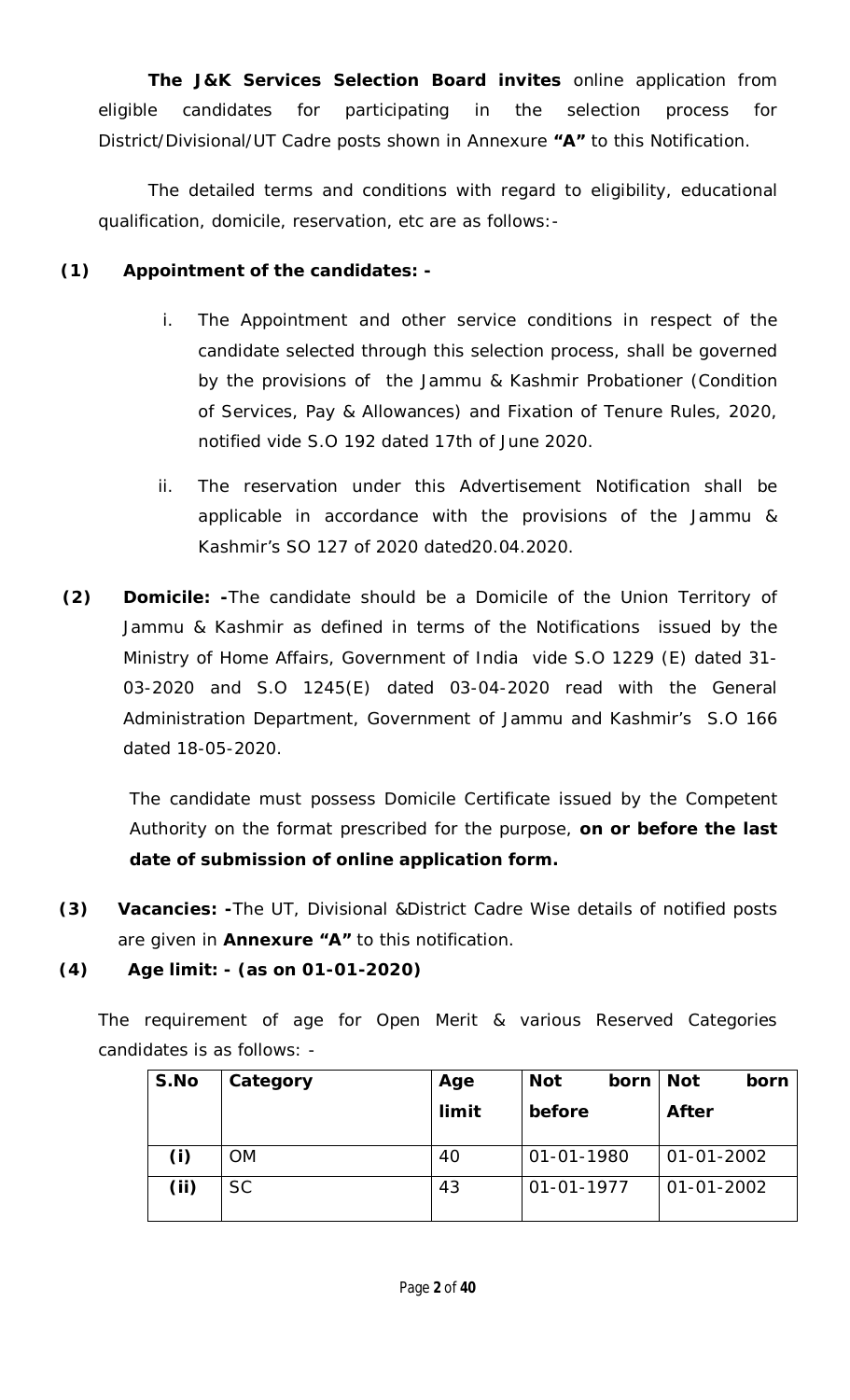| (iii)             | <b>ST</b>                                          | 43 | 01-01-1977       | 01-01-2002       |
|-------------------|----------------------------------------------------|----|------------------|------------------|
| (iv)              | <b>RBA</b>                                         | 43 | 01-01-1977       | 01-01-2002       |
| (v)               | ALC/IB                                             | 43 | $01 - 01 - 1977$ | 01-01-2002       |
| (vi)              | <b>EWS</b> (Economically<br><b>Weaker Section)</b> | 43 | 01-01-1977       | 01-01-2002       |
| (vii)             | PSP (Pahari Speaking<br>People)                    | 43 | 01-01-1977       | 01-01-2002       |
| (viii)            | <b>OSC</b><br>Social<br>(Other<br>Caste)           | 43 | 01-01-1977       | $01 - 01 - 2002$ |
| (ix)              | Physically<br>Challenged<br>Person                 | 42 | 01-01-1978       | 01-01-2002       |
| (x)               | Ex-Servicemen                                      | 48 | 01-01-1972       | 01-01-2002       |
| (x <sub>i</sub> ) | Government<br>Service/Contractual<br>Employment    | 40 | 01-01-1980       | $01 - 01 - 2002$ |

- **(5) Qualification Required:** 
	- **(I)** As per the Indent(s) received from the respective Indenting Department(s), the qualification for the posts notified are shown in **Annexure "A"** to this Advertisement Notification.
	- **(II)** The candidates who are declared qualified by the Board for Document Verification will be required to produce the relevant Certificates such as Mark sheets, Provisional Certificates, etc. for completion of Graduation /Post-Graduation Degree/PhD Degree in original as proof of having acquired the prescribed educational qualification on or before the cut off date fixed for filling online application form, failing which the candidature of such candidates shall be cancelled by the Board. The candidates who are able to prove, by documentary evidence, that the result of the qualifying examination was declared on or before the cut-off date **i.e 14-02-2021** and he/ she has been declared passed, will also be considered to meet the educational qualification.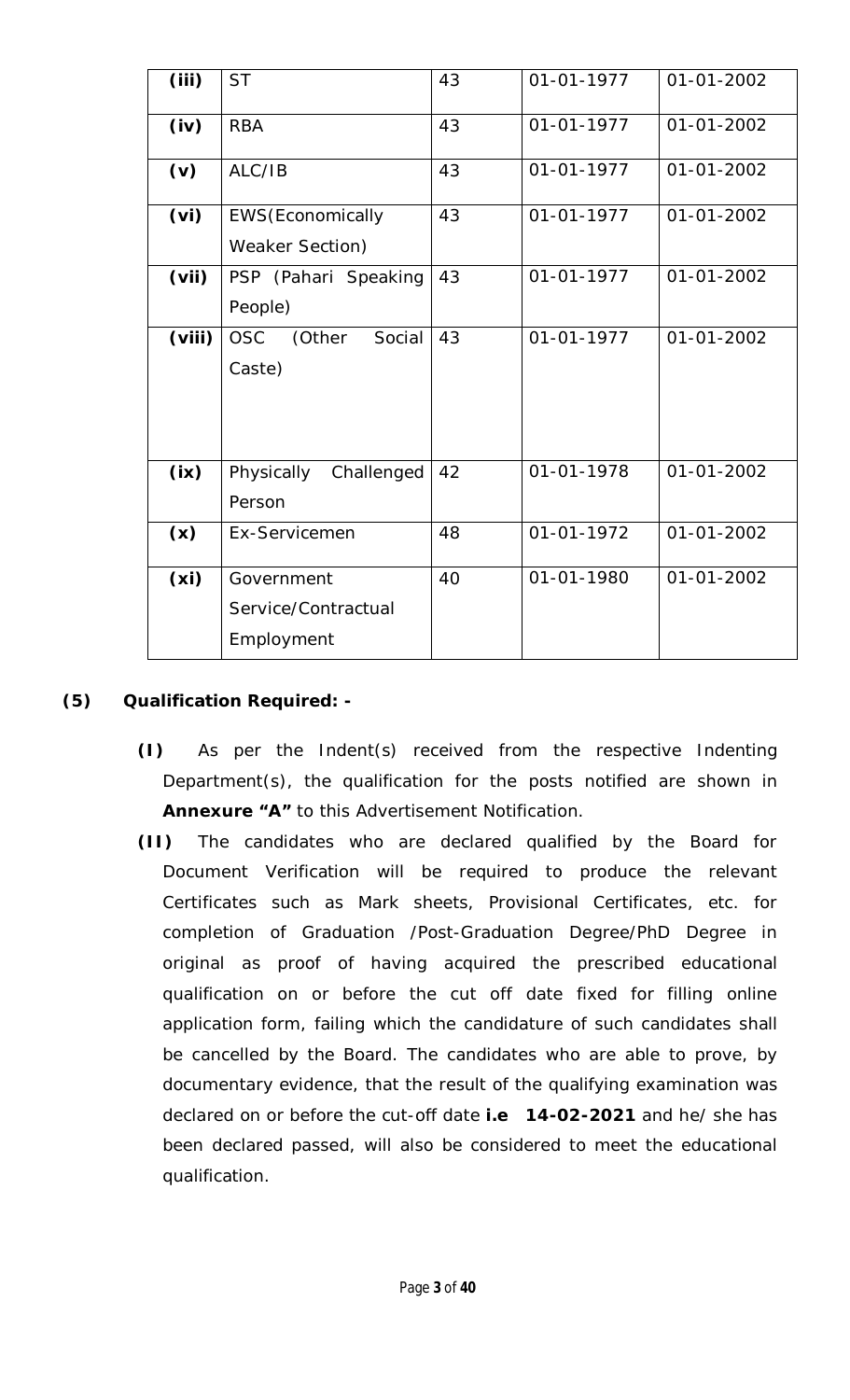- **(III)** Candidates may note that their candidature will remain provisional till the genuineness of their documents relating to educational qualification is verified by the Appointing Authority.
- **(IV)** In case of candidates claiming possession of equivalent educational qualification (where it is applicable/required), it shall be mandatory to produce relevant Equivalence Certificate from the concerned competent authorities at the time of Document Verification. However, final decision regarding selection of such candidates will be taken by the Board/concerned Departments, as the case may be.
- **(V)** Any candidate having his/her qualification other than prescribed, shall not be eligible for posts advertised in this notification.
- **(VI)** The degrees/ diplomas obtained through distance mode which are in consonance with the Govt. Order No. **252-HE of 2012** dated **30.05.2012** shall be entertained, subject to fulfilment of other terms and conditions.
- **(6) Reservation:** 
	- **(I)** Reservation for Scheduled Castes (SC), Scheduled Tribes(ST), Economically Weaker Section(EWS), Persons with Disabilities (PwD), Pahari Speaking People(PSP), etc for the above posts, wherever applicable and admissible, would be as determined & communicated by the Indenting Department, in accordance with the provisions of S.O 127 dated 20-04-2020.
	- **(II)** A candidate seeking his /her consideration under Reserved Categories must ensure that he/she possess a valid/ Category Certificate as on the **Cut Off Date**.
	- **(III)** Candidates may note that their candidature will remain provisional till the genuineness of the Reserved Category Certificate is verified by the Appointing Authority.
	- **(IV)** Candidates are cautioned to note that in case a claim for reservation is made on the basis of false/fake/fraudulent certificate, he/she shall be debarred from the examination(s) conducted by the Board, in addition to any other action as may be deemed appropriate.
	- **(7) Horizontal Reservation (wherever applicable under rules)**
		- **I)** The Horizontal Reservation for Ex-Servicemen and Physically Handicapped persons to the extent of 6% and 4% respectively means the reservation which would cut across the vertical reservation and the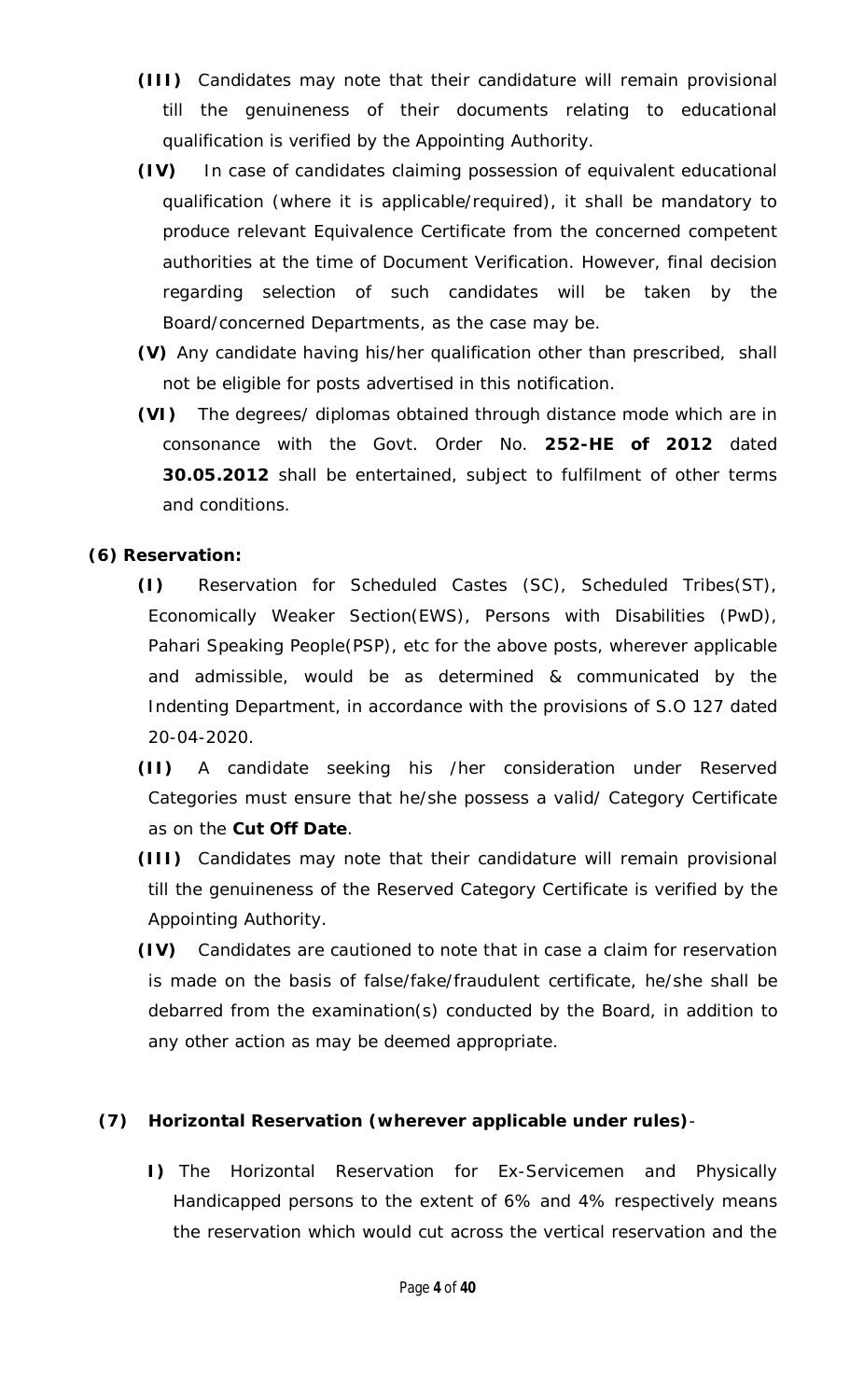persons selected shall have to be placed in the appropriate category by making necessary adjustments. In respect of Physically Handicapped persons, reservation shall be available only for services, posts and type of disability identified for the purpose by the competent authority.

- **II)** The Horizontal Reservation to the extent of 6% of the available vacancies shall be provided to the Ex- Servicemen, upto such pay scales, as has been specified by the competent authority in S.O 127 dated 20-04-2020,and other applicable rules.
- **III) Permissible Disabilities for PwD candidates:** -
- (a) The disabilities identified/ permissible for the instant posts advertised through this notification, shall be notified separately in accordance with the provisions of the Rights of Persons with Disabilities Act, 2016 and Rules/Orders issued thereunder and in consultation with the Indenting Department, before finalization of the selection process.
- (b)The posts may be declared as identified for additional disabilities as per the provisions of the "Rights of Persons with Disabilities Act, 2016" and Rules /Orders issued thereunder at any later date in consultation with the Indenting Department. Candidates with such disabilities for which the posts are declared as identified will also be eligible for final selection.
- **8) Application Fee:-** 
	- (I) Fee payable: Rs 350/- (Rs Three Hundred Fifty only)
	- (II) Fee can be paid only online through Net Banking, Credit or Debit cards.
	- (III) Applications received without the prescribed fee shall not be considered and summarily rejected. No representation against such rejection will be entertained. Fee once paid shall not be refunded under any circumstances nor will it be adjusted against any other examination or selection.
	- (IV) All the disputes related to refund of excess payment, if any, are subject matter of the J&K Service Selection Board. Candidates are advised to apply for refund of excess payment, if any, through official portal www.ssbjk.org.in only. No chargeback request shall be entertained.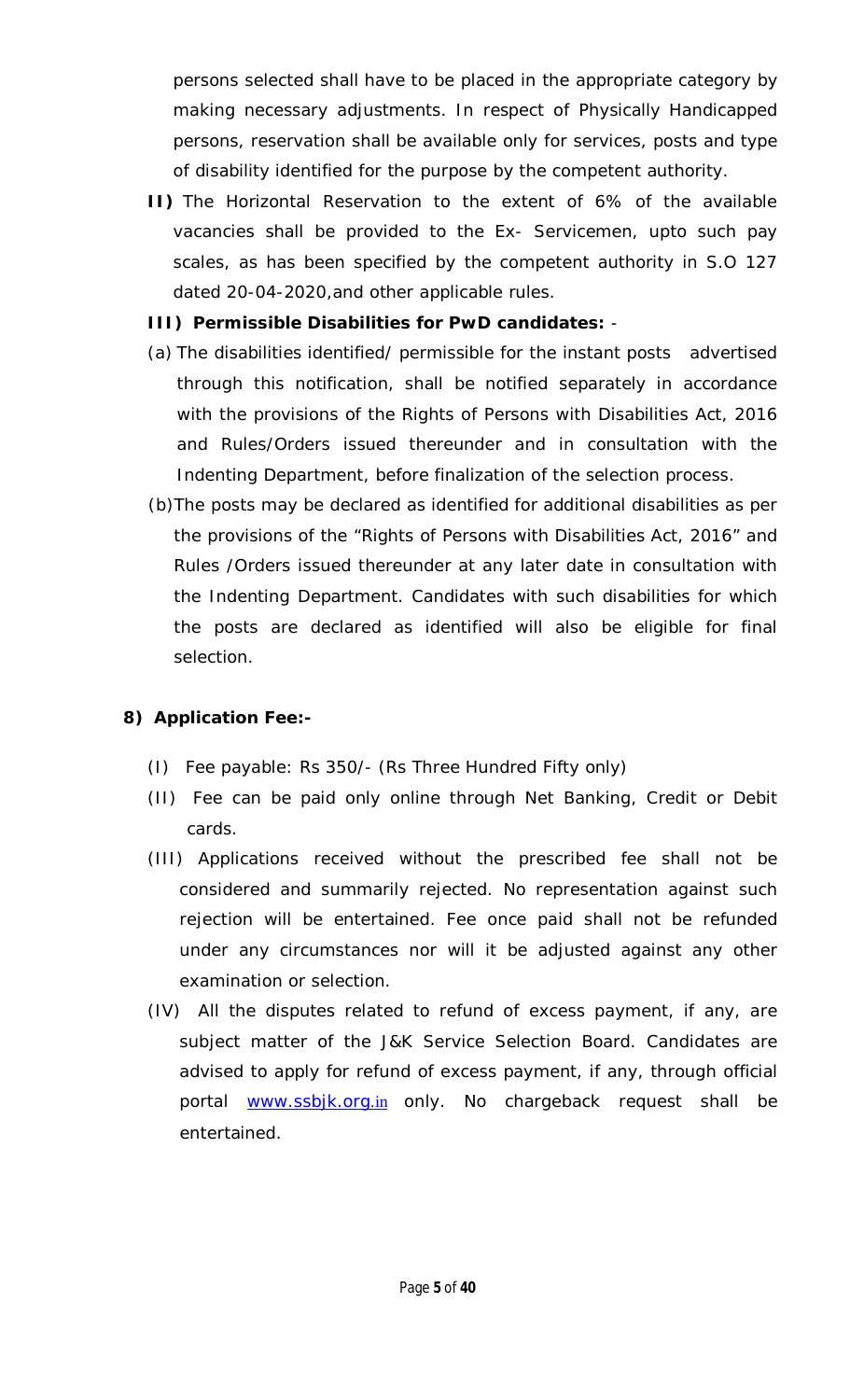**(9) Centre of Examination:** 

The J&K Services Selection Board shall notify the Venue /Centre of examination separately. No representation/ request for change in this regard shall be entertained, whatsoever be the reason.

**(10) Scheme of Examination:** 

- (I) The Examination will consist of Objective Type, Multiple choice questions only except for items mentioned otherwise in the relevant column of Annexure 'A' to this notification. The questions will be set in English only.
- (II) There will be negative marking of 0.25 marks for each wrong answer.
- (III) Tentative Answer Keys, in due course after the Examination, will be placed on the website of the Board (www.jkssb.nic.in). Any representation regarding Answer Keys received within the time limit fixed by the Board at the time of uploading of the Answer Keys, will be scrutinized and the decision of the Board in this regard will be final. No representation regarding Answer keys shall be entertained, afterwards.
- (IV) Marks scored by candidates in written test will be normalized if required, to determine final merit and cut-off marks.
- **(11) Syllabi for these posts shall be notified separately.**
- **(12) Admission to the Examination:** 
	- (I) The Board will not undertake detailed scrutiny of applications for the eligibility and other aspects at the time of written examination and, therefore, candidature will be accepted only provisionally. The candidates are advised to go through the requirements of educational qualification, age, reserved category and satisfy themselves that they are eligible for the post. Copies of supporting documents will be sought at the time of Document Verification. When scrutiny is undertaken, if any claim made in the application is not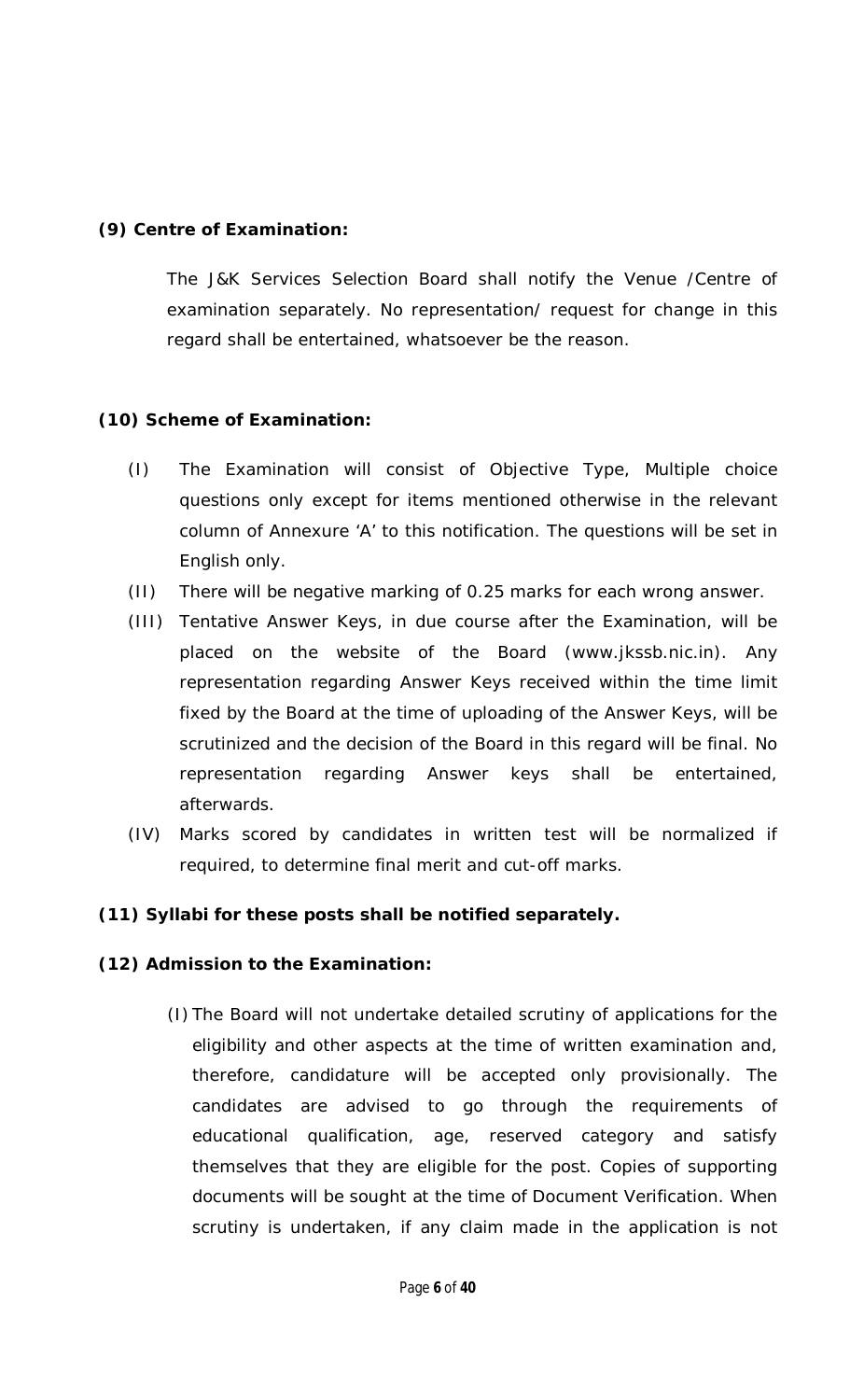found substantiated or correct, the candidature will be cancelled, Criminal Proceedings under law shall be initiated, or any other action as may be deemed appropriate by the Board, shall be taken.

- (II)All candidates who register themselves in response to this Advertisement Notification, by the closing date and time and whose applications are found to be in order, and are provisionally accepted by the Board as per the terms and conditions of this Advertisement Notice, will be assigned Roll numbers and issued Admit Card/Roll No slip for appearing in the Written Examination.
- (III) The Examination details will be uploaded on the official website of the Board i.e www.jkssb.nic.in. Examination detail/Roll Number slips will not be issued by post for any stage of examination. Therefore, candidates are advised to visit the official website of Board regularly for updates and information about the examination.
- (IV) Information about the Examination indicating the Time Table and City/ Centre of Examination for the candidates will be uploaded on the websites of the Board about two weeks before the date of examination. If any candidate does not find his/ her Roll Number on the website of the Board, one week before the date of examination, he/ she must immediately contact the concerned Divisional Office of the J&K Services Selection Board, with proof of having submitted his/ her application. Failure to do so will deprive him/ her of any claim for consideration.
- (V) Candidate must submit his/ her online Application form, Email-ID and Mobile Number along with his/ her Name, Date of Birth and Name of the Examination, while addressing any communication to the Board. Communication from the candidate not furnishing these particulars shall not be entertained.
- (VI) Facility for download of Admit Cards will be available about one week before the Date of Examination on the official website of the Board i.e www.jkssb.nic.in. Candidate must bring printout of the Admit Card/Roll Number Card/Slip to the Examination Hall.
- (VII) In addition to the Roll Number Card/Slip, it is mandatory to carry at least two passport size recent colour photographs, Original valid Photo-ID proof such as:
	- i. Aadhaar Card/ Printout of E-Aadhaar,
	- ii. Voter's ID Card,
	- iii.Driving License,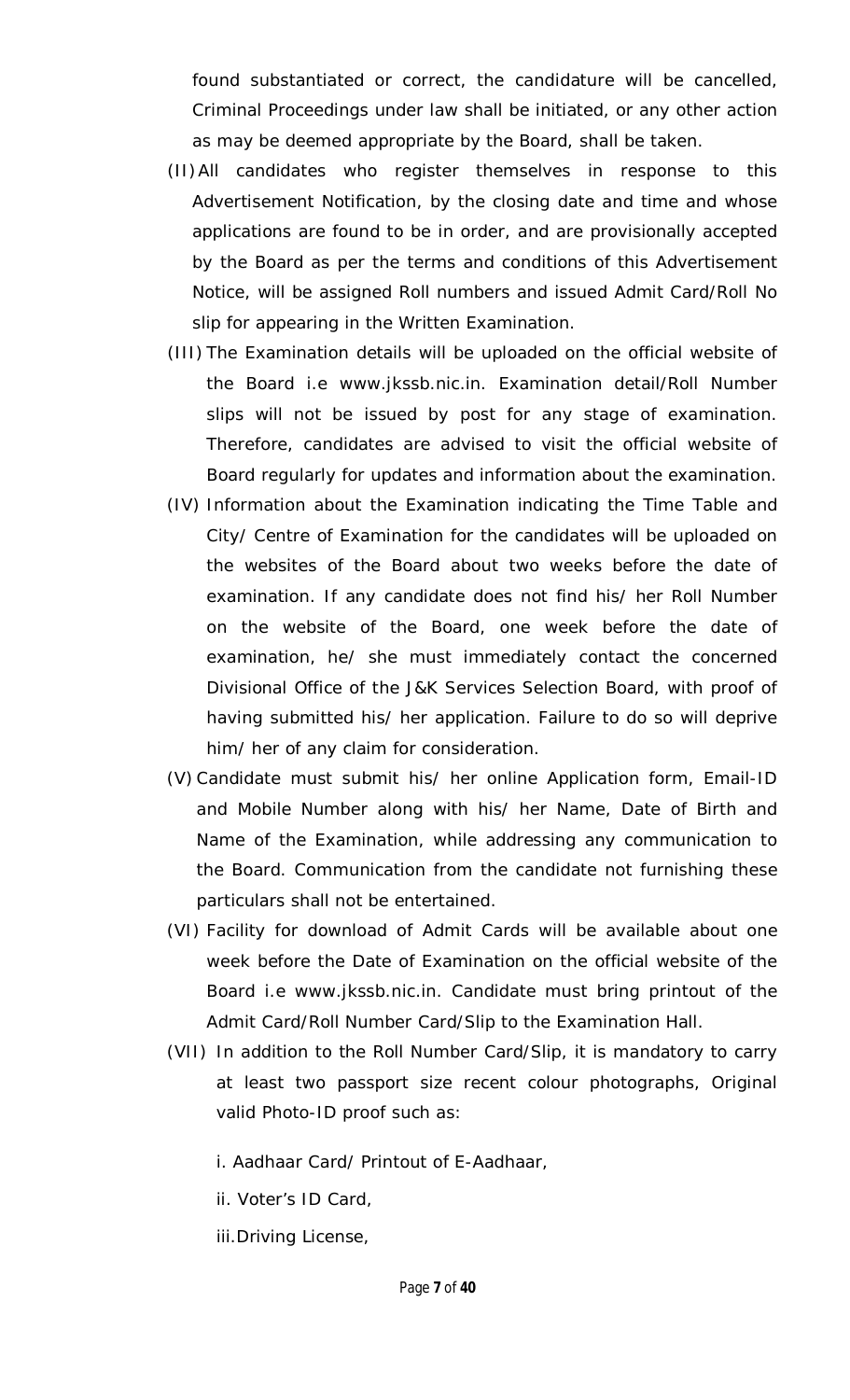iv.PAN Card,

v. Passport,

vi. School/ College/University I-Card,

vii. Employer ID Card (Govt./ PSU/ Private), etc.

**(13)Provision of Compensatory Time and Assistance of Scribe:** 

(I)In case of persons with benchmark disabilities in the category of blindness, locomotor disability (both arm affected-BA) and cerebral palsy, the facility of scribe will be provided, if desired by the candidate.

(II) In case of remaining categories of persons with benchmark disabilities, the provision of scribe will be provided on production of a certificate to the effect that the person concerned has physical limitation to write, and scribe is essential to write examination on his/ her behalf, from a specialist doctor working in a Government Health Institution duly countersigned by the concerned Medical Superintendent in this regard.

(III)In case a candidate opts for his/ her own scribe, the qualification of the scribe should be one step below the minimum qualification of the candidate as prescribed against each unique Advertisement Item No. (e.g- less than Graduation if the prescribed minimum qualification is Graduation for the candidate taking the examination). The candidates with benchmark disabilities opting for own scribe shall be required to submit details of the own scribe. In addition, the scribe has to produce a valid ID proof in original at the time of examination. A photocopy of the ID proof of the scribe signed by the candidate as well as the scribe will be submitted along. In case, subsequently it is found that the qualification of the scribe is not as declared by the candidate, then the candidate shall forfeit his/ her right to the post and claims relating thereto.

### **(14)Document Verification (DV):**

i) The candidates who are shortlisted for Document Verification are required to appear for Document Verification along with the original documents as well as self-attested Photostat copy of each documents as per the Advertisement Notification. The candidate must be in possession of the prescribed academic qualification and other documents like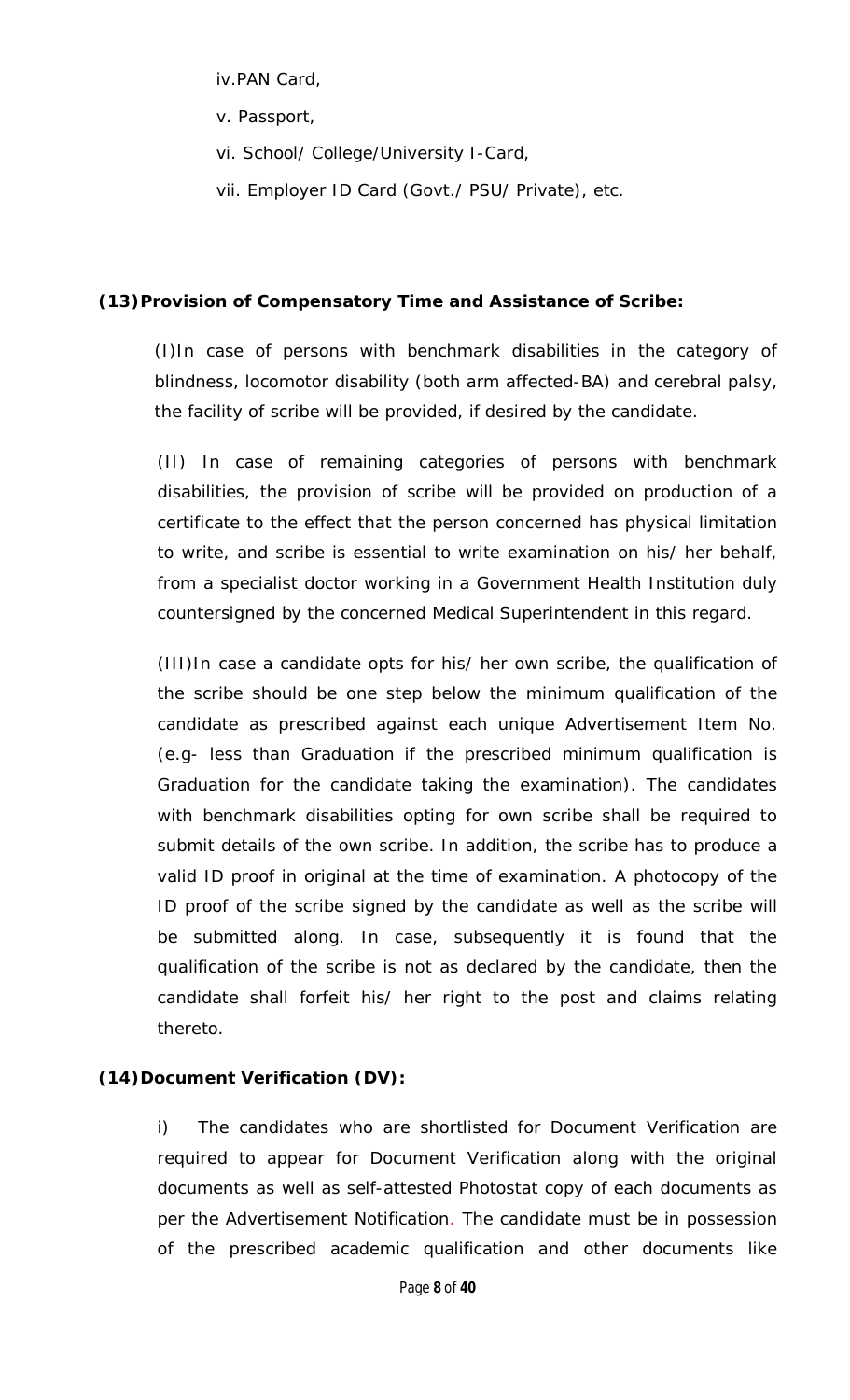Domicile certificate, Category certificate on or before the last date of submission of online application form.

> a. Marks sheet(s)/Diploma/Degree(s) of the qualification prescribed for the post as per Advertisement Notification.

- b. Matric Diploma (D.O.B)
- c. Order/ letter in respect of equivalent Educational Qualifications claimed, indicating the Authority (with number and date) under which it has been so treated, in respect of equivalent clause in Essential Qualifications, if a candidate is claiming a particular qualification as equivalent qualification.
- d. Caste/ Category Certificate, if belongs to reserved categories.
- e. Domicile Certificate.
- ii) Candidates have to bring two passport size recent colour photographs and one original Photo ID Proof while appearing for the Document Verification. Photo ID Proof can be:
	- 1) Aadhaar Card/ Printout of E-Aadhaar,
	- 2) Voter's ID Card,
	- 3) Driving License,
	- 4) PAN Card,
	- 5) Passport,
	- 6) School/College/University I Card,
	- 7) Employer ID Card (Govt./ PSU/ Private), etc.

iii) The candidates who are supposed to furnish various certificate issued by or before the prescribed cutoff date, shall be required to produce them at the time of Documents Verification or as may be sought by the Board; in case of failure, the Board shall take necessary decision which shall be final.

 iv) Wherever a specific format has been prescribed for any certificate, in accordance with the relevant rules/orders, a candidate shall be supposed to furnish the said requisite documents in the prescribed format at the time of Documents Verification, otherwise his/her candidature shall be liable for cancellation /rejection.

 v) Candidates who wish to be considered against reserved vacancies or such age relaxation wherever applicable, must submit requisite certificate/documents from the Competent Authority in the prescribed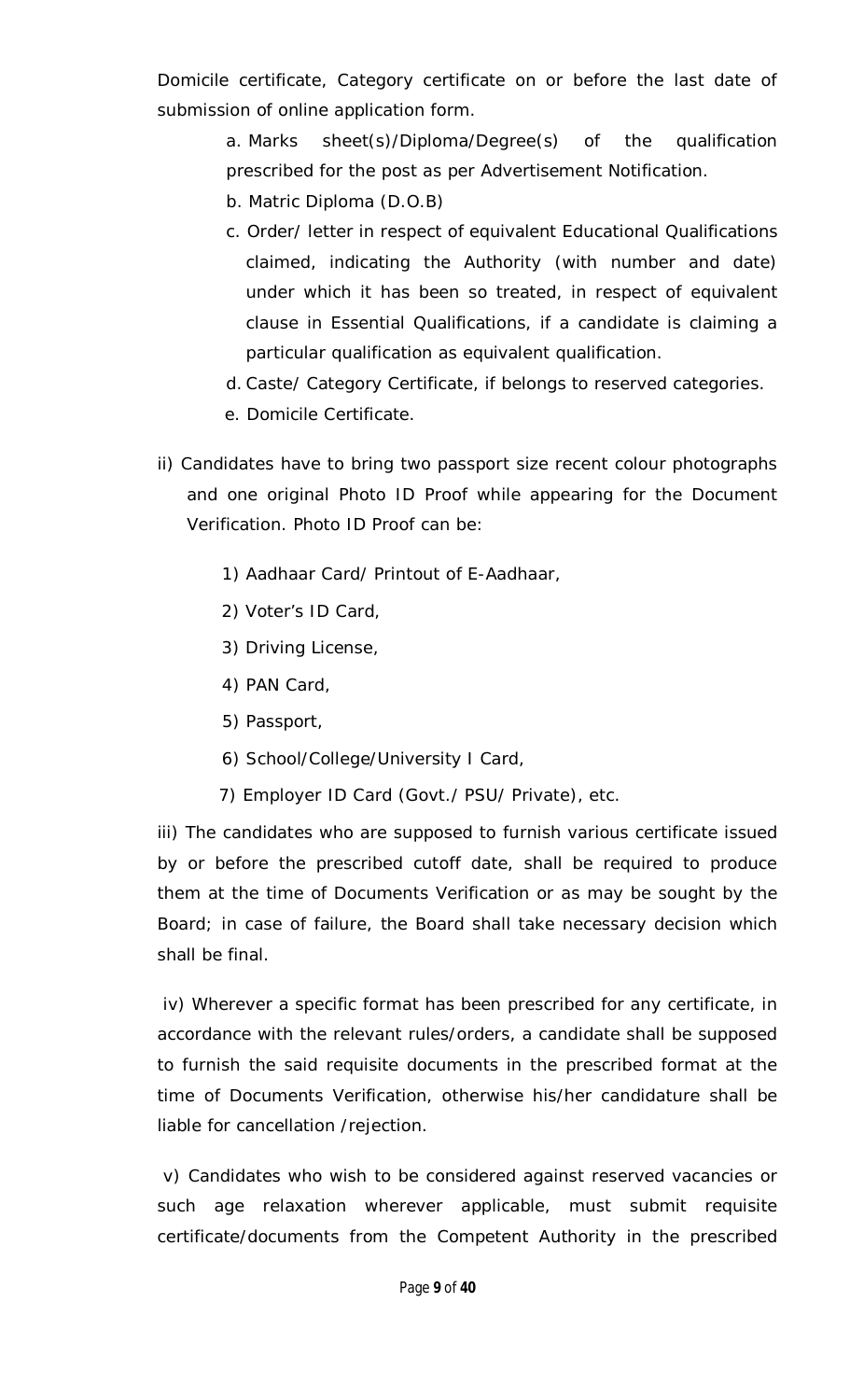format when such certificates are sought by the Board at the time of Document Verification, otherwise their claim will not be entertained & their candidature shall be considered under Open Merit Category.

 vi) Candidates claiming to be Domicile of Jammu & Kashmir shall be asked to produce the Domicile Certificate in original issued by the competent authority, in the prescribed format at the time of Document Verification or as and when sought by the Board.

(vii)For Ex-Servicemen (ESM):

- a. Discharge Certificate, if discharged from the Armed Forces,
- b. No Objection Certificate, in case already employed in Government/ Government undertakings.

**(15) Misconduct /Malpractice: -**

If any candidate is found indulging in any irregularity/misconduct/malpractice at any stage of selection process, such candidate shall be debarred from the examinations conducted by the Services Selection Board for such period as may be deemed appropriate, apart from cancellation of candidature for the instant examination and any other action as would be necessary & expedient.

**(16) Steps Taken for Fairness & Transparency in Examination Process: -** 

The Board, for the purposes of ensuring integrity, fairness and transparency in the Examination process shall be well within its rights & duties, to take steps as necessary or issue instructions as deemed appropriate, at any stage of selection process, and all such steps/instructions shall be deemed to have been taken/given in furtherance of its mandate, as enshrined in the relevant laws/rules/regulations.

**(17) Board's Decision Final:** The decision of the Board in all matters relating to eligibility, acceptance or rejection of the applications, penalty for false information, mode of selection, conduct of examination(s), allotment of examination centres and preparation of merit list & Cadre/Department allocation, debarment for indulging in malpractices will be final and binding on the candidates and no enquiry/ correspondence will be entertained in this regard.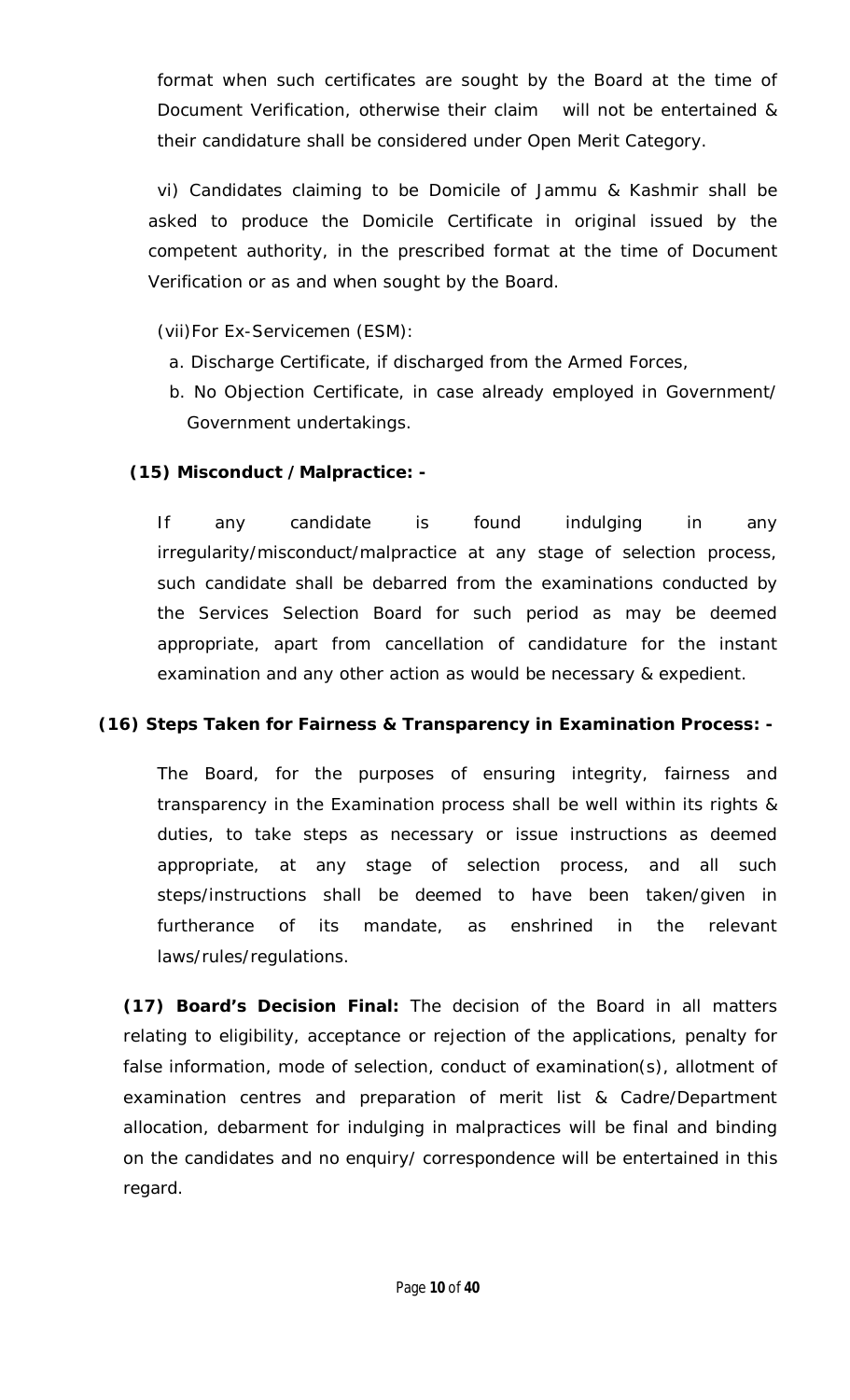- **(18) Important Instructions To Candidates:** 
	- **a.** BEFORE APPLYING, CANDIDATES ARE ADVISED TO GO THROUGH THE INSTRUCTIONS GIVEN IN THE NOTICE OF EXAMINATION VERY CAREFULLY.
	- **b.** THE CANDIDATE MUST WRITE HIS NAME AND DATE OF BIRTH STRICTLY AS RECORDED IN THE MATRICULATION CERTIFICATE.
	- **c. CANDIDATES ARE ADVISED IN THEIR OWN INTEREST TO SUBMIT ONLINE APPLICATIONS MUCH BEFORE THE CLOSING DATE AND NOT TO WAIT TILL THE LAST DATE TO AVOID THE POSSIBILITY OF DISCONNECTION/ INABILITY OR FAILURE TO LOGIN TO THE ONLINE APPLICATION PORTAL ON ACCOUNT OF HEAVY LOAD ON THE WEBSITE DURING THE CLOSING DAYS.**
	- **d.** The Board will not undertake detailed scrutiny of applications for the eligibility and other aspects at the time of written examination and, therefore, candidature will be accepted only provisionally. The candidates are advised to go through the requirements of educational qualification, age, etc. and satisfy themselves that they are eligible for the post(s). Copies of supporting documents will be sought at the time of Document Verification. When scrutiny is undertaken, if any claim made in the application is not found substantiated, the candidature will be cancelled and the Board's decision shall be final and binding.
	- **e.** Candidates seeking reservation benefits available for RBA/SC/ ST/ OSC/ EWS/PSP/ALC/IB must ensure that they are entitled to such reservation as per eligibility condition prescribed in this notice. They should also be in possession of the certificates in the prescribed format in support of their claim.
	- **f.** Candidates with **benchmark physical disability** only would be considered as Persons with Disabilities (PwD) and entitled to reservation for Persons with Disabilities.
	- **g.** When application is successfully submitted, it will be accepted 'Provisionally'. Candidate should take printout of the application form and submit the same at the time of Documents Verification. The candidates are further advised **NOT** to submit the hard copies of the Online application form in the office of the Services Selection Board either in person or by post/email.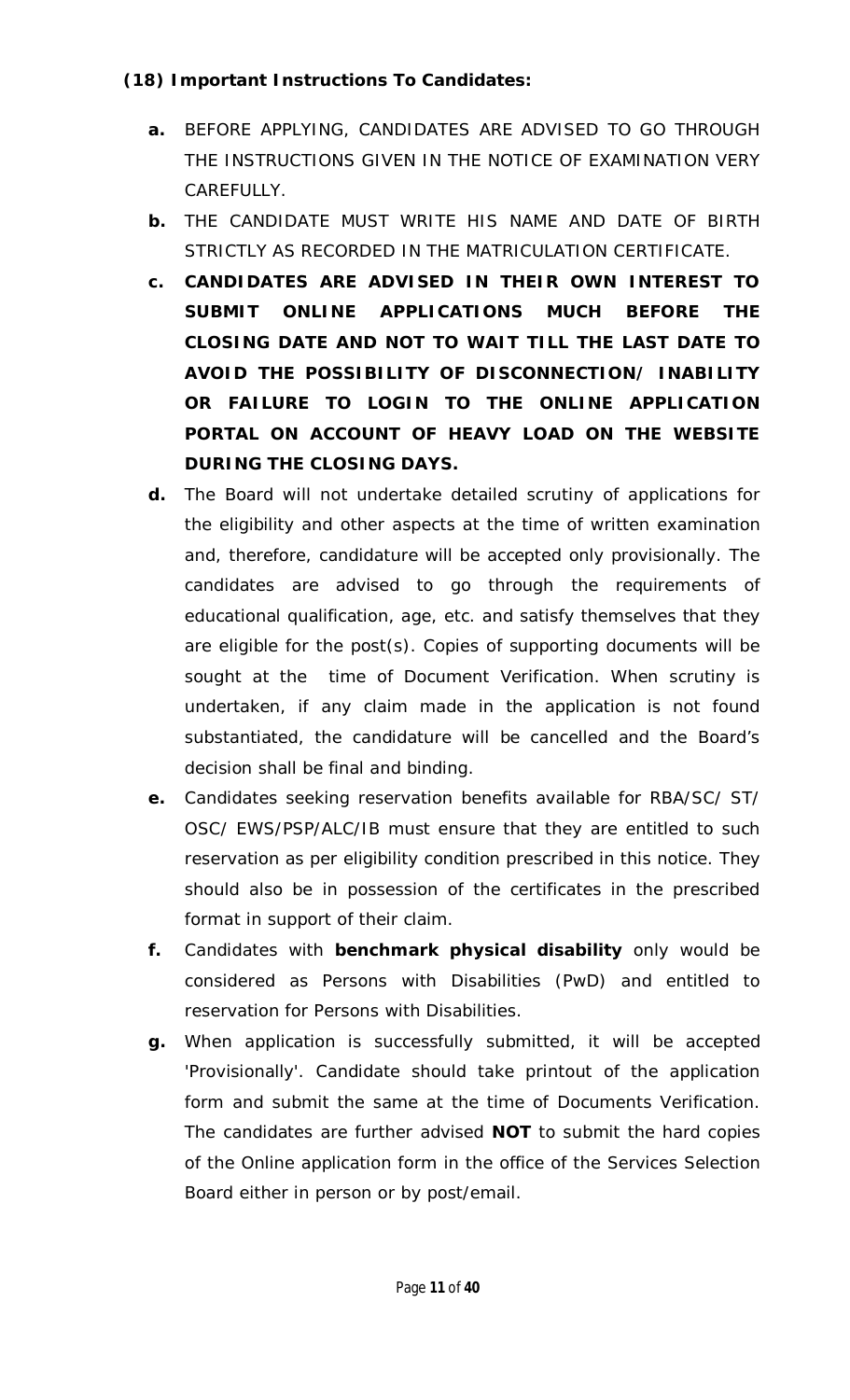- **h.** Only one online application for the post of same item No. is allowed to be submitted by the candidate. Therefore, the candidates are advised to exercise due diligence at the time of filling their online Application Forms. In case, more than one application of a candidate is detected for the same item No., the Board will consider latest application. If a candidate submits multiple application forms for the same post and appears in the examination (at any stage) more than once for the post of the same item No., his/ her candidature will be cancelled and he/ she will be debarred from the examinations of the Board as per rules.
- **i.** Request for modification or change in the preferences once filled relating to Cadre and Departments, if applicable, shall not be entertained under any circumstances.
- **j.** The candidates must write their father's name and mother's name strictly as given in the Matriculation Certificate otherwise their candidature may be cancelled at the time of Document Verification or as and when it comes into the notice of the Board.
- **k.** Applications with blurred/ illegible Photograph/ Signature will be rejected summarily.
- **l.** Request for change/ correction in any particulars in the Application Form, once submitted, will not be entertained under any circumstances.
- **m.** The candidates must carry two passport size recent colour photographs and a latest photo bearing identification proof such as Aadhaar Card/ printout of E-Aadhaar, Driving License, Voter Card, PAN Card, Identity Card issued by School/College/University/ Employer (Government or any other office, where the candidate may be working, etc) in original to the Examination Venue, failing which they will not be allowed to appear for the same. PwD candidates using the facility of scribe shall also be required to carry required Medical Certificate/ Undertaking/ Photocopy of the Scribe's Photo ID Proof, as specified therein.
- **n.** In case of fake/ fabricated application/ registration by misusing any dignitaries name/ photo, such candidate(s)/ shall be held responsible for the same and liable for suitable legal action under cyber/ IT Act.
- **o.** Fee payable: Rs 350/- (Rs. Three Hundred Fifty only).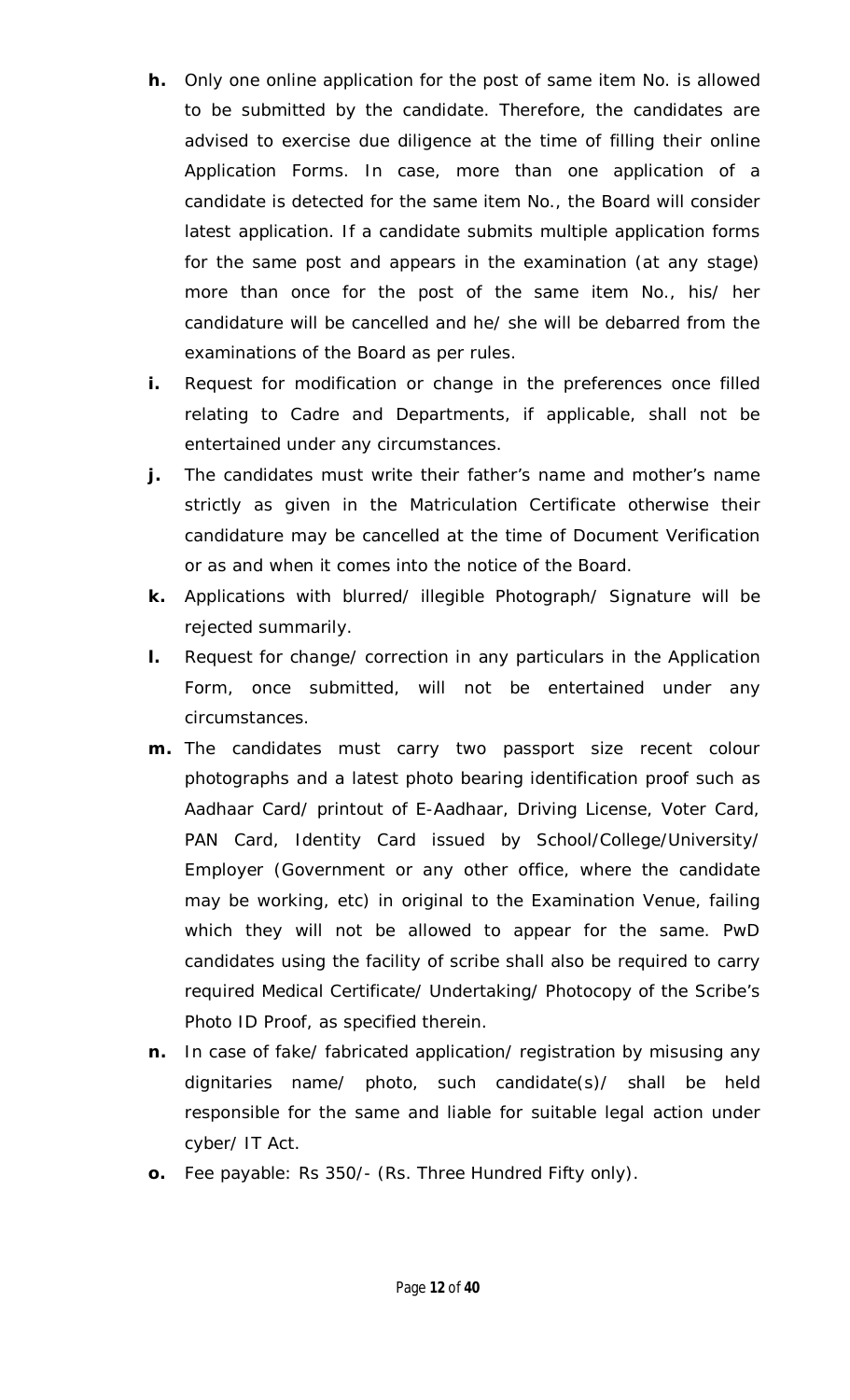### **(19) (Procedure for filling Online Application)**

**The necessary instructions regarding filling up of online applications are given herein below: -** 

- i. Candidates are required to apply online through JKSSB's online Application Portal-**https://ssbjk.org.in** No other means/ mode of application will be accepted.
- ii. The Candidates who have not registered earlier on the portal are first required to go to the said Portal and register themselves by clicking on "**Candidate Registration**" link.
- iii. Candidates are required to have a valid Email ID and Mobile Number for registering and creating login credentials. The same shall be validated using OTP (One Time Password) based verification.
- iv. After creating login credential, candidates need to login with these credentials by clicking on "**Candidate Login**". Candidate can update their information like mobile number, email id and password from time to time, but cannot change their First Name, Last Name and Gender.
- v. Once successful Login, the candidate can check under **"Latest Openings**" for all available advertisements and click on "**Apply Now"** against "Application Form for Appointment to the Post applied."
- vi. Candidate should carefully fill in all the information in various sections and click on "**SAVE & CONTINUE**".
- vii. The candidate is required to upload the images of recent photograph and signature.
	- Size of the photograph (passport size) (Max size–1 MB) (Ht. X Wd.  $=$ 4.5 X 3.5 Cms.).
	- Size of the signature (Max size–1 MB) (Ht. X Wd. =  $4.5$  X 3.5 Cms.).
- viii. The candidate need to ensure that all the required fields are filled up with correct information. The system shall check that all required fields are filled up, before final submission of the application.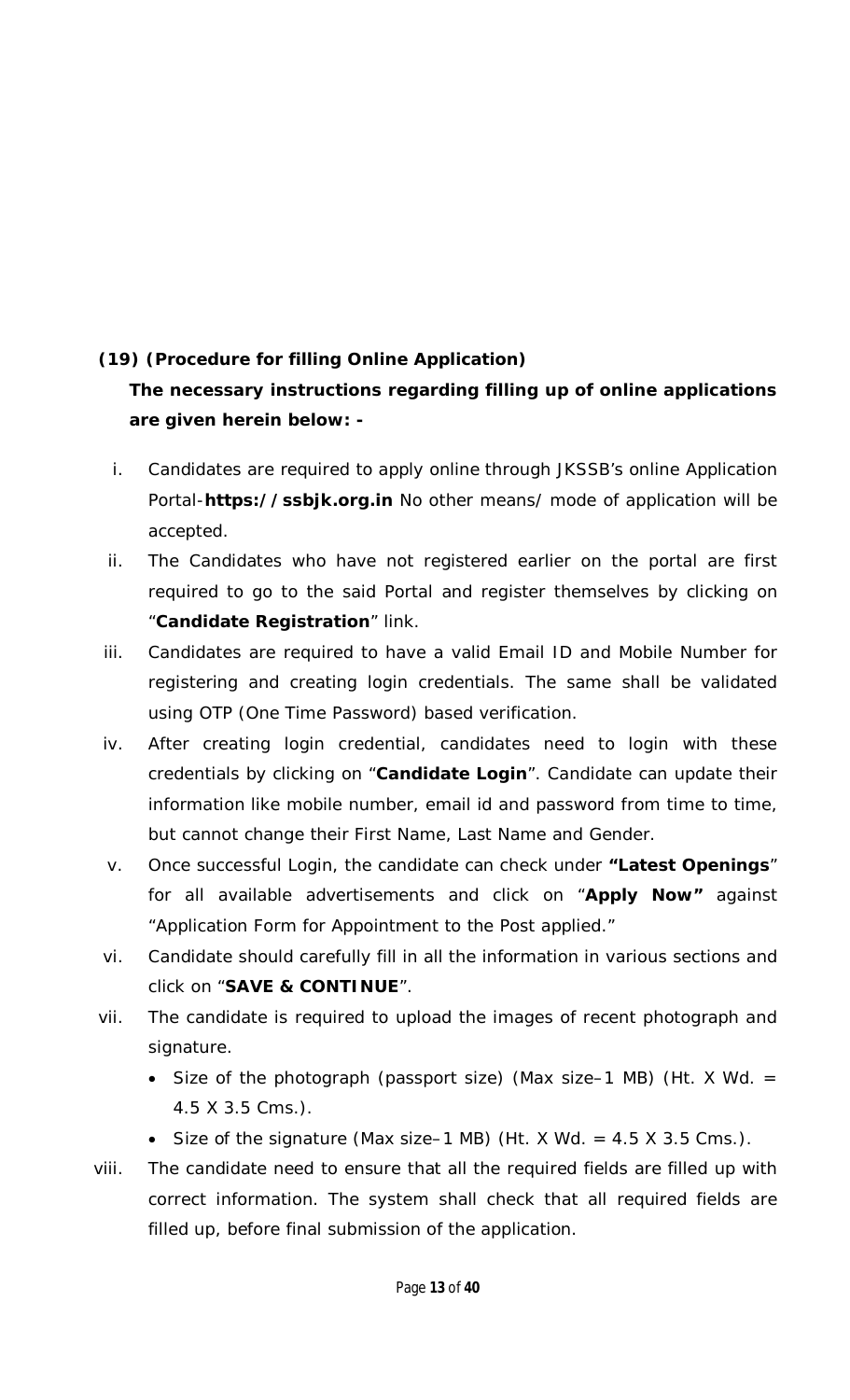- ix. Candidate shall be personally responsible for filling the details in the online application form and the information/details furnished by the candidate shall be treated as final for the purpose of determining the eligibility/claims of the candidates. No claim on account of non-filling of information shall be entertained subsequently.
- x. Candidates cannot edit their Application form after submission. However, candidate can cancel his/her application if wrongly filled, but the fee of such cancelled application will not be remitted. Candidate can then apply afresh and he/she will have to pay the fee again.
- xi. Candidate's Application will not be considered if fee is not paid for that application.
- xii. Fees decided by JKSSB can be paid only by **Net banking/Debit Card/Credit Card Options**.
	- After successful completion of the form, the candidate shall be shown "**Pay Now**" link for making the online application fee payment. Once fees is successfully submitted, Application ID shall be generated.
	- The options will be available after clicking on Pay Now link. Candidate can pay using **Net banking, Debit Card, Credit Card,**  as Online Payment options.
- xiii. Payment will not be accepted and will not be considered valid after cut-off date mentioned in Advertisement Notification, i.e **14-02-2021** (last date).
- xiv. Candidates should not submit a printout of the application / fee payment receipt to JKSSB till it is actually sought for some verification/clarification purpose.
- xv. Please note that above procedure is the only valid procedure for applying. No other mode of application or incomplete steps would be accepted and such applications would be rejected.
- xvi. The application printout along with the fee payment receipt and required copies of documents should be kept ready for submission if shortlisted for subsequent stage of Selection as per the notified Criteria. Candidate can take printout of application submitted and fee payment receipt from "My Applications" link available in the Portal. Application printout can be taken by selecting Application ID/No and clicking on Download Application. Similarly, receipt printout can be taken by selecting Application ID/No and clicking on Download Receipt button available.
- xvii. Any person who finds difficulty in submission of application form due to technical issue or for any other reasons, shall be required to send a selfexplanatory mail at **ssbjkgrievance@gmail.com** for seeking guidance,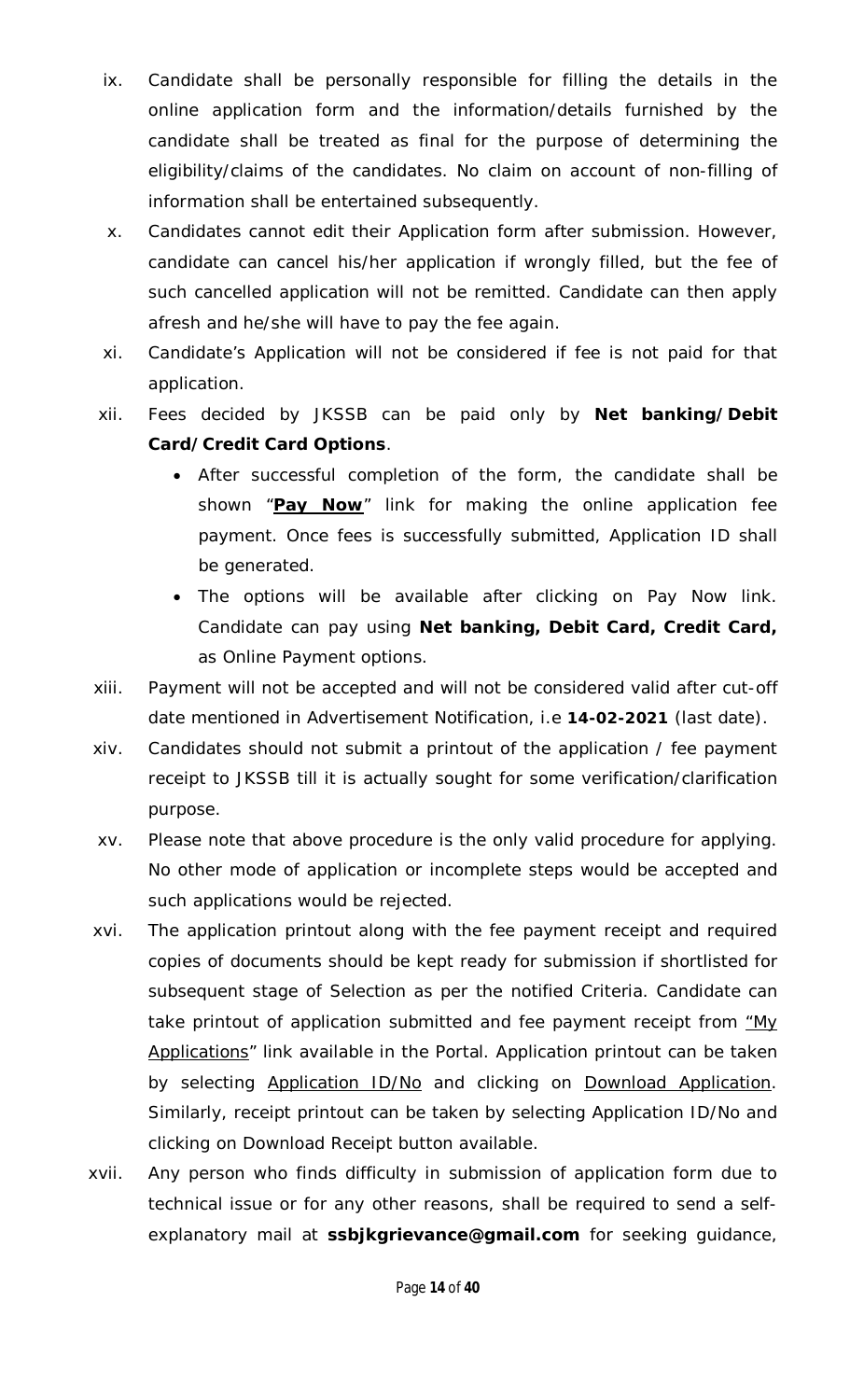clarification, etc. No other mode of grievance submission in this context would be valid. Moreover, only the grievance pertaining to the active application will be replied through the mail.

**(20)In-service candidates** shall submit print out of filled online application form along with duly filled, signed and stamped certificate given at last paragraph of the application form through proper channel viz., the concerned Head of Department (as defined in the JK Book of Financial Powers). In the event of failure of the candidate to route the application through proper channel, his / her eligibility shall be assessed as if he / she is not an in-service candidate. The Head of Department concerned shall forward the application form of the In-service candidates to the office of the Secretary, Services Selection Board by or before the date of scrutiny of documents/documents verification after short listing.

**(21)**The candidate must produce the original Domicile Certificate/Qualification/ Category Certificates/Bonafide Certificates before the Committee constituted for such purpose by the Board. Any candidate at the time of documents verifications who fails to produce the relevant original documents/ testimonials on the scheduled date shall not be allowed to either participate in the Selection process or final selection, as the case may be.

**(22)**No TA/DA will be paid for participation in the written test/ document verification.

**(23)**Reservation for Scheduled Castes (SC), Scheduled Tribes(ST), Economically Weaker Section(EWS), Persons with Disabilities (PwD), Pahari Speaking People(PSP), etc. for all the above posts, wherever applicable and admissible, would be as determined & communicated by the respective Indenting Department, as per extant Rules/Orders.

**(24)** The vacancies have been advertised by the J&K Service Selection Board as per the Indent(s) received from the concerned Departments. The Board will not be responsible for withdrawal/alteration of vacancies by the Indenting Department(s), at any point of time.

> **(Sachin Jamwal) KAS, S E C R E T A R Y, J&K Services Selection Board.**

**No. SSB/Secy/Advt.No./07/2020/5256-74 Dated:31/12/2020**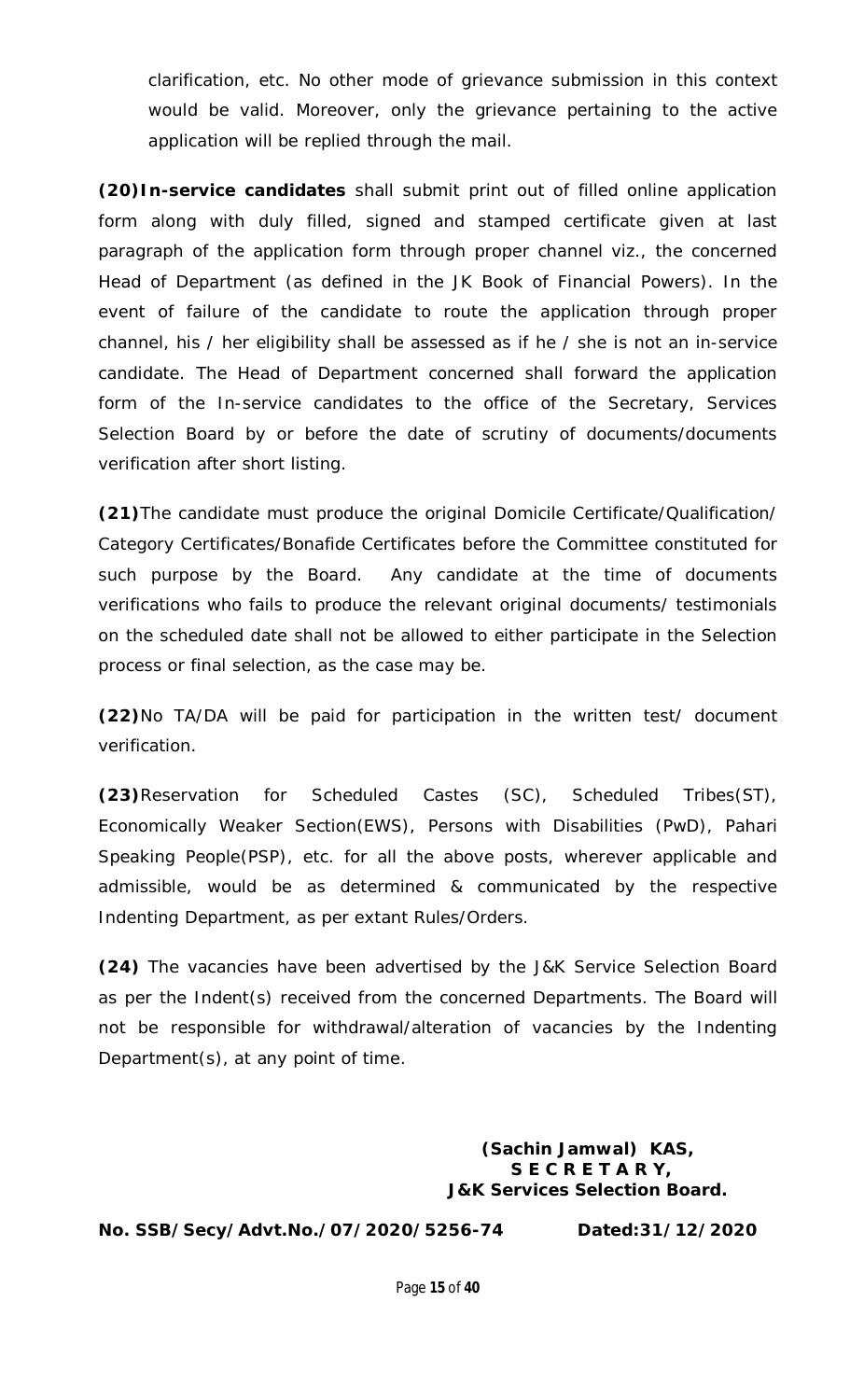**Copy to the:-** 

- 1. Financial Commissioner to Government, Finance Department, Civil Secretariat, Jammu.
- 2. Principal Secretary to Government, Skill Development Department, Civil Secretariat, Jammu.
- 3. Principal Secretary to Government, Agriculture Production and Farmer's Welfare Department, Civil Secretariat, Jammu.
- 4. Principal Secretary to Hon'ble Lieutenant Governor, Civil Secretariat, Jammu.
- 5. Commissioner/Secretary to Government, General Administration Department, Civil Secretariat, Jammu.
- 6. Divisional Commissioner, Jammu/Kashmir.
- 7. Director Information, J&K for publication of Advertisement Notice in all leading dailies of J&K State for three consecutive days.
- 8. Director, Radio Kashmir Jammu/ Srinagar/ Bhaderwah/ Kupwara for putting the notice on air for three consecutive days in addition to the Rozgar Bulletin.
- 9. Vice President, J&K Bank Head Office, Jammu for information.
- 10. Director, Employment J&K.
- 11. All Members of J&K Services Selection Board.
- 12. Director, Door Darshan Kendra, Jammu / Srinagar for telecasting the substance of the notice for three consecutive days in addition to the Rozgar Bulletin.
- 13. Additional Resident Commissioner, J&K Government, 5-Prithvi Raj Road, New Delhi for information.
- 14. Special Secretary Law, Services Selection Board, J&K.
- 15. Administrative Officer, Services Selection Board, Jammu/Srinagar.
- 16. Private Secretary to Chief Secretary, UT of J&K. for the information of Chief Secretary.
- 17. Private Secretary to Chairman, J&K Services Selection Board, Jammu.
- 18. Incharge Grievance Cell, Services Selection Board, Jammu.
- 19. Incharge Website, Services Selection Board, Jammu.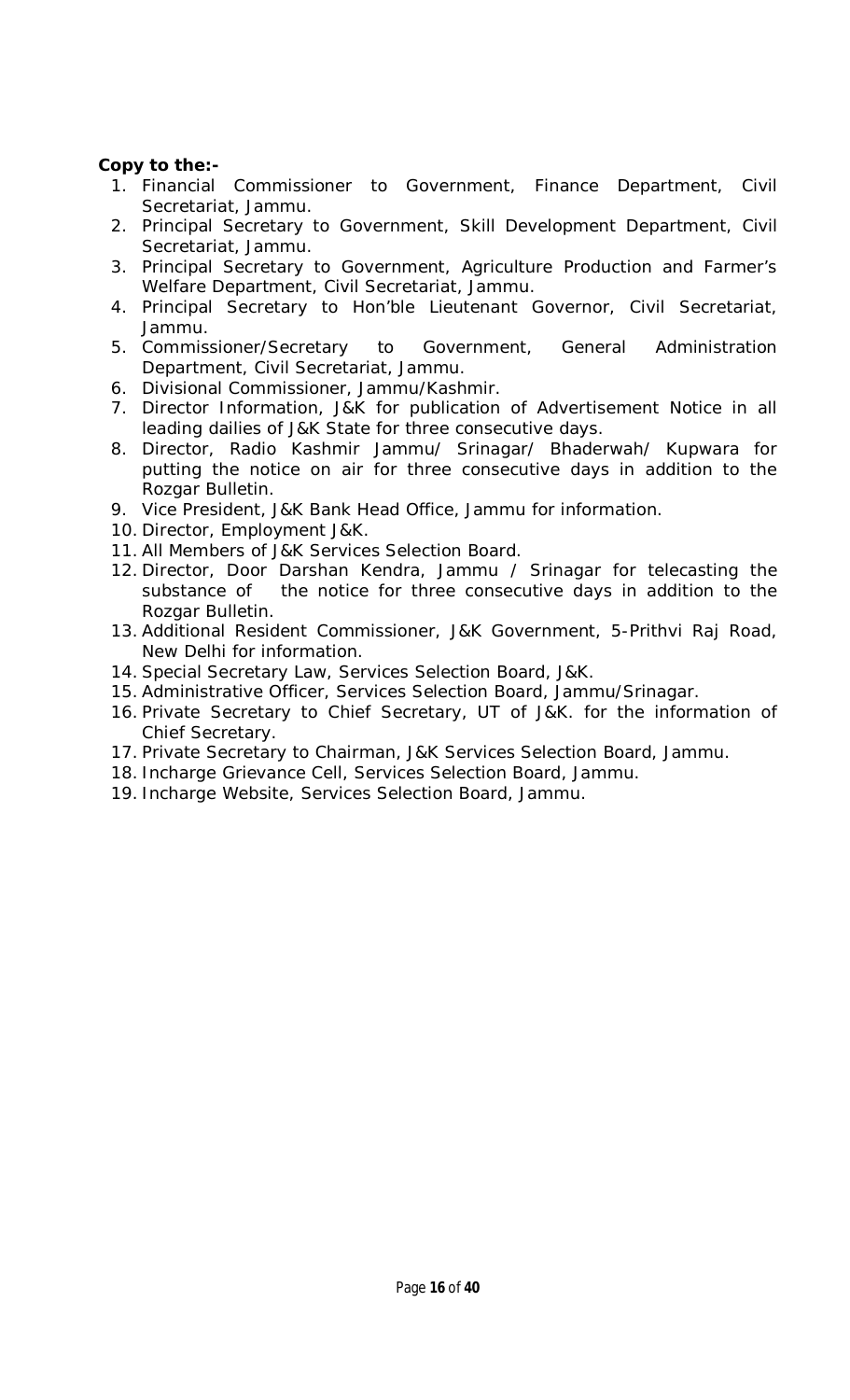**Annexure "A" Name of the Posts, Category wise break up of posts, Qualification & Criteria for selection of the District/Divisional/UT Cadre posts** 

| Item<br>No. | Department                                         | Sub<br>Deptt/Appointing<br>Authority. | Pay Scale of<br>the Post       | Name of the<br>post                 | Cadre of<br>the post | OM | SC             | <b>ST</b>      | <b>OSC</b>     | ALC/<br>IB.    |                |                |                | RBA PSP EWS   Total | Qualification prescribed                                                                                                                                                                                                                                               | Criteria for selection.                                                                                                                                                                                                           |
|-------------|----------------------------------------------------|---------------------------------------|--------------------------------|-------------------------------------|----------------------|----|----------------|----------------|----------------|----------------|----------------|----------------|----------------|---------------------|------------------------------------------------------------------------------------------------------------------------------------------------------------------------------------------------------------------------------------------------------------------------|-----------------------------------------------------------------------------------------------------------------------------------------------------------------------------------------------------------------------------------|
| 237         | Agriculture<br>Production &<br>Farmer's<br>Welfare | Dir.Agriculture<br>Jammu              | Level-6B<br>$(35600 - 112800)$ | <b>Junior Scale</b><br>Stenographer | Div.<br>Jammu        | 5  |                | $\mathbf 1$    | $\overline{0}$ |                |                | $\overline{0}$ |                | 10                  | Graduate<br>a)<br>from<br>recognized University with 35<br>words per minute speed in<br>and 65 words per<br>typing<br>minute speed in shorthand.<br>Six<br>months certificate<br>b)<br>in<br>computer<br>course<br>from<br>Application<br>a<br>recognized Institution. | Skill Test<br>$= 40$ points<br>Written<br>Examination<br>/CBT<br>$=60$ points<br>(The marks obtained in<br>the Type Test<br>shall be<br>proportionately<br>allotted<br>40<br>points<br>against<br>earmarked for the Type<br>Test) |
| 238         | Agriculture<br>Production &<br>Farmer's<br>Welfare | Dir.Agriculture<br>Jammu              | Level-6 A<br>$(35500-112600)$  | Draftsman(Soil<br>Conservation)     | Div.<br>Jammu        | 3  | $\mathbf{1}$   | $\mathbf 1$    | $\overline{0}$ | $\overline{0}$ | $\mathbf 1$    | $\overline{0}$ | $\overline{0}$ | 6                   | Years<br>Draftsman<br>Two<br>Training Course Certificate<br>from a recognized Institute.                                                                                                                                                                               | The selection for the post<br>shall be made on the<br>basis of merit obtained in<br>written examination only.                                                                                                                     |
| 239         | Agriculture<br>Production &<br>Farmer's<br>Welfare | Dir.Agriculture<br>Jammu              | Level-6<br>$(35400-112400)$    | Carpenter                           | Div.<br>Jammu        |    | $\overline{0}$ | $\overline{0}$ | $\overline{0}$ | $\overline{0}$ | $\overline{0}$ | $\overline{0}$ | $\overline{0}$ | $\overline{1}$      | ITI trained in the relevant<br>trade.                                                                                                                                                                                                                                  | The selection for the post<br>shall be made on the<br>basis of merit obtained in<br>written examination only.                                                                                                                     |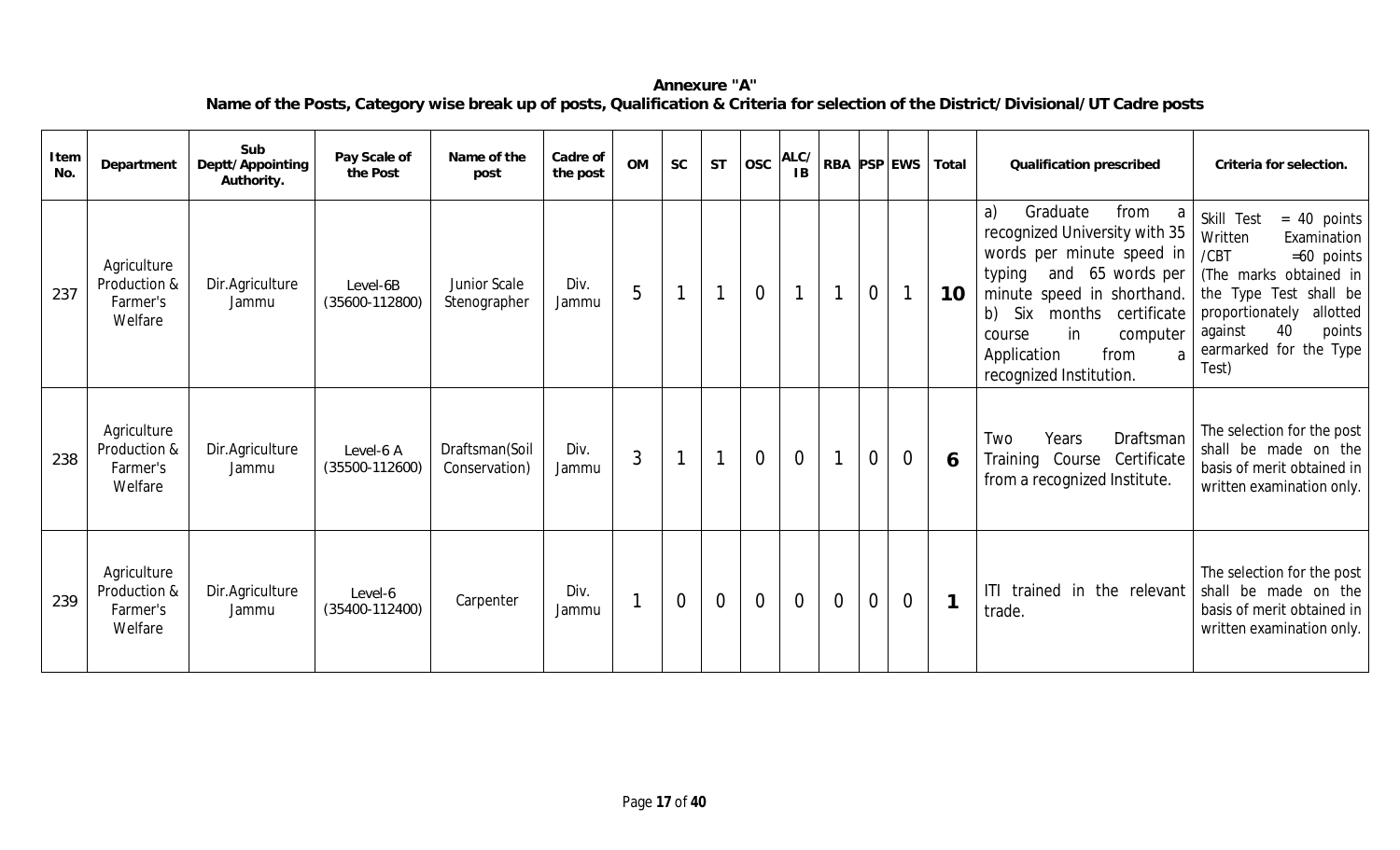| 240 | Agriculture<br>Production &<br>Farmer's<br>Welfare | Dir.Agriculture<br>Jammu | Level-6<br>$(35400 - 112400)$   | Cameraman                             | Div.<br>Jammu |   | $\overline{0}$ | $\overline{0}$ | $\overline{0}$ | $\overline{0}$ | $\overline{0}$ | $\overline{0}$ | $\overline{0}$ | $\mathbf 1$    | 10+2 with Diploma in the<br>trade<br>from<br>relevant<br>a<br>recognized Institute.                                                                                                                                                           | The selection for the post<br>shall be made on the<br>basis of merit obtained in<br>written examination only.                                                                                                                     |
|-----|----------------------------------------------------|--------------------------|---------------------------------|---------------------------------------|---------------|---|----------------|----------------|----------------|----------------|----------------|----------------|----------------|----------------|-----------------------------------------------------------------------------------------------------------------------------------------------------------------------------------------------------------------------------------------------|-----------------------------------------------------------------------------------------------------------------------------------------------------------------------------------------------------------------------------------|
| 241 | Agriculture<br>Production &<br>Farmer's<br>Welfare | Dir.Agriculture<br>Jammu | Level-6<br>$(35400 - 112400)$   | Agriculture<br>Extension<br>Assistant | Div.<br>Jammu | 9 | $\overline{2}$ | $\overline{2}$ | $\mathbf 1$    | $\mathbf{1}$   | $\overline{2}$ | $\mathbf{1}$   | $\overline{2}$ | 20             | B.Sc. Agriculture<br>from a<br>recognized University                                                                                                                                                                                          | The selection for the post<br>shall be made on the<br>basis of merit obtained in<br>written examination only.                                                                                                                     |
| 242 | Agriculture<br>Production &<br>Farmer's<br>Welfare | Dir.Agriculture<br>Jammu | Level-5<br>$(29200 -$<br>92300) | Steno Typist                          | Jammu         |   | $\overline{0}$ | $\overline{0}$ | $\overline{0}$ | $\overline{0}$ | $\overline{0}$ | $\overline{0}$ | $\overline{0}$ |                | Graduate from a recognized<br>University with 35 words per<br>minute speed in typing and<br>65 words per minute speed<br>in shorthand writing and six<br>Months certificate course in<br>Computer Application from a<br>recognized Institute. | Skill Test<br>$= 40$ points<br>Written<br>Examination<br>/CBT<br>$=60$ points<br>(The marks obtained in<br>the Type Test<br>shall be<br>proportionately<br>allotted<br>40<br>points<br>against<br>earmarked for the Type<br>Test) |
| 243 | Agriculture<br>Production &<br>Farmer's<br>Welfare | Dir.Agriculture<br>Jammu | Level-4<br>$(25500 -$<br>81100) | Tracer                                | Doda          |   | $\overline{0}$ | $\overline{0}$ | $\overline{0}$ | $\overline{0}$ | $\overline{0}$ | $\overline{0}$ | $\overline{0}$ | $\overline{1}$ | 10+2 with Diploma in the<br>trade<br>from<br>relevant<br>a<br>recognized Institute.                                                                                                                                                           | The selection for the post<br>shall be made on the<br>basis of merit obtained in<br>written examination only.                                                                                                                     |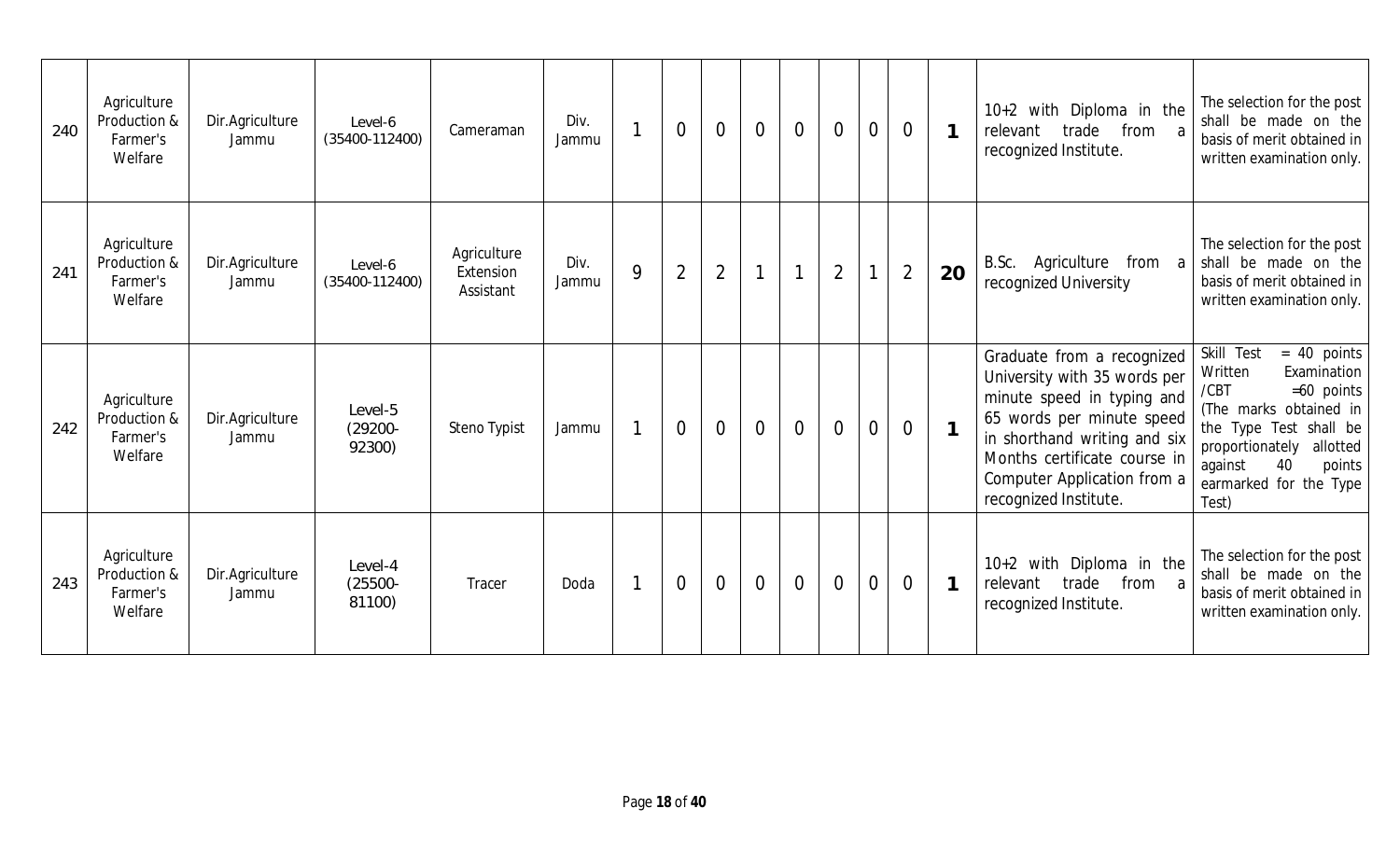| 244 | Agriculture<br>Production &<br>Farmer's<br>Welfare | Dir.Agriculture<br>Jammu | Level-4<br>$(25500 -$<br>81100) | Film Operator | Jammu  | $\mathbf 1$ | $\overline{0}$ | $\overline{0}$ | $\overline{0}$ | $\overline{0}$ | $\overline{0}$ | $\mathbf 0$    | $\overline{0}$ | $\mathbf{1}$ | 10+2 with ITI Diploma in the<br>relevant Trade.                                     | The selection for the post<br>shall be made on the<br>basis of merit obtained in<br>written examination only.                                                                                                                            |
|-----|----------------------------------------------------|--------------------------|---------------------------------|---------------|--------|-------------|----------------|----------------|----------------|----------------|----------------|----------------|----------------|--------------|-------------------------------------------------------------------------------------|------------------------------------------------------------------------------------------------------------------------------------------------------------------------------------------------------------------------------------------|
| 245 | Agriculture<br>Production &<br>Farmer's<br>Welfare | Dir.Agriculture<br>Jammu | Level-4<br>$(25500 -$<br>81100) | Film Operator | Kathua | $\mathbf 1$ | $\overline{0}$ | $\overline{0}$ | $\overline{0}$ | $\overline{0}$ | $\overline{0}$ | $\overline{0}$ | $\overline{0}$ | $\mathbf{1}$ | 10+2 with ITI Diploma in the<br>relevant Trade.                                     | The selection for the post<br>shall be made on the<br>basis of merit obtained in<br>written examination only.                                                                                                                            |
| 246 | Agriculture<br>Production &<br>Farmer's<br>Welfare | Dir.Agriculture<br>Jammu | Level-4<br>$(25500 -$<br>81100) | Film Operator | Doda   | 1           | $\overline{0}$ | $\overline{0}$ | $\overline{0}$ | $\Omega$       | $\overline{0}$ | $\overline{0}$ | $\overline{0}$ | $\mathbf{1}$ | 10+2 with ITI Diploma in the<br>relevant Trade.                                     | The selection for the post<br>shall be made on the<br>basis of merit obtained in<br>written examination only.                                                                                                                            |
| 247 | Agriculture<br>Production &<br>Farmer's<br>Welfare | Dir.Agriculture<br>Jammu | Level-2<br>$(19900 -$<br>63200) | Driver-II     | Jammu  | 19          | $\overline{3}$ | $\overline{4}$ | $\mathbf{1}$   | $\overline{2}$ | $\overline{4}$ | $\overline{2}$ | $\mathfrak{Z}$ | 38           | Matric with valid Heavy<br>Driving Licence issued by the<br>Competent Authority.    | The selection for the post<br>shall be made on the<br>basis of merit obtained in<br>the written examination<br>only. The candidate shall<br>have to qualify Driving<br>Test to be eligible to<br>appear for<br>written<br>examination    |
| 248 | Agriculture<br>Production &<br>Farmer's<br>Welfare | Dir.Agriculture<br>Jammu | Level-2<br>$(19900 -$<br>63200) | Driver-II     | Samba  | $\mathbf 1$ | $\overline{0}$ | $\overline{0}$ | $\overline{0}$ | $\overline{0}$ | $\overline{0}$ | $\overline{0}$ | $\overline{0}$ | $\mathbf{1}$ | with valid Heavy<br>Matric<br>Driving Licence issued by the<br>Competent Authority. | The selection for the post<br>shall be made on the<br>basis of merit obtained in<br>the written examination<br>only. The candidate shall<br>have to qualify Driving<br>Test to be eligible to<br>for<br>written<br>appear<br>examination |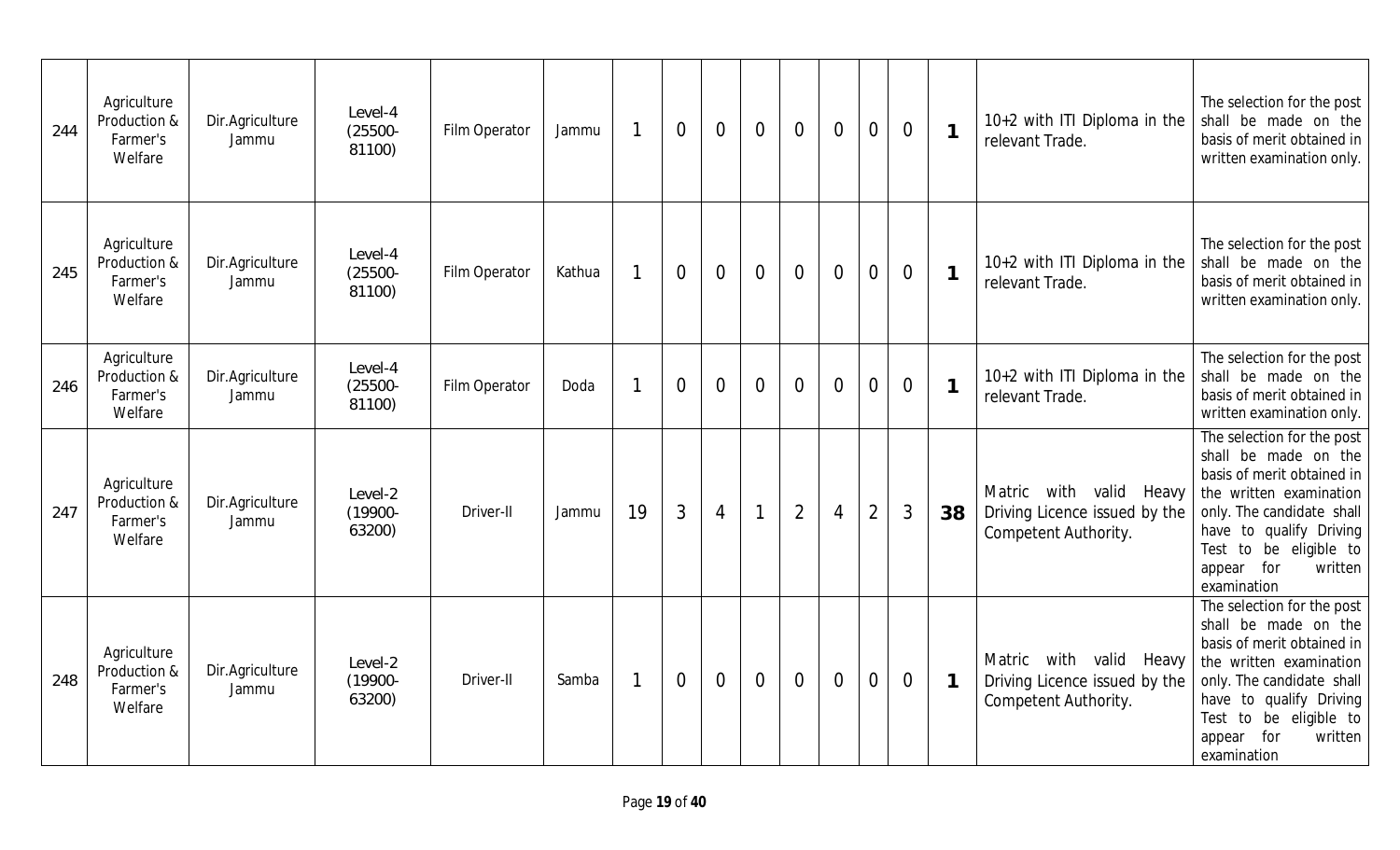| 249 | Agriculture<br>Production &<br>Farmer's<br>Welfare | Dir.Agriculture<br>Jammu | Level-2<br>$(19900 -$<br>63200) | Driver-II | Udhampur | $\overline{2}$ |                | $\overline{0}$ | $\overline{0}$ | $\overline{0}$ | $\mathbf{1}$ | $\overline{0}$ | $\overline{0}$ | $\overline{4}$ | Matric with valid Heavy<br>Driving Licence issued by the<br>Competent Authority.    | The selection for the post<br>shall be made on the<br>basis of merit obtained in<br>the written examination<br>only. The candidate shall<br>have to qualify Driving<br>Test to be eligible to<br>for<br>written<br>appear<br>examination  |
|-----|----------------------------------------------------|--------------------------|---------------------------------|-----------|----------|----------------|----------------|----------------|----------------|----------------|--------------|----------------|----------------|----------------|-------------------------------------------------------------------------------------|-------------------------------------------------------------------------------------------------------------------------------------------------------------------------------------------------------------------------------------------|
| 250 | Agriculture<br>Production &<br>Farmer's<br>Welfare | Dir.Agriculture<br>Jammu | Level-2<br>$(19900 -$<br>63200) | Driver-II | Reasi    | $\overline{2}$ | $\mathbf{1}$   | $\overline{0}$ | $\overline{0}$ | $\overline{0}$ | $\mathbf{1}$ | $\overline{0}$ | $\overline{0}$ | $\overline{4}$ | Matric with valid Heavy<br>Driving Licence issued by the<br>Competent Authority.    | The selection for the post<br>shall be made on the<br>basis of merit obtained in<br>the written examination<br>only. The candidate shall<br>have to qualify Driving<br>Test to be eligible to<br>written<br>for<br>appear<br>examination  |
| 251 | Agriculture<br>Production &<br>Farmer's<br>Welfare | Dir.Agriculture<br>Jammu | Level-2<br>$(19900 -$<br>63200) | Driver-II | Ramban   | 1              | $\overline{0}$ | $\overline{0}$ | $\overline{0}$ | $\overline{0}$ | $\mathbf{1}$ | $\overline{0}$ | $\overline{0}$ | $\overline{2}$ | with valid Heavy<br>Matric<br>Driving Licence issued by the<br>Competent Authority. | The selection for the post<br>shall be made on the<br>basis of merit obtained in<br>the written examination<br>only. The candidate shall<br>have to qualify Driving<br>Test to be eligible to<br>for<br>written<br>appear<br>examination. |
| 252 | Agriculture<br>Production &<br>Farmer's<br>Welfare | Dir.Agriculture<br>Jammu | Level-2<br>$(19900 -$<br>63200) | Driver-II | Kishtwar |                | $\overline{0}$ | $\overline{0}$ | $\overline{0}$ | $\overline{0}$ |              | $\overline{0}$ | $\overline{0}$ | $\overline{2}$ | with valid Heavy<br>Matric<br>Driving Licence issued by the<br>Competent Authority. | The selection for the post<br>shall be made on the<br>basis of merit obtained in<br>the written examination<br>only. The candidate shall<br>have to qualify Driving<br>Test to be eligible to<br>for<br>written<br>appear<br>examination. |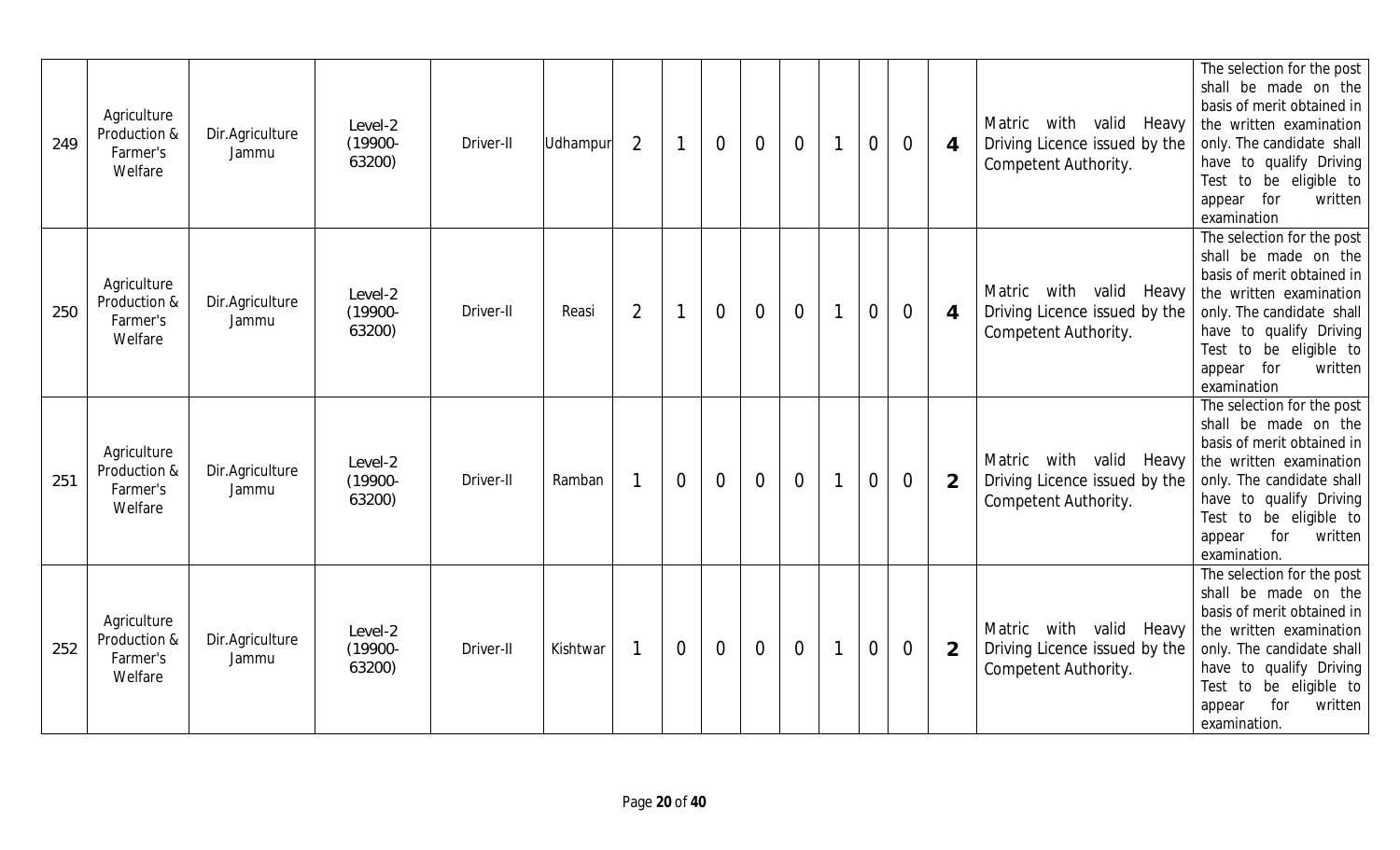| 253 | Agriculture<br>Production &<br>Farmer's<br>Welfare | Dir.Agriculture<br>Jammu | Level-2<br>$(19900 -$<br>63200) | Driver-II        | Doda    | 1              | 1              | $\overline{0}$ | $\overline{0}$ | $\overline{0}$ | $\overline{1}$ | $\overline{0}$ | $\overline{0}$ | 3              | Matric with valid Heavy<br>Driving Licence issued by the<br>Competent Authority.                                                                                                                                            | The selection for the post<br>shall be made on the<br>basis of merit obtained in<br>the written examination<br>only. The candidate shall<br>have to qualify Driving<br>Test to be eligible to<br>for<br>written<br>appear<br>examination. |
|-----|----------------------------------------------------|--------------------------|---------------------------------|------------------|---------|----------------|----------------|----------------|----------------|----------------|----------------|----------------|----------------|----------------|-----------------------------------------------------------------------------------------------------------------------------------------------------------------------------------------------------------------------------|-------------------------------------------------------------------------------------------------------------------------------------------------------------------------------------------------------------------------------------------|
| 254 | Agriculture<br>Production &<br>Farmer's<br>Welfare | Dir.Agriculture<br>Jammu | Level-2<br>$(19900 -$<br>63200) | Driver-II        | Rajouri |                | $\overline{0}$ | $\overline{0}$ | $\overline{0}$ | $\overline{0}$ | $\mathbf{1}$   | $\overline{0}$ | $\overline{0}$ | $\overline{2}$ | Matric with valid Heavy<br>Driving Licence issued by the<br>Competent Authority.                                                                                                                                            | The selection for the post<br>shall be made on the<br>basis of merit obtained in<br>the written examination<br>only. The candidate shall<br>have to qualify Driving<br>Test to be eligible to<br>for<br>written<br>appear<br>examination. |
| 255 | Agriculture<br>Production &<br>Farmer's<br>Welfare | Dir.Agriculture<br>Jammu | Level-2<br>$(19900 -$<br>63200) | Driver-II        | Poonch  | 3              | $\mathbf{1}$   | $\mathbf{1}$   | $\Omega$       | $\overline{0}$ | $\mathbf{1}$   | $\overline{0}$ | $\overline{0}$ | 6              | Matric with valid Heavy<br>Driving Licence issued by the<br>Competent Authority.                                                                                                                                            | The selection for the post<br>shall be made on the<br>basis of merit obtained in<br>the written examination<br>only. The candidate shall<br>have to qualify Driving<br>Test to be eligible to<br>for<br>written<br>appear<br>examination. |
| 256 | Agriculture<br>Production &<br>Farmer's<br>Welfare | Dir.Agriculture<br>Jammu | Level-4<br>$(25500 -$<br>81100) | Junior Assistant | Jammu   | $\overline{4}$ |                |                | $\overline{0}$ | $\overline{0}$ | $\mathbf{1}$   | $\overline{0}$ | $\overline{0}$ | $\overline{7}$ | Graduate<br>from<br>a)<br>a<br>recognized University with 35<br>per minute speed in<br>words<br>typing.<br>Six months Certificate<br>b)<br>in<br>Computer<br>Course<br>Applications<br>from<br>a<br>recognized Institution. | $= 20$ points<br>Skill Test<br>Examination<br>Written<br>/CBT<br>$-80$<br>points<br>(The marks obtained in<br>the Type Test shall be<br>proportionately<br>allotted<br>20<br>against<br>points<br>earmarked for the Type<br>Test).        |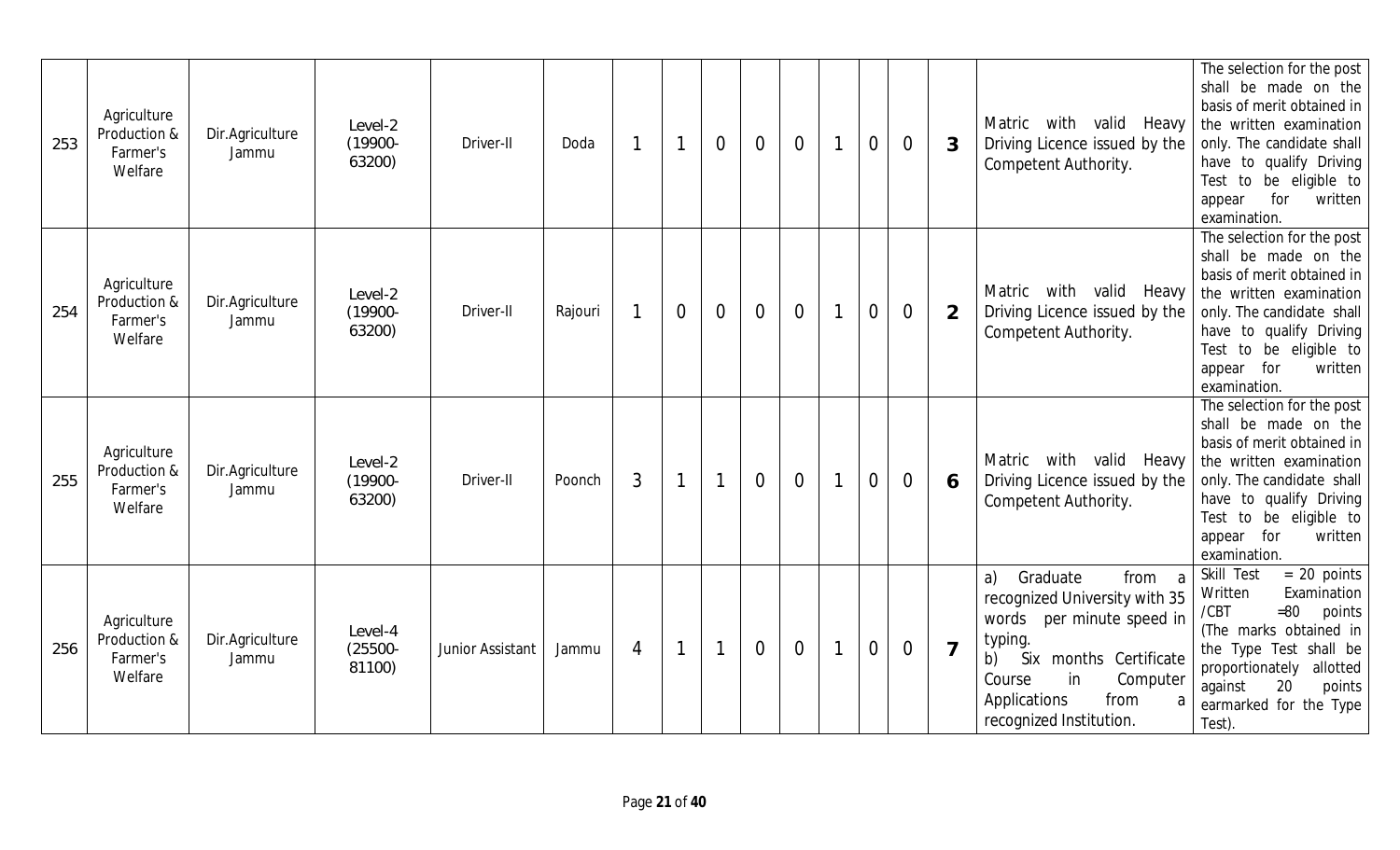| 257 | Agriculture<br>Production &<br>Farmer's<br>Welfare | Dir.Agriculture<br>Jammu | Level-4<br>$(25500 -$<br>81100) | Junior Assistant          | Kathua |             | $\overline{0}$ | $\overline{0}$ | $\overline{0}$ | $\overline{0}$ | $\mathbf{1}$   | $\overline{0}$ | $\overline{0}$ | $\overline{2}$ | Graduate<br>from<br>a)<br>recognized University with 35<br>words per minute speed in<br>typing.<br>Six months Certificate<br>b)<br>Course<br>in<br>Computer<br>from<br>Applications<br>a<br>recognized Institution.      | $= 20$ points<br>Skill Test<br>Examination<br>Written<br>=80 points(The<br>/CBT<br>obtained in the<br>marks<br>Test shall be<br>Type<br>proportionately allotted<br>20<br>against<br>points<br>earmarked for the Type<br>Test)    |
|-----|----------------------------------------------------|--------------------------|---------------------------------|---------------------------|--------|-------------|----------------|----------------|----------------|----------------|----------------|----------------|----------------|----------------|--------------------------------------------------------------------------------------------------------------------------------------------------------------------------------------------------------------------------|-----------------------------------------------------------------------------------------------------------------------------------------------------------------------------------------------------------------------------------|
| 258 | Agriculture<br>Production &<br>Farmer's<br>Welfare | Dir.Agriculture<br>Jammu | Level-4<br>$(25500 -$<br>81100) | Junior Assistant          | Samba  | $\mathbf 1$ | $\overline{0}$ | $\overline{0}$ | $\overline{0}$ | $\overline{0}$ | $\overline{0}$ | $\overline{0}$ | $\overline{0}$ |                | Graduate<br>from<br>a)<br>a<br>recognized University with 35<br>words per minute speed in<br>typing.<br>Six months Certificate<br>b)<br>Computer<br>Course<br>in<br>Applications<br>from<br>a<br>recognized Institution. | Skill Test<br>$= 20$ points<br>Written<br>Examination<br>$=80$<br>/CBT<br>points<br>(The marks obtained in<br>the Type Test shall be<br>proportionately<br>allotted<br>against<br>20<br>points<br>earmarked for the Type<br>Test) |
| 259 | Agriculture<br>Production &<br>Farmer's<br>Welfare | Dir.Agriculture<br>Jammu | Level-4<br>$(25500 -$<br>81100) | Junior Assistant Udhampur |        |             | 1              | $\overline{0}$ | $\overline{0}$ | $\overline{0}$ | $\mathbf{1}$   | $\overline{0}$ | $\overline{0}$ | 3              | Graduate<br>a)<br>from<br>a<br>recognized University with 35<br>words per minute speed in<br>typing.<br>Six months Certificate<br>b)<br>in<br>Computer<br>Course<br>Applications<br>from<br>a<br>recognized Institution. | Skill Test<br>$= 20$ points<br>Examination<br>Written<br>/CBT<br>$=80$<br>points<br>(The marks obtained in<br>the Type Test shall be<br>proportionately allotted<br>20<br>against<br>points<br>earmarked for the Type<br>Test)    |
| 260 | Agriculture<br>Production &<br>Farmer's<br>Welfare | Dir.Agriculture<br>Jammu | Level-4<br>$(25500 -$<br>81100) | Junior Assistant          | Reasi  |             |                | $\overline{0}$ | $\overline{0}$ | $\overline{0}$ | $\mathbf{1}$   | $\overline{0}$ | $\overline{0}$ | 3              | Graduate<br>a)<br>from<br>recognized University with 35<br>words per minute speed in<br>typing.<br>Six months Certificate<br>b)<br>in<br>Computer<br>Course<br>Applications<br>from<br>a<br>recognized Institution.      | $= 20$ points<br>Skill Test<br>Written Examination/CBT<br>$=80$<br>points<br>(The marks obtained in<br>the Type Test shall be<br>proportionately<br>allotted<br>20<br>against<br>points<br>earmarked for the Type<br>Test)        |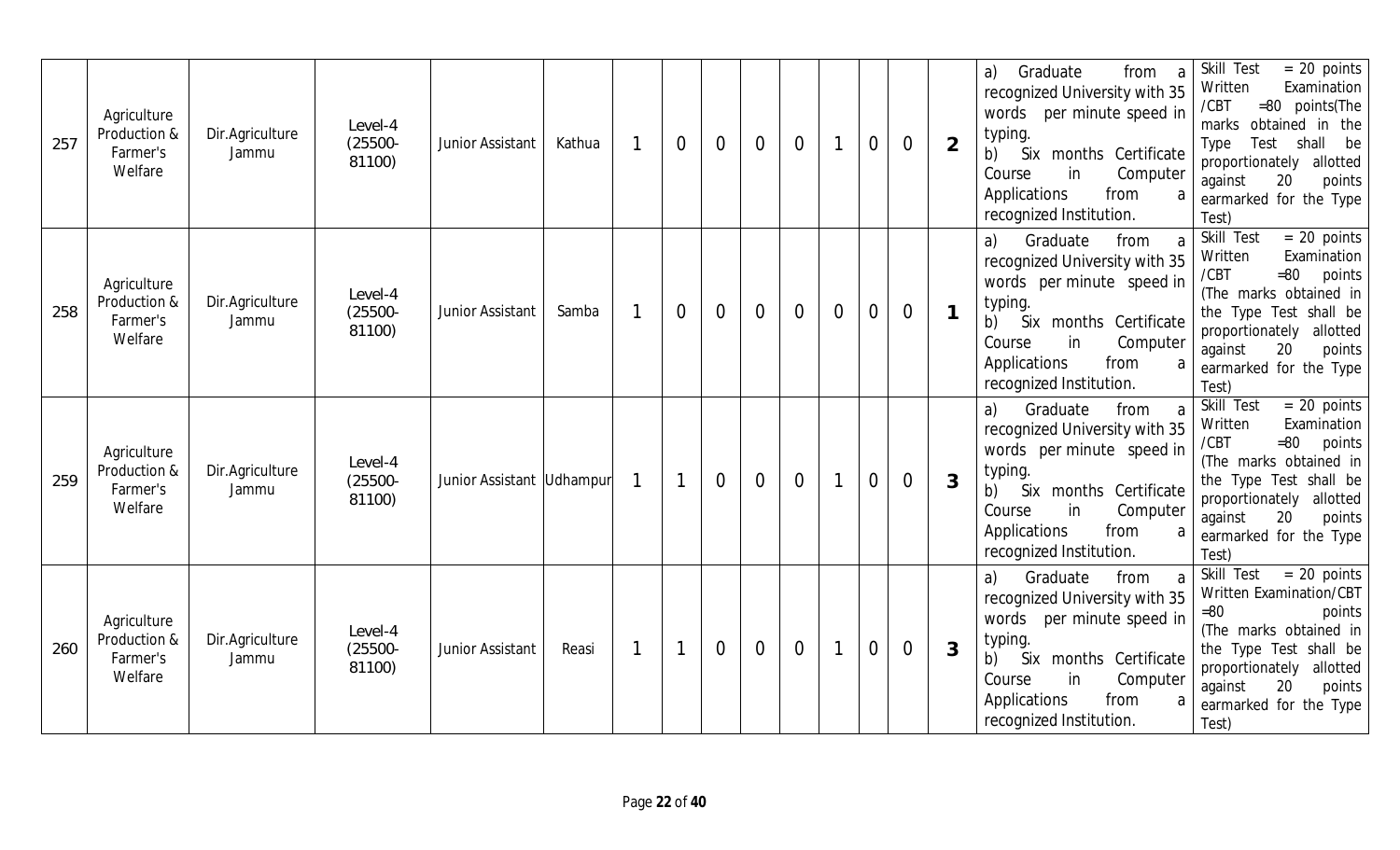| 261 | Agriculture<br>Production &<br>Farmer's<br>Welfare | Dir.Agriculture<br>Jammu | Level-4<br>$(25500 -$<br>81100) | Junior Assistant | Ramban                  |   | $\overline{0}$ | $\overline{0}$ | $\overline{0}$ | $\overline{0}$ | $\overline{0}$ | 0              | $\overline{0}$ | 1            | Graduate<br>from<br>a)<br>recognized University with 35<br>words per minute speed in<br>typing.<br>Six months Certificate<br>b)<br>Course<br>in<br>Computer<br>Applications<br>from<br>recognized Institution.                 | Skill Test<br>$= 20$ points<br>Written<br>Examination<br>/CBT<br>$=80$<br>points<br>(The marks obtained in<br>the Type Test shall be<br>proportionately<br>allotted<br>20<br>against<br>points<br>earmarked for the Type<br>Test) |
|-----|----------------------------------------------------|--------------------------|---------------------------------|------------------|-------------------------|---|----------------|----------------|----------------|----------------|----------------|----------------|----------------|--------------|--------------------------------------------------------------------------------------------------------------------------------------------------------------------------------------------------------------------------------|-----------------------------------------------------------------------------------------------------------------------------------------------------------------------------------------------------------------------------------|
| 262 | Agriculture<br>Production &<br>Farmer's<br>Welfare | Dir.Agriculture<br>Jammu | Level-4<br>$(25500 -$<br>81100) | Junior Assistant | Doda                    |   |                | $\overline{0}$ | $\overline{0}$ | $\overline{0}$ |                | $\overline{0}$ | $\overline{0}$ | 3            | Graduate<br>from<br>a)<br><sub>a</sub><br>recognized University with 35<br>words per minute speed in<br>typing.<br>Six months Certificate<br>b)<br>Course<br>in<br>Computer<br>Applications<br>from<br>recognized Institution. | Skill Test<br>$= 20$ points<br>Written<br>Examination<br>$-80$<br>/CBT<br>points<br>(The marks obtained in<br>the Type Test shall be<br>proportionately<br>allotted<br>20<br>against<br>points<br>earmarked for the Type<br>Test) |
| 263 | Agriculture<br>Production &<br>Farmer's<br>Welfare | Dir.Agriculture<br>Jammu | Level-4<br>$(25500 -$<br>81100) | Junior Assistant | Kishtwar<br>$\mathbf 1$ |   | $\overline{0}$ | $\Omega$       | $\overline{0}$ | $\overline{0}$ | $\overline{0}$ | $\overline{0}$ | $\overline{0}$ | $\mathbf{1}$ | Graduate<br>from<br>a)<br><sub>a</sub><br>recognized University with 35<br>words per minute speed in<br>typing.<br>Six months Certificate<br>b)<br>Course<br>in<br>Computer<br>Applications<br>from<br>recognized Institution. | Skill<br>Test<br>$= 20$<br>pointsWritten<br>Examination/CBT<br>$=80$<br>points(The<br>marks<br>obtained in the Type Test<br>shall be proportionately<br>allotted against 20 points<br>earmarked for the Type<br>Test)             |
| 264 | Agriculture<br>Production &<br>Farmer's<br>Welfare | Dir.Agriculture<br>Jammu | Level-4<br>$(25500 -$<br>81100) | Junior Assistant | Rajouri                 | 3 |                |                | $\overline{0}$ | $\overline{0}$ |                | 0              | $\overline{0}$ | 6            | Graduate<br>a)<br>from<br>recognized University with 35<br>words<br>per minute speed in<br>typing.<br>Six months Certificate<br>b)<br>Course<br>in<br>Computer<br>Applications<br>from<br>recognized Institution.              | Skill Test = 20 points<br>Written Examination/CBT<br>$=80$<br>points<br>(The marks obtained in<br>the Type Test shall be<br>proportionately<br>allotted<br>20<br>against<br>points<br>earmarked for the Type<br>Test)             |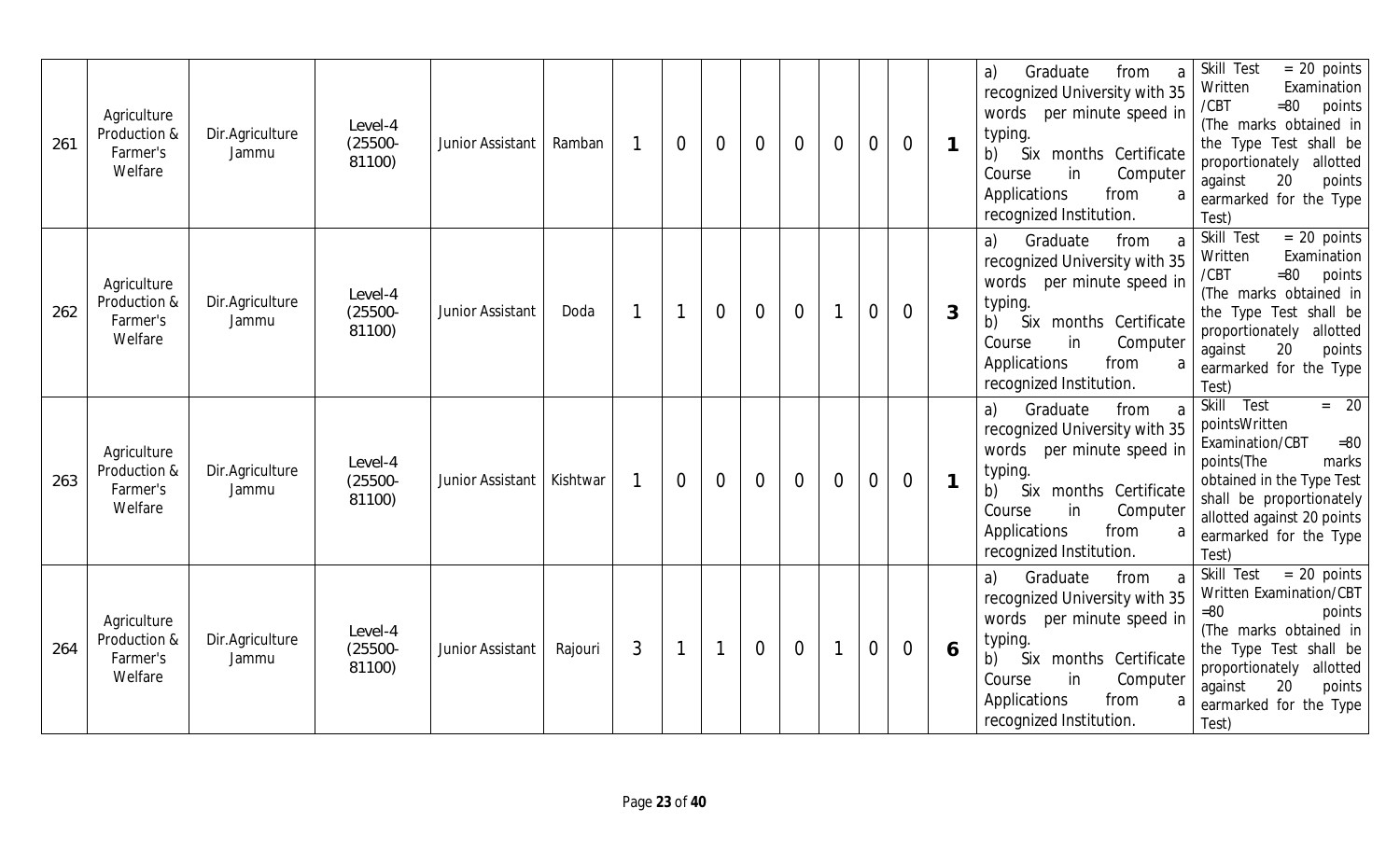| 265 | Agriculture<br>Production &<br>Farmer's<br>Welfare | Dir.Agriculture<br>Jammu | Level-4<br>$(25500 -$<br>81100) | Junior Assistant                | Poonch   | 3 | $\mathbf 1$    | $\overline{0}$ | $\Omega$       | $\overline{0}$ |                | $\overline{0}$ | $\overline{0}$ | 5              | Graduate<br>from<br>a)<br>a<br>recognized University with 35<br>words<br>per minute speed in<br>typing.<br>Six months Certificate<br>b)<br>Course<br>in<br>Computer<br>Applications<br>from<br>a<br>recognized Institution. | Skill Test<br>$= 20$ points<br>Examination<br>Written<br>$=80$<br>/CBT<br>points<br>(The marks obtained in<br>shall be<br>the Type Test<br>proportionately<br>allotted<br>20<br>against<br>points<br>earmarked for the Type<br>Test) |
|-----|----------------------------------------------------|--------------------------|---------------------------------|---------------------------------|----------|---|----------------|----------------|----------------|----------------|----------------|----------------|----------------|----------------|-----------------------------------------------------------------------------------------------------------------------------------------------------------------------------------------------------------------------------|--------------------------------------------------------------------------------------------------------------------------------------------------------------------------------------------------------------------------------------|
| 266 | Agriculture<br>Production &<br>Farmer's<br>Welfare | Dir.Agriculture<br>Jammu | Level-2<br>$(19900 -$<br>63200) | Plant<br>Protection<br>Operator | Jammu    | 3 | $\mathbf 1$    | $\mathbf{1}$   | $\Omega$       | $\overline{0}$ |                | $\overline{0}$ | $\overline{0}$ | 6              | 10+2 with Science Subject.                                                                                                                                                                                                  | The selection for the post<br>shall be made on the<br>basis of merit obtained in<br>written examination only.                                                                                                                        |
| 267 | Agriculture<br>Production &<br>Farmer's<br>Welfare | Dir.Agriculture<br>Jammu | Level-2<br>$(19900 -$<br>63200) | Plant<br>Protection<br>Operator | Kathua   |   | $\overline{0}$ | $\overline{0}$ | $\overline{0}$ | $\overline{0}$ | $\overline{0}$ | $\overline{0}$ | $\overline{0}$ | $\mathbf 1$    | 10+2 with Science Subject.                                                                                                                                                                                                  | The selection for the post<br>shall be made on the<br>basis of merit obtained in<br>written examination only.                                                                                                                        |
| 268 | Agriculture<br>Production &<br>Farmer's<br>Welfare | Dir.Agriculture<br>Jammu | Level-2<br>$(19900 -$<br>63200) | Plant<br>Protection<br>Operator | Ramban   |   | $\overline{0}$ | $\overline{0}$ | $\Omega$       | $\overline{0}$ | $\overline{0}$ | $\overline{0}$ | $\overline{0}$ | $\mathbf{1}$   | 10+2 with Science Subject.                                                                                                                                                                                                  | The selection for the post<br>shall be made on the<br>basis of merit obtained in<br>written examination only.                                                                                                                        |
| 269 | Agriculture<br>Production &<br>Farmer's<br>Welfare | Dir.Agriculture<br>Jammu | Level-2<br>$(19900 -$<br>63200) | Plant<br>Protection<br>Operator | Doda     | 3 |                | $\overline{0}$ | $\overline{0}$ | $\overline{0}$ |                | $\overline{0}$ | $\overline{0}$ | 5              | 10+2 with Science Subject.                                                                                                                                                                                                  | The selection for the post<br>shall be made on the<br>basis of merit obtained in<br>written examination only.                                                                                                                        |
| 270 | Agriculture<br>Production &<br>Farmer's<br>Welfare | Dir.Agriculture<br>Jammu | Level-2<br>$(19900 -$<br>63200) | Plant<br>Protection<br>Operator | Kishtwar |   | $\overline{0}$ | $\Omega$       | $\Omega$       | $\overline{0}$ | $\overline{0}$ | $\overline{0}$ | $\overline{0}$ | $\overline{1}$ | 10+2 with Science Subject.                                                                                                                                                                                                  | The selection for the post<br>shall be made on the<br>basis of merit obtained in<br>written examination only.                                                                                                                        |
| 271 | Agriculture<br>Production &<br>Farmer's<br>Welfare | Dir.Agriculture<br>Jammu | Level-2<br>$(19900 -$<br>63200) | Plant<br>Protection<br>Operator | Rajouri  |   | $\overline{0}$ | $\overline{0}$ | $\overline{0}$ | $\overline{0}$ |                | $\overline{0}$ | $\overline{0}$ | $\overline{2}$ | 10+2 with Science Subject.                                                                                                                                                                                                  | The selection for the post<br>shall be made on the<br>basis of merit obtained in<br>written examination only.                                                                                                                        |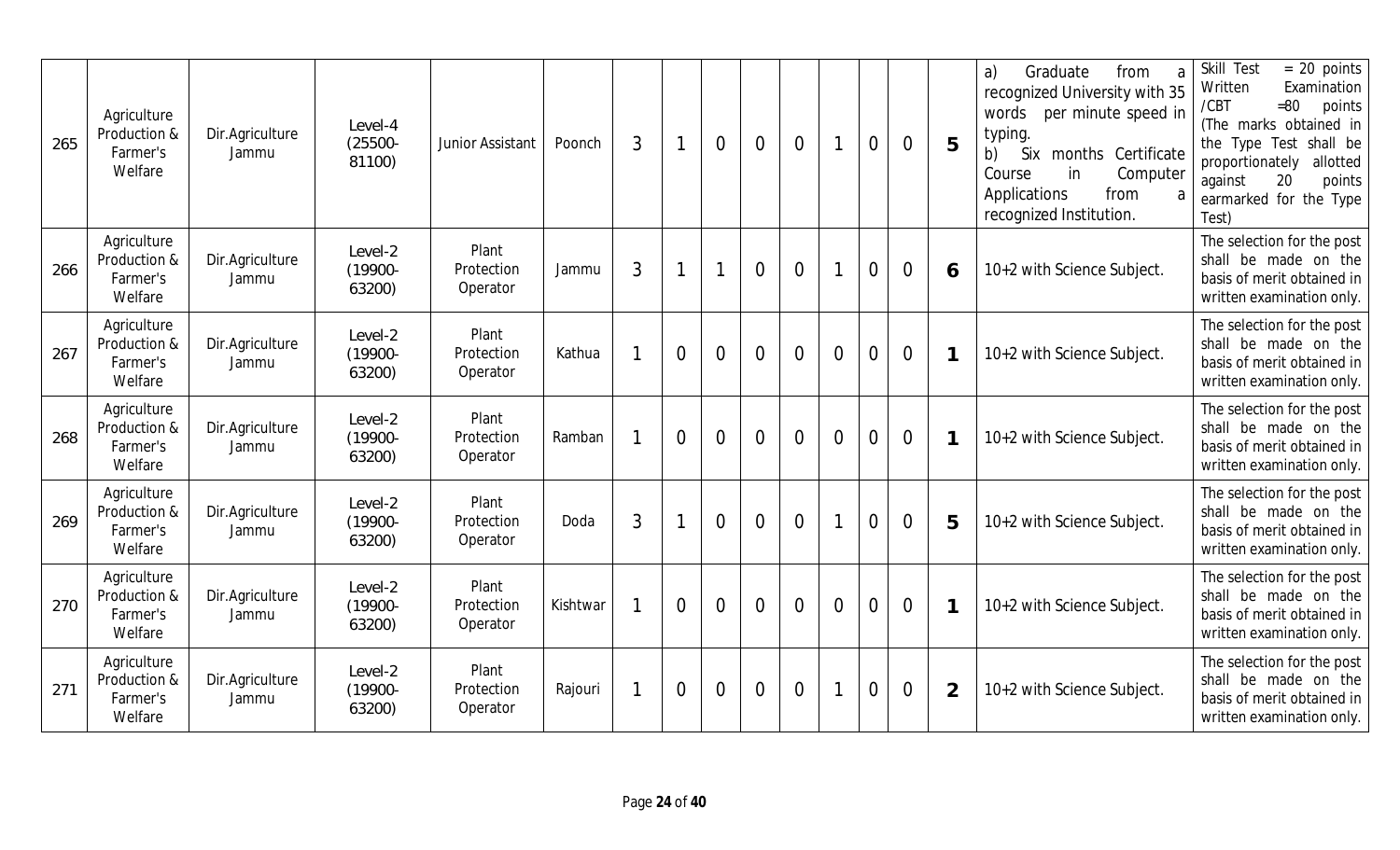| 272 | Agriculture<br>Production &<br>Farmer's<br>Welfare | Dir.Agriculture<br>Jammu | Level-2<br>$(19900 -$<br>63200) | Plant<br>Protection<br>Operator | Samba    | $\overline{0}$ | $\Omega$       | $\overline{0}$ | $\overline{0}$ | $\mathbf{1}$             | $\overline{0}$ | $\overline{0}$ | $\overline{2}$ | 10+2 with Science Subject.   | The selection for the post<br>shall be made on the<br>basis of merit obtained in<br>written examination only. |
|-----|----------------------------------------------------|--------------------------|---------------------------------|---------------------------------|----------|----------------|----------------|----------------|----------------|--------------------------|----------------|----------------|----------------|------------------------------|---------------------------------------------------------------------------------------------------------------|
| 273 | Agriculture<br>Production &<br>Farmer's<br>Welfare | Dir.Agriculture<br>Jammu | Level-2<br>$(19900 -$<br>63200) | Farm<br>Supervisor              | Udhampur | $\overline{0}$ | $\Omega$       | $\overline{0}$ | $\overline{0}$ | $\mathbf 1$              | $\overline{0}$ | $\overline{0}$ | $\overline{2}$ | 10+2 with Science Subject.   | The selection for the post<br>shall be made on the<br>basis of merit obtained in<br>written examination only. |
| 274 | Agriculture<br>Production &<br>Farmer's<br>Welfare | Dir.Agriculture<br>Jammu | Level-2<br>$(19900 -$<br>63200) | Beekeeper                       | Udhampur | $\overline{0}$ | $\Omega$       | $\overline{0}$ | $\overline{0}$ | $\overline{0}$           | $\overline{0}$ | $\overline{0}$ | 1              | 10+2 with Science Subject.   | The selection for the post<br>shall be made on the<br>basis of merit obtained in<br>written examination only. |
| 275 | Agriculture<br>Production &<br>Farmer's<br>Welfare | Dir.Agriculture<br>Jammu | Level-2<br>$(19900 -$<br>63200) | Beekeeper                       | Reasi    | $\overline{0}$ | $\overline{0}$ | $\overline{0}$ | $\overline{0}$ | $\overline{0}$           | $\overline{0}$ | $\overline{0}$ | $\mathbf 1$    | 10+2 with Science Subject.   | The selection for the post<br>shall be made on the<br>basis of merit obtained in<br>written examination only. |
| 276 | Agriculture<br>Production &<br>Farmer's<br>Welfare | Dir.Agriculture<br>Jammu | Level-2<br>$(19900 -$<br>63200) | Field<br>Supervisor             | Doda     | $\overline{0}$ | $\Omega$       | $\overline{0}$ | $\overline{0}$ | $\overline{\phantom{a}}$ | $\overline{0}$ | $\overline{0}$ | $\overline{2}$ | 10+2 with Science Subject.   | The selection for the post<br>shall be made on the<br>basis of merit obtained in<br>written examination only. |
| 277 | Agriculture<br>Production &<br>Farmer's<br>Welfare | Dir.Agriculture<br>Jammu | Level-2<br>$(19900 -$<br>63200) | Field<br>Supervisor             | Poonch   | $\Omega$       | $\overline{0}$ | $\overline{0}$ | $\overline{0}$ | $\overline{0}$           | $\overline{0}$ | $\overline{0}$ | 1              | 10+2 with Science Subject.   | The selection for the post<br>shall be made on the<br>basis of merit obtained in<br>written examination only. |
| 278 | Agriculture<br>Production &<br>Farmer's<br>Welfare | Dir.Agriculture<br>Jammu | $SL-2$<br>$(15900 -$<br>50400)  | <b>Truck Cleaner</b>            | Jammu    |                | $\overline{0}$ | $\overline{0}$ | $\overline{0}$ | $\overline{\phantom{a}}$ | $\overline{0}$ | $\overline{0}$ | 3              | Matric with driving Licence. | The selection for the post<br>shall be made on the<br>basis of merit obtained in<br>written examination only. |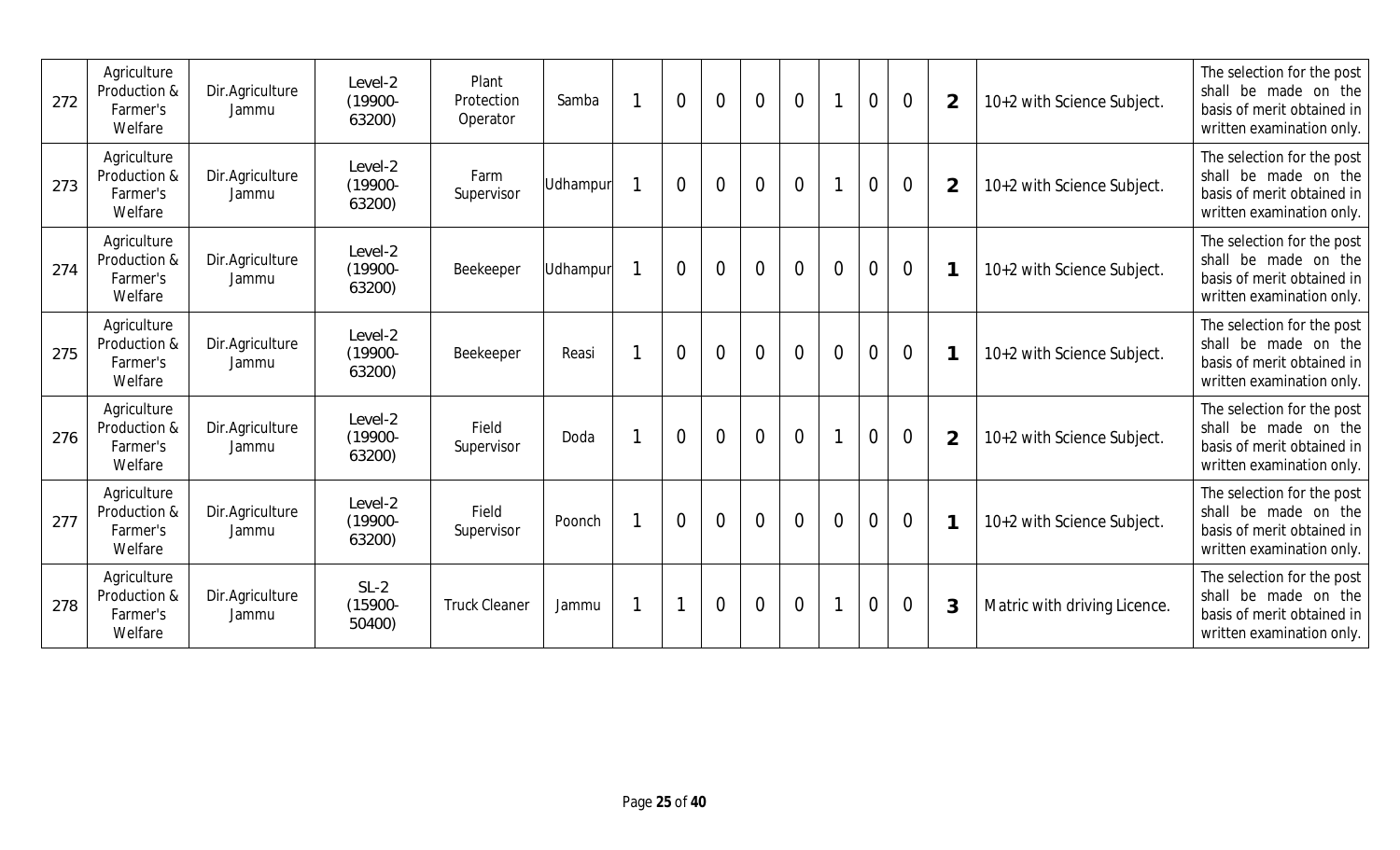| 279 | Agriculture<br>Production &<br>Farmer's<br>Welfare | Dir.Agriculture<br>Kashmir  | Level-2<br>$(19900-63200)$      | Bee<br>Keeper/Field<br>Assistant<br>Grade-<br><b>III/Equivalent</b> | Srinagar | 5              | $\mathbf{1}$   |                | $\overline{0}$ |                | $\overline{2}$ | $\overline{0}$ | $\overline{0}$ | 10             | 10+2 with Science Subject. | The selection for the post<br>shall be made on the<br>basis of merit obtained in<br>written examination only. |
|-----|----------------------------------------------------|-----------------------------|---------------------------------|---------------------------------------------------------------------|----------|----------------|----------------|----------------|----------------|----------------|----------------|----------------|----------------|----------------|----------------------------|---------------------------------------------------------------------------------------------------------------|
| 280 | Agriculture<br>Production &<br>Farmer's<br>Welfare | Dir. Agriculture<br>Kashmir | Level-2<br>$(19900 -$<br>63200) | Bee<br>Keeper/Field<br>Assistant<br>Grade-<br><b>III/Equivalent</b> | Budgam   | $\overline{2}$ | 1              | $\overline{0}$ | $\overline{0}$ | $\overline{0}$ | $\overline{1}$ | $\overline{0}$ | $\overline{0}$ | $\overline{4}$ | 10+2 with Science Subject. | The selection for the post<br>shall be made on the<br>basis of merit obtained in<br>written examination only. |
| 281 | Agriculture<br>Production &<br>Farmer's<br>Welfare | Dir. Agriculture<br>Kashmir | Level-2<br>$(19900 -$<br>63200) | Bee<br>Keeper/Field<br>Assistant<br>Grade-<br><b>III/Equivalent</b> | Anantnag | 3              | $\mathbf{1}$   | $\overline{0}$ | $\overline{0}$ | $\overline{0}$ | $\overline{1}$ | $\overline{0}$ | $\overline{0}$ | 5              | 10+2 with Science Subject. | The selection for the post<br>shall be made on the<br>basis of merit obtained in<br>written examination only. |
| 282 | Agriculture<br>Production &<br>Farmer's<br>Welfare | Dir. Agriculture<br>Kashmir | Level-2<br>$(19900 -$<br>63200) | Bee<br>Keeper/Field<br>Assistant<br>Grade-<br><b>III/Equivalent</b> | Kulgam   |                | $\overline{0}$ | $\overline{0}$ | $\overline{0}$ | $\overline{0}$ | $\mathbf 1$    | $\overline{0}$ | $\overline{0}$ | $\overline{2}$ | 10+2 with Science Subject. | The selection for the post<br>shall be made on the<br>basis of merit obtained in<br>written examination only. |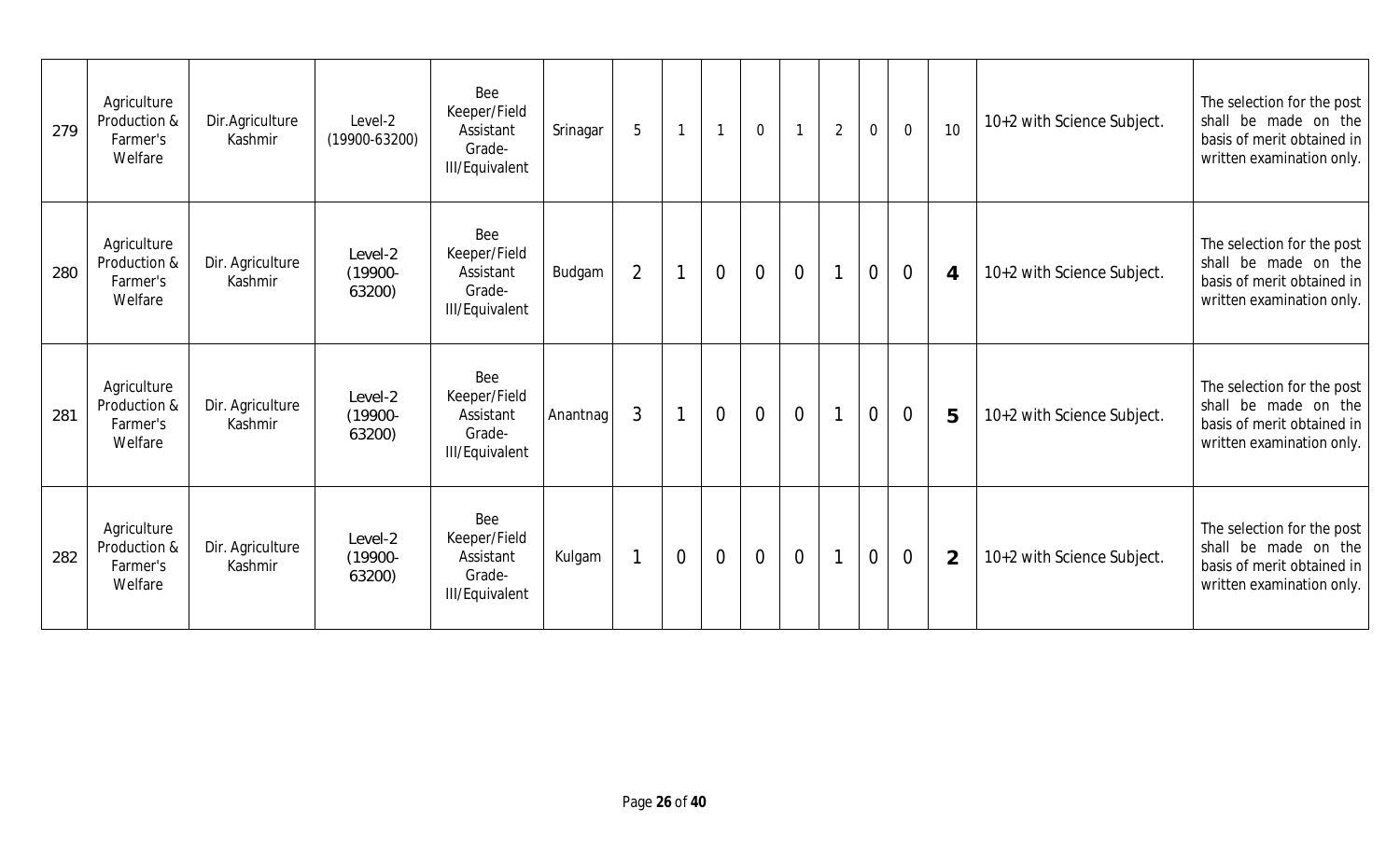| 283 | Agriculture<br>Production &<br>Farmer's<br>Welfare | Dir. Agriculture<br>Kashmir | Level-2<br>$(19900 -$<br>63200) | Bee<br>Keeper/Field<br>Assistant<br>Grade-<br><b>III/Equivalent</b> | Baramulla |                | 1              | $\overline{0}$ | $\overline{0}$ | $\overline{0}$ | $\mathbf{1}$ | $\overline{0}$ | $\overline{0}$ | $\mathcal{S}$  | 10+2 with Science Subject. | The selection for the post<br>shall be made on the<br>basis of merit obtained in<br>written examination only. |
|-----|----------------------------------------------------|-----------------------------|---------------------------------|---------------------------------------------------------------------|-----------|----------------|----------------|----------------|----------------|----------------|--------------|----------------|----------------|----------------|----------------------------|---------------------------------------------------------------------------------------------------------------|
| 284 | Agriculture<br>Production &<br>Farmer's<br>Welfare | Dir. Agriculture<br>Kashmir | Level-2<br>$(19900 -$<br>63200) | Bee<br>Keeper/Field<br>Assistant<br>Grade-<br><b>III/Equivalent</b> | Pulwama   | $\overline{2}$ |                | $\overline{0}$ | $\overline{0}$ | $\overline{0}$ | $\mathbf{1}$ | $\overline{0}$ | $\overline{0}$ | $\overline{4}$ | 10+2 with Science Subject. | The selection for the post<br>shall be made on the<br>basis of merit obtained in<br>written examination only. |
| 285 | Agriculture<br>Production &<br>Farmer's<br>Welfare | Dir. Agriculture<br>Kashmir | Level-2<br>$(19900 -$<br>63200) | Bee<br>Keeper/Field<br>Assistant<br>Grade-<br><b>III/Equivalent</b> | Budgam    | 3              | $\overline{0}$ | $\overline{0}$ | $\overline{0}$ | $\overline{0}$ | $\mathbf{1}$ | $\overline{0}$ | $\overline{0}$ | $\overline{4}$ | 10+2 with Science Subject. | The selection for the post<br>shall be made on the<br>basis of merit obtained in<br>written examination only. |
| 286 | Agriculture<br>Production &<br>Farmer's<br>Welfare | Dir. Agriculture<br>Kashmir | Level-2<br>$(19900 -$<br>63200) | Bee<br>Keeper/Field<br>Assistant<br>Grade-<br><b>III/Equivalent</b> | Anantnag  | $\overline{0}$ | $\Omega$       | $\overline{1}$ | $\overline{0}$ | $\overline{0}$ | $\mathbf{1}$ | $\overline{0}$ | $\overline{0}$ | 2              | 10+2 with Science Subject. | The selection for the post<br>shall be made on the<br>basis of merit obtained in<br>written examination only. |
| 287 | Agriculture<br>Production &<br>Farmer's<br>Welfare | Dir. Agriculture<br>Kashmir | Level-2<br>$(19900 -$<br>63200) | Bee<br>Keeper/Field<br>Assistant<br>Grade-<br><b>III/Equivalent</b> | Baramulla | 4              | $\Omega$       | $\mathbf{1}$   | $\overline{0}$ | $\mathbf 1$    | $\mathbf{1}$ | $\theta$       | $\overline{0}$ | $\overline{7}$ | 10+2 with Science Subject. | The selection for the post<br>shall be made on the<br>basis of merit obtained in<br>written examination only. |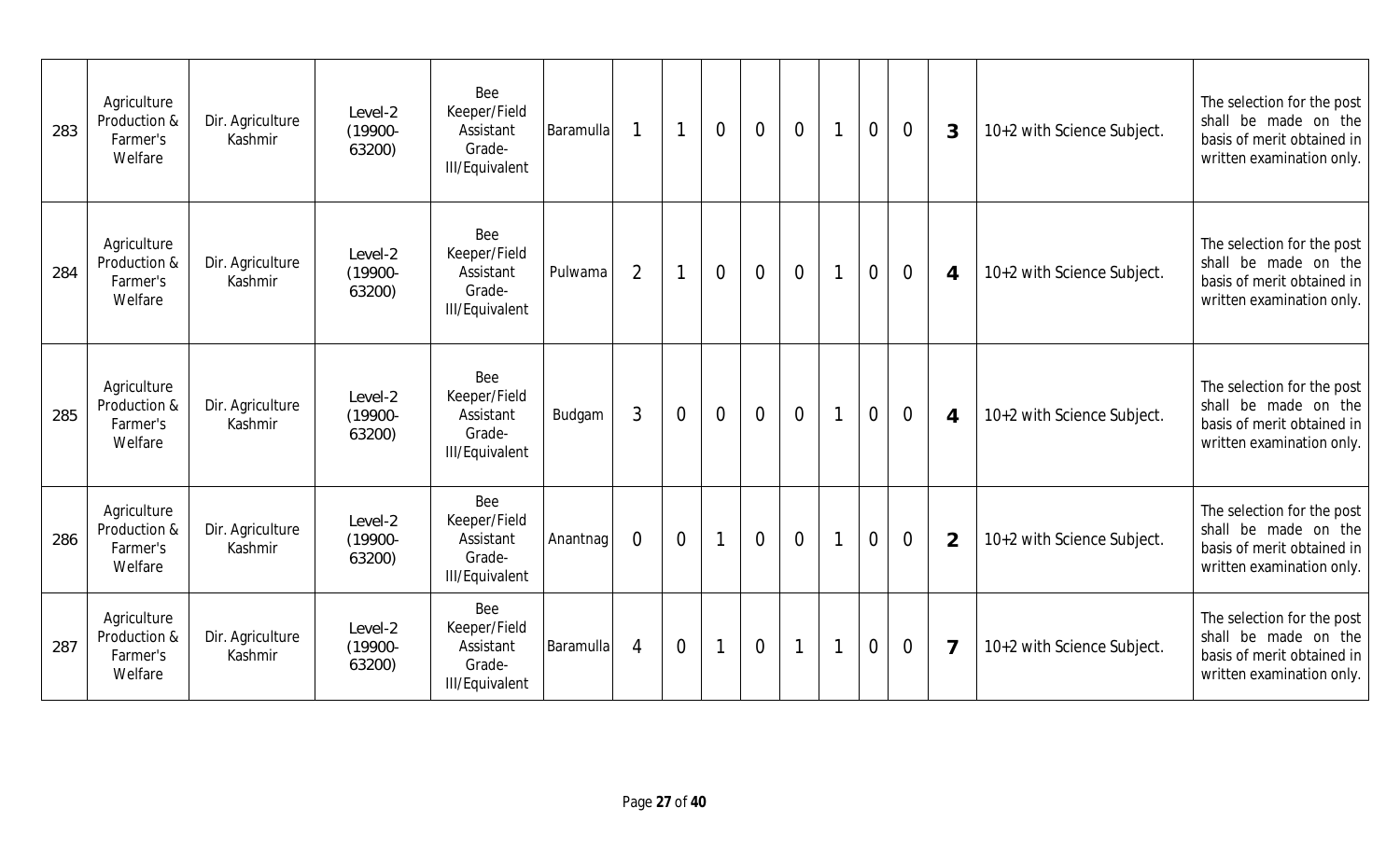| 288 | Agriculture<br>Production &<br>Farmer's<br>Welfare | Dir. Agriculture<br>Kashmir | Level-2<br>$(19900 -$<br>63200) | Bee<br>Keeper/Field<br>Assistant<br>Grade-<br><b>III/Equivalent</b> | Bandipora | $\overline{0}$ | $\overline{0}$ | $\overline{0}$ | $\overline{0}$ | $\overline{0}$ | $\overline{0}$ | $\overline{0}$ | $\mathbf 1$    | 10+2 with Science Subject.                                                                                                                                                                                       | The selection for the post<br>shall be made on the<br>basis of merit obtained in<br>written examination only.                                                                                                                     |
|-----|----------------------------------------------------|-----------------------------|---------------------------------|---------------------------------------------------------------------|-----------|----------------|----------------|----------------|----------------|----------------|----------------|----------------|----------------|------------------------------------------------------------------------------------------------------------------------------------------------------------------------------------------------------------------|-----------------------------------------------------------------------------------------------------------------------------------------------------------------------------------------------------------------------------------|
| 289 | Agriculture<br>Production &<br>Farmer's<br>Welfare | Dir. Agriculture<br>Kashmir | Level-2<br>$(19900 -$<br>63200) | Bee<br>Keeper/Field<br>Assistant<br>Grade-<br><b>III/Equivalent</b> | Pulwama   | $\overline{0}$ |                | $\overline{0}$ | $\overline{0}$ |                | $\overline{0}$ | $\overline{0}$ | 3              | 10+2 with Science Subject.                                                                                                                                                                                       | The selection for the post<br>shall be made on the<br>basis of merit obtained in<br>written examination only.                                                                                                                     |
| 290 | Agriculture<br>Production &<br>Farmer's<br>Welfare | Dir. Agriculture<br>Kashmir | Level-2<br>$(19900 -$<br>63200) | Bee<br>Keeper/Field<br>Assistant<br>Grade-<br><b>III/Equivalent</b> | Kupwara   | $\overline{0}$ | $\overline{0}$ | $\overline{0}$ | $\overline{0}$ |                | $\overline{0}$ | $\overline{0}$ | $\overline{2}$ | 10+2 with Science Subject.                                                                                                                                                                                       | The selection for the post<br>shall be made on the<br>basis of merit obtained in<br>written examination only.                                                                                                                     |
| 291 | Agriculture<br>Production &<br>Farmer's<br>Welfare | Dir. Agriculture<br>Kashmir | Level-4<br>$(25500 -$<br>81100) | Junior Assistant   Anantnag                                         |           | $\mathbf{1}$   | $\overline{0}$ | $\overline{0}$ | $\overline{0}$ |                | $\overline{0}$ | $\overline{0}$ | 3              | Graduation<br>from<br>a)<br>a<br>recognized University with 35<br>words per minute speed in<br>typing.<br>b) Six(06) months Certificate<br>in<br>Computer<br>Course<br>Application from recognized<br>Institute. | $= 20$ points<br>Skill Test<br>Examination<br>Written<br>$-80$<br>/CBT<br>points<br>(The marks obtained in<br>the Type Test shall be<br>proportionately<br>allotted<br>20<br>against<br>points<br>earmarked for the Type<br>Test) |
| 292 | Agriculture<br>Production &<br>Farmer's<br>Welfare | Dir. Agriculture<br>Kashmir | Level-4<br>$(25500 -$<br>81100) | Junior Assistant   Bandipora                                        |           | $\overline{0}$ | $\overline{0}$ | $\overline{0}$ | $\overline{0}$ | $\overline{0}$ | $\overline{0}$ | $\overline{0}$ |                | a) Graduation<br>from<br>a<br>recognized University with 35<br>words per minute speed in<br>typing.<br>b) Six(06) months Certificate<br>in<br>Course<br>Computer<br>Application from recognized<br>Institute.    | Skill Test<br>$= 20$ points<br>Examination<br>Written<br>$-80$<br>/CBT<br>points<br>(The marks obtained in<br>the Type Test shall be<br>allotted<br>proportionately<br>20<br>against<br>points<br>earmarked for the Type<br>Test) |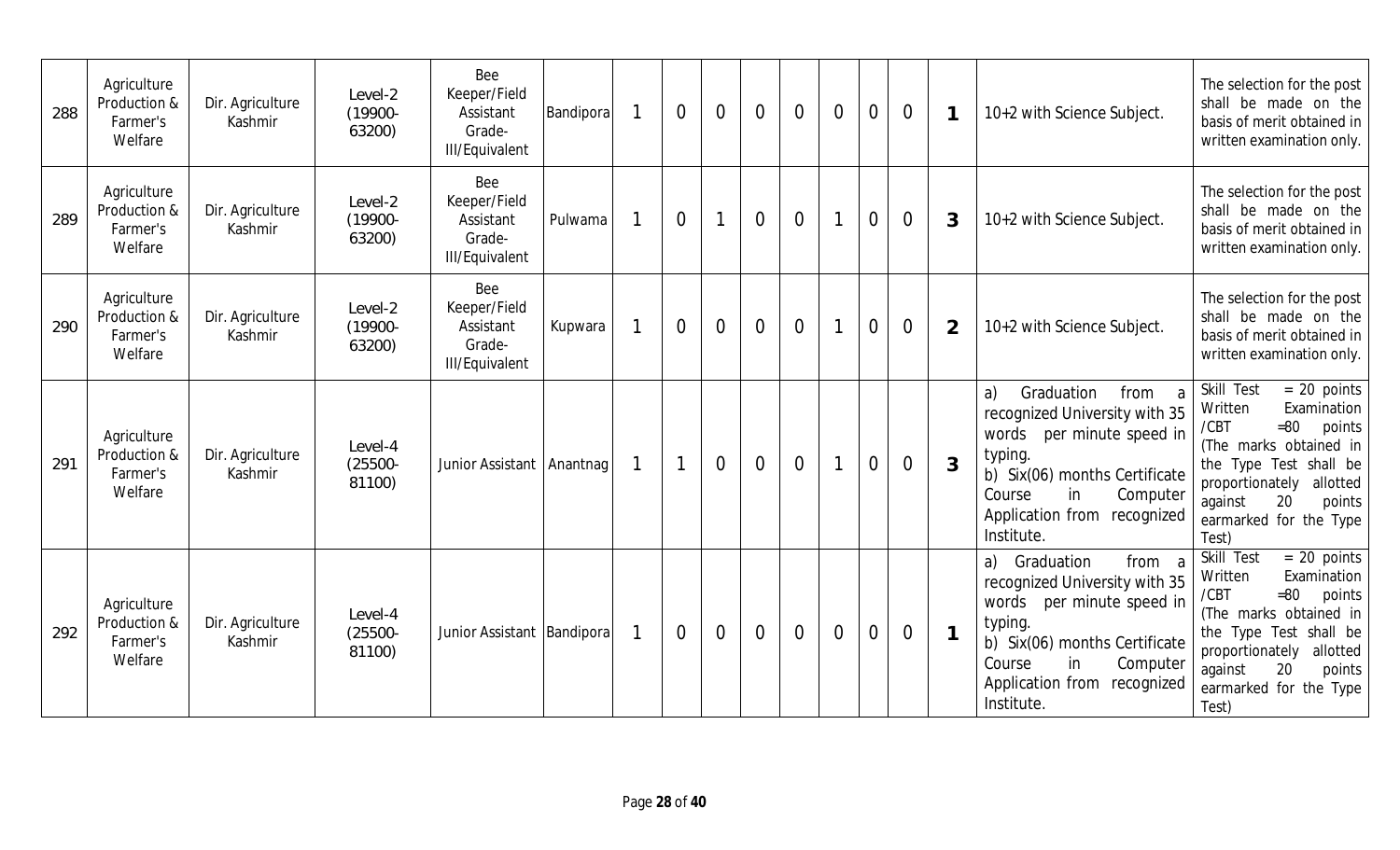| 293 | Agriculture<br>Production &<br>Farmer's<br>Welfare | Dir. Agriculture<br>Kashmir | Level-4<br>$(25500 -$<br>81100) | Junior Assistant | Kupwara                                        |    | $\overline{0}$ | $\overline{0}$ | $\overline{0}$ | $\overline{0}$ | $\overline{0}$ | $\mathbf 0$      | $\overline{0}$ | $\mathbf{1}$   | from<br>Graduation<br>a)<br>recognized University with 35<br>per minute speed in<br>words<br>typing.<br>Six(06) months Certificate<br>b)<br>Course<br>in<br>Computer<br>Application from recognized<br>Institute.    | Skill Test<br>$= 20$ points<br>Examination<br>Written<br>/CBT<br>$=80$<br>points<br>(The marks obtained in<br>the Type Test shall be<br>allotted<br>proportionately<br>20<br>points<br>against<br>earmarked for the Type<br>Test) |
|-----|----------------------------------------------------|-----------------------------|---------------------------------|------------------|------------------------------------------------|----|----------------|----------------|----------------|----------------|----------------|------------------|----------------|----------------|----------------------------------------------------------------------------------------------------------------------------------------------------------------------------------------------------------------------|-----------------------------------------------------------------------------------------------------------------------------------------------------------------------------------------------------------------------------------|
| 294 | Agriculture<br>Production &<br>Farmer's<br>Welfare | Dir. Agriculture<br>Kashmir | Level-4<br>$(25500 -$<br>81100) | Junior Assistant | Div.<br>Kashmir<br>(Manager<br>Padgampor<br>a) |    | $\overline{0}$ | $\overline{0}$ | $\overline{0}$ | $\overline{0}$ | $\overline{0}$ | $\mathbf 0$      | $\overline{0}$ | $\overline{1}$ | Graduation<br>from<br>a)<br>a<br>recognized University with 35<br>per minute speed in<br>words<br>typing.<br>b) Six(06) months Certificate<br>Course<br>Computer<br>in.<br>Application from recognized<br>Institute. | Skill Test<br>$= 20$ points<br>Written<br>Examination<br>/CBT<br>$=80$<br>points<br>(The marks obtained in<br>the Type Test shall be<br>proportionately<br>allotted<br>20<br>against<br>points<br>earmarked for the Type<br>Test) |
| 295 | Agriculture<br>Production &<br>Farmer's<br>Welfare | Dir. Agriculture<br>Kashmir | Level-4<br>$(25500 -$<br>81100) | Film Operator    | Budgam                                         | -1 | $\overline{0}$ | $\overline{0}$ | $\overline{0}$ | $\overline{0}$ | $\overline{0}$ | $\mathbf 0$      | $\overline{0}$ | $\mathbf{1}$   | 10+2 with ITI Diploma in the<br>relevant trade.                                                                                                                                                                      | The selection for the post<br>shall be made on the<br>basis of merit obtained in<br>written examination only.                                                                                                                     |
| 296 | Agriculture<br>Production &<br>Farmer's<br>Welfare | Dir. Agriculture<br>Kashmir | Level-4<br>$(25500 -$<br>81100) | Film Operator    | Kupwara                                        |    | $\overline{0}$ | $\overline{0}$ | $\overline{0}$ | $\overline{0}$ | $\overline{0}$ | $\overline{0}$   | $\overline{0}$ | $\mathbf{1}$   | 10+2 with ITI Diploma in the<br>relevant trade.                                                                                                                                                                      | The selection for the post<br>shall be made on the<br>basis of merit obtained in<br>written examination only.                                                                                                                     |
| 297 | Agriculture<br>Production &<br>Farmer's<br>Welfare | Dir. Agriculture<br>Kashmir | Level-4<br>$(25500 -$<br>81100) | Film Operator    | Baramulla                                      |    | $\overline{0}$ | $\overline{0}$ | $\overline{0}$ | $\overline{0}$ | $\overline{0}$ | $\boldsymbol{0}$ | $\overline{0}$ | 1              | 10+2 with ITI Diploma in the<br>relevant trade.                                                                                                                                                                      | The selection for the post<br>shall be made on the<br>basis of merit obtained in<br>written examination only.                                                                                                                     |
| 298 | Agriculture<br>Production &<br>Farmer's<br>Welfare | Dir. Agriculture<br>Kashmir | Level-4<br>$(25500 -$<br>81100) | Film Operator    | Anantnag                                       |    | $\overline{0}$ | $\overline{0}$ | $\overline{0}$ | $\overline{0}$ | $\overline{0}$ | $\overline{0}$   | $\overline{0}$ | $\mathbf{1}$   | 10+2 with ITI Diploma in the<br>relevant trade.                                                                                                                                                                      | The selection for the post<br>shall be made on the<br>basis of merit obtained in<br>written examination only.                                                                                                                     |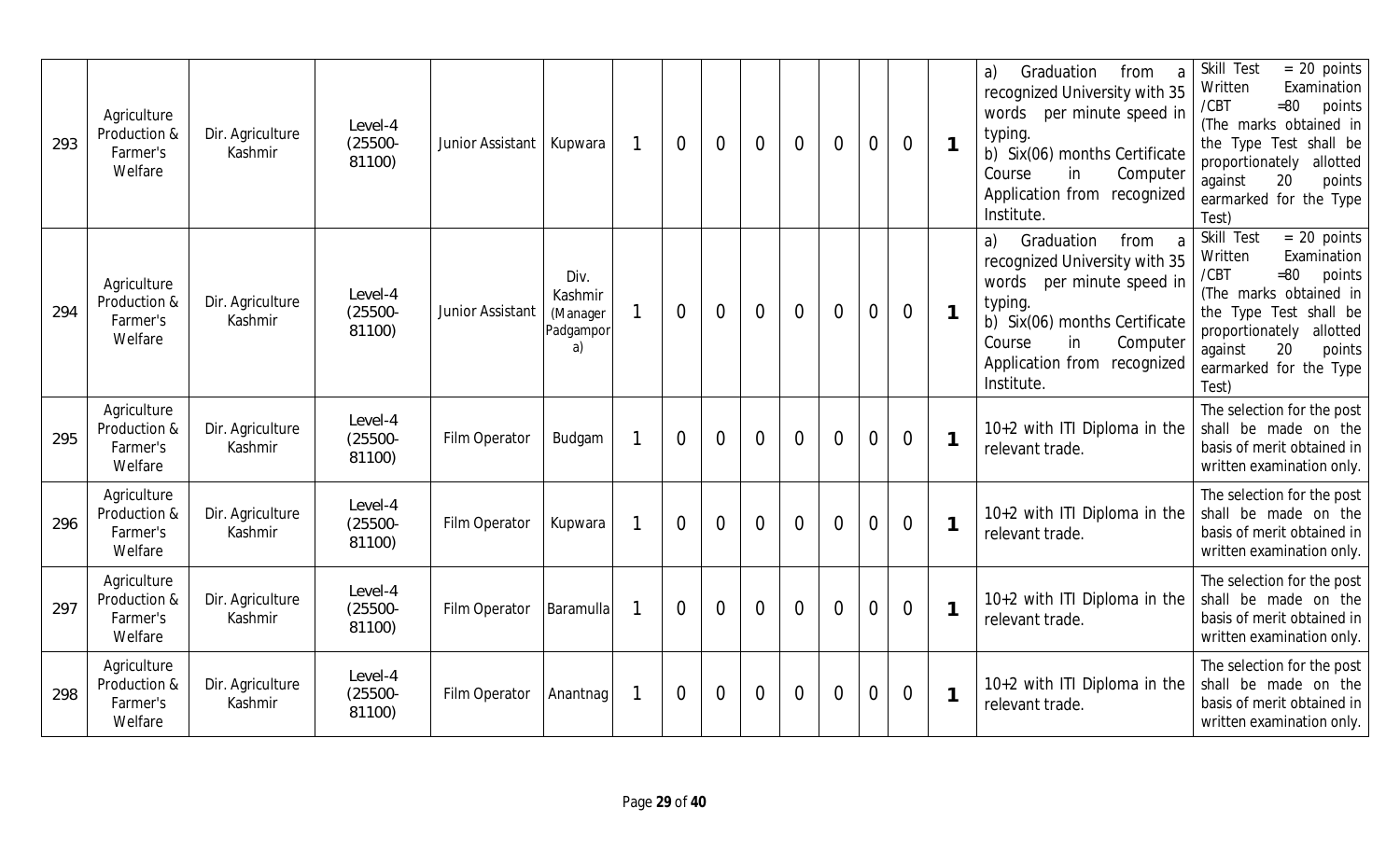| 299 | Agriculture<br>Production &<br>Farmer's<br>Welfare | Dir. Agriculture<br>Kashmir | Level-6(35400-<br>112400)       | Agriculture<br>Extension<br>Assistant | Div.<br>Kashmir | 68 | 11             | 14             | 5              | 5              | 14             | 6                | 13             | 136                     | B.Sc. Agriculture<br>from a<br>recognized University.                                                                                                                                                                              | The selection for the post<br>shall be made on the<br>basis of merit obtained in<br>written examination only.                                                                                                                             |
|-----|----------------------------------------------------|-----------------------------|---------------------------------|---------------------------------------|-----------------|----|----------------|----------------|----------------|----------------|----------------|------------------|----------------|-------------------------|------------------------------------------------------------------------------------------------------------------------------------------------------------------------------------------------------------------------------------|-------------------------------------------------------------------------------------------------------------------------------------------------------------------------------------------------------------------------------------------|
| 300 | Agriculture<br>Production &<br>Farmer's<br>Welfare | Dir. Agriculture<br>Kashmir | Level-4<br>$(25500 -$<br>81100) | Junior Assistant                      | Div.<br>Kashmir | 3  | -1             | $\overline{1}$ | $\overline{0}$ | $\overline{0}$ | $\mathbf{1}$   | $\mathbf 0$      | $\overline{0}$ | 6                       | Graduation<br>a)<br>from<br>a<br>recognized University with 35<br>words per minute speed in<br>typing.<br>b) Six(06) months Certificate<br>Course<br>Computer<br>in<br>Application<br>from<br>a<br>recognized Institute.           | Skill Test<br>$= 20$ points<br>Examination<br>Written<br>$=80$<br>/CBT<br>points<br>(The marks obtained in<br>the Type Test shall be<br>allotted<br>proportionately<br>20<br>against<br>points<br>earmarked for the Type<br>Test)         |
| 301 | Agriculture<br>Production &<br>Farmer's<br>Welfare | Dir. Agriculture<br>Kashmir | Level-4<br>$(25500 -$<br>81100) | Junior Assistant   Pulwama            |                 |    | $\overline{0}$ | $\overline{0}$ | $\overline{0}$ | $\overline{0}$ | $\overline{0}$ | $\overline{0}$   | $\overline{0}$ | $\overline{1}$          | a)<br>Graduation<br>from<br>a<br>recognized University with 35<br>words per minute speed in<br>typing.<br>b) Six(06) months Certificate<br>Course<br>in<br>Computer<br>Application<br>from<br>a<br>recognized Institute.           | $= 20$ points<br>Skill Test<br>Examination<br>Written<br>$=80$<br>points<br>/CBT<br>(The marks obtained in<br>the Type Test shall be<br>proportionately allotted<br>20<br>against<br>points<br>earmarked for the Type<br>Test)            |
| 302 | Agriculture<br>Production &<br>Farmer's<br>Welfare | Dir. Agriculture<br>Kashmir | Level-4<br>$(25500 -$<br>81100) | Junior Assistant                      | Budgam          |    | $\overline{0}$ | $\overline{0}$ | $\overline{0}$ | $\overline{0}$ | $\overline{0}$ | $\overline{0}$   | $\overline{0}$ | $\overline{\mathbf{1}}$ | Graduation<br>from<br>a<br>a)<br>recognized University with 35<br>words per minute speed in<br>typing.<br>b) Six(06) months Certificate<br>Course<br>in<br>Computer<br>Application<br>from<br>$\mathsf a$<br>recognized Institute. | Skill Test<br>$\overline{=}$ 20 points<br>Written<br>Examination<br>$=80$<br>/CBT<br>points<br>(The marks obtained in<br>the Type Test shall be<br>proportionately allotted<br>20<br>against<br>points<br>earmarked for the Type<br>Test) |
| 303 | Agriculture<br>Production &<br>Farmer's<br>Welfare | Dir. Agriculture<br>Kashmir | Level-4<br>$(25500 -$<br>81100) | Junior Assistant                      | Kulgam          |    | $\overline{0}$ | $\overline{0}$ | $\overline{0}$ | $\overline{0}$ | $\overline{0}$ | $\boldsymbol{0}$ | $\overline{0}$ | $\overline{1}$          | from<br>a)<br>Graduation<br>a<br>recognized University with 35<br>words per minute speed in<br>typing.<br>b) Six(06) months Certificate                                                                                            | Skill Test<br>$\overline{=}$ 20 points<br>Written<br>Examination<br>/CBT<br>$=80$<br>points<br>(The marks obtained in<br>the Type Test shall be<br>proportionately allotted                                                               |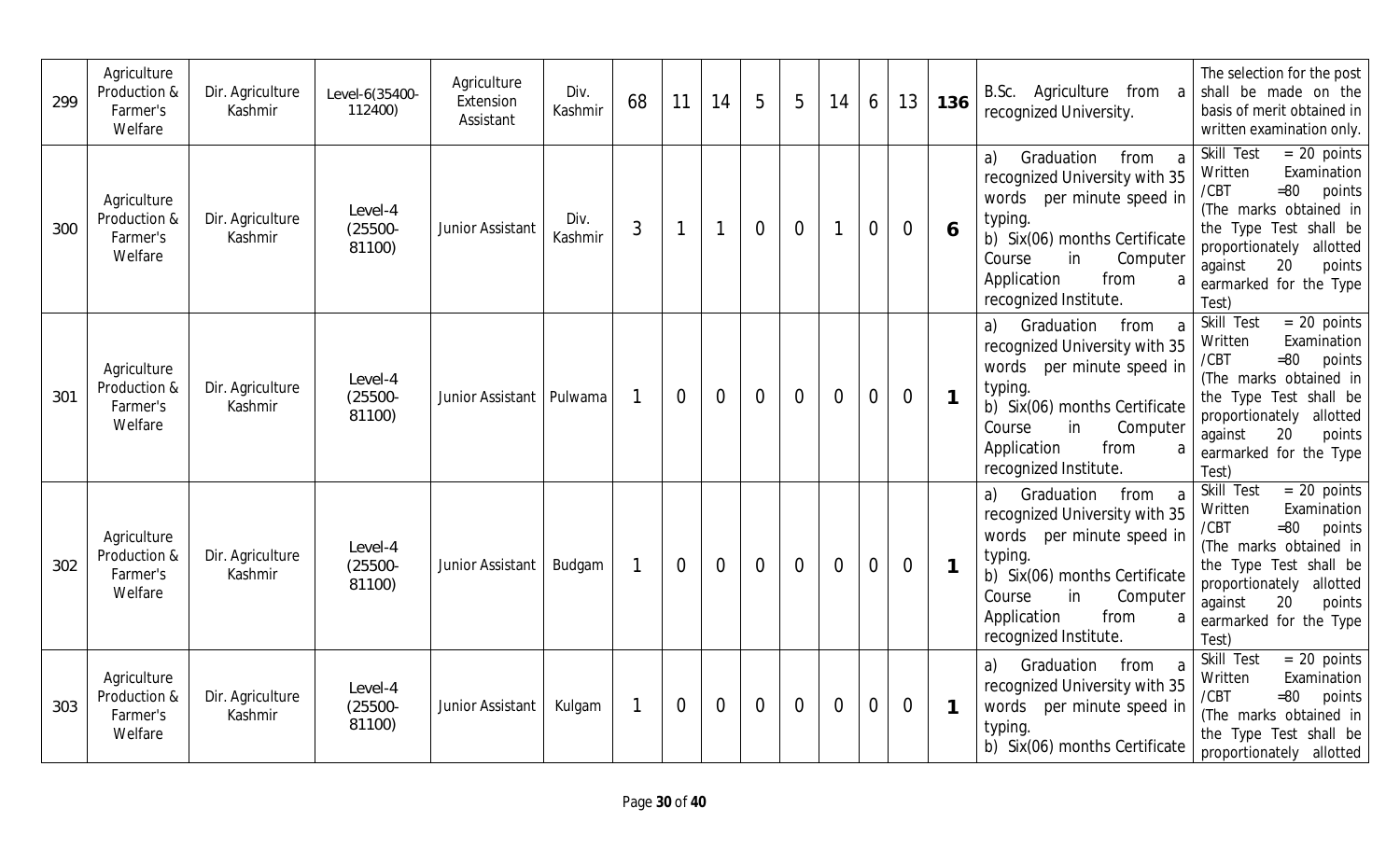|     |                                                    |                             |                                 |                                |                 |                         |                |                |                |                |                |                |                |                | Course<br>in<br>Computer<br>from<br>Application<br>a<br>recognized Institute.           | 20<br>points<br>against<br>earmarked for the Type<br>Test)                                                                                                                                                                               |
|-----|----------------------------------------------------|-----------------------------|---------------------------------|--------------------------------|-----------------|-------------------------|----------------|----------------|----------------|----------------|----------------|----------------|----------------|----------------|-----------------------------------------------------------------------------------------|------------------------------------------------------------------------------------------------------------------------------------------------------------------------------------------------------------------------------------------|
| 304 | Agriculture<br>Production &<br>Farmer's<br>Welfare | Dir. Agriculture<br>Kashmir | Level-2<br>$(19900 -$<br>63200) | <b>Driver</b>                  | Div.<br>Kashmir | $\Omega$                | $\overline{0}$ | $\overline{1}$ | $\overline{0}$ | $\mathbf{1}$   | $\overline{0}$ | $\mathbf 0$    | $\overline{0}$ | $\overline{2}$ | with<br>valid Heavy<br>Matric<br>issued<br>by<br>the<br>License<br>Competent Authority. | The selection for the post<br>shall be made on the<br>basis of merit obtained in<br>the written examination<br>only. The candidate shall<br>have to qualify Driving<br>Test to be eligible to<br>for<br>written<br>appear<br>examination |
| 305 | Agriculture<br>Production &<br>Farmer's<br>Welfare | Dir. Agriculture<br>Kashmir | Level-6<br>$(35400-112400)$     | Plumber                        | Div.<br>Kashmir |                         | $\overline{0}$ | $\overline{0}$ | $\overline{0}$ | $\overline{0}$ | $\overline{0}$ | $\mathbf 0$    | $\overline{0}$ | $\mathbf{1}$   | ITI Trained in the relevant<br>Trade                                                    | The selection for the post<br>shall be made on the<br>basis of merit obtained in<br>written examination only.                                                                                                                            |
| 306 | Agriculture<br>Production &<br>Farmer's<br>Welfare | Dir. Agriculture<br>Kashmir | Level-6D<br>$(35800 - 113200)$  | Foreman/<br>Senior<br>Mechanic | Div.<br>Kashmir | $\overline{1}$          | $\overline{0}$ | $\overline{0}$ | $\overline{0}$ | $\overline{0}$ | $\overline{0}$ | $\overline{0}$ | $\overline{0}$ | $\overline{1}$ | Three years Diploma in<br>Mechanical Engineering from<br>a recognized institute.        | The selection for the post<br>shall be made on the<br>basis of merit obtained in<br>written examination only.                                                                                                                            |
| 307 | Agriculture<br>Production &<br>Farmer's<br>Welfare | Dir. Agriculture<br>Kashmir | Level-6D<br>$(35800 - 113200)$  | Foreman/<br>Technician         | Div.<br>Kashmir | $\overline{\mathbf{1}}$ | $\overline{0}$ | $\overline{0}$ | $\overline{0}$ | $\overline{0}$ | $\overline{0}$ | $\overline{0}$ | $\overline{0}$ | $\mathbf{1}$   | Three years diploma in<br>Mechanical Engineering from<br>a recognized institute.        | The selection for the post<br>shall be made on the<br>basis of merit obtained in<br>written examination only.                                                                                                                            |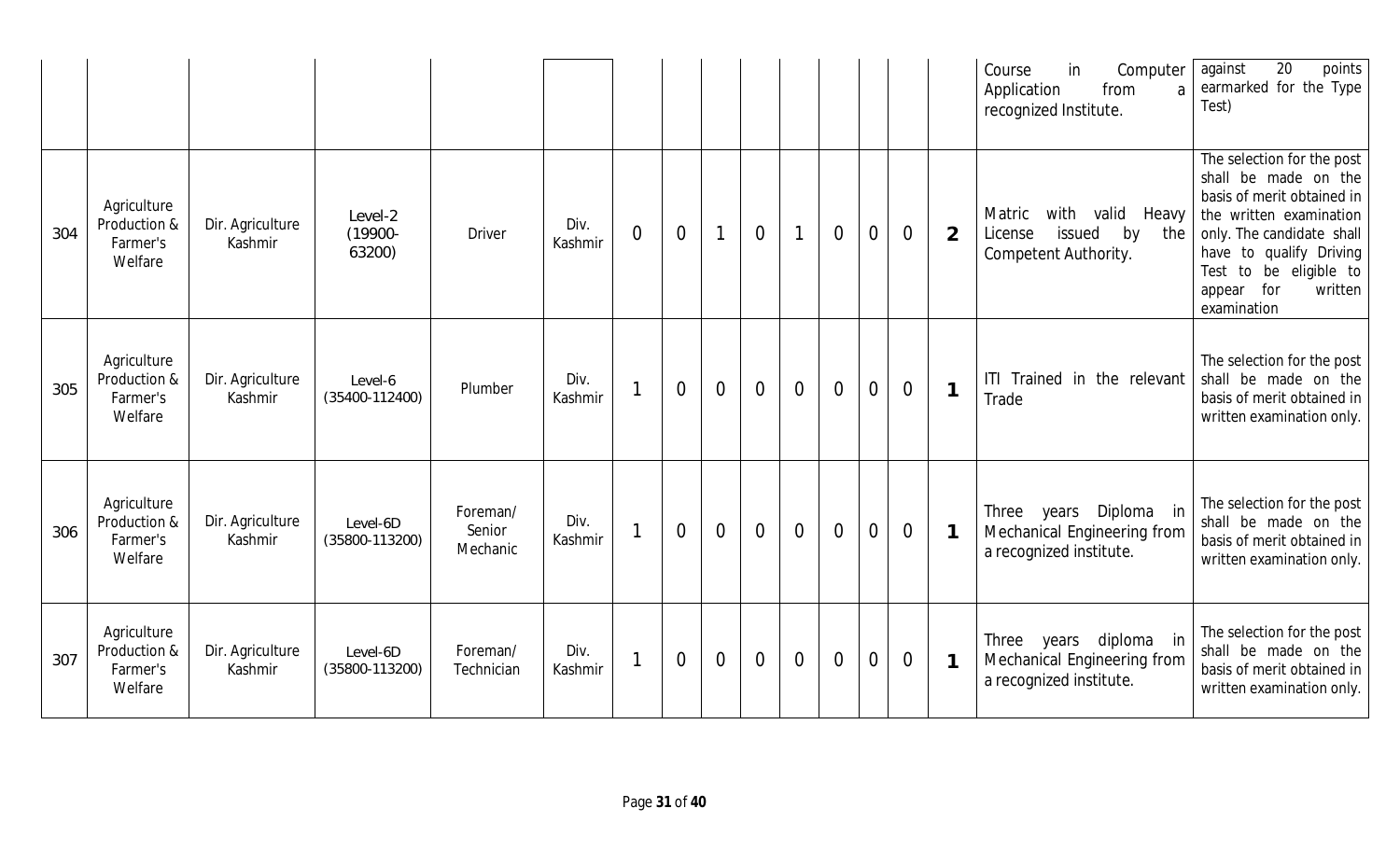| 308 | Skill<br>Development | Polytechnic<br>Sector | Level-6D<br>$(35800 - 113200)$  | Jr.Programmer                       | Div.<br>Kashmir |                | $\overline{0}$ | $\overline{0}$ | $\overline{0}$ | $\overline{0}$ | $\overline{0}$ | $\overline{0}$ | $\overline{0}$ | $\mathbf{1}$ | 03 years diploma with 65%<br>marks<br>in<br>Computer<br>from<br>Engineering<br>a<br>recognized Institute/ Board.<br>Preference will be given to<br>Degree holders in Computer<br>Engineering having secured<br>not less than 50% marks | The selection for the post<br>shall be made on the<br>basis of merit obtained in<br>written examination only.    |
|-----|----------------------|-----------------------|---------------------------------|-------------------------------------|-----------------|----------------|----------------|----------------|----------------|----------------|----------------|----------------|----------------|--------------|----------------------------------------------------------------------------------------------------------------------------------------------------------------------------------------------------------------------------------------|------------------------------------------------------------------------------------------------------------------|
| 309 | Skill<br>Development | Polytechnic<br>Sector | Level-6<br>$(35400-112400)$     | Computer<br>Instructor/<br>Operator | Div.<br>Kashmir |                | $\overline{0}$ | $\overline{0}$ | $\overline{0}$ | $\overline{0}$ | $\overline{0}$ | $\overline{0}$ | $\overline{0}$ | $\mathbf{1}$ | 03<br>Diploma<br>years<br>in.<br>Computer Engineering from a<br>recognized Institute/Board.                                                                                                                                            | The selection for the post<br>shall be made on the<br>basis of merit obtained in<br>written examination only.    |
| 310 | Skill<br>Development | Polytechnic<br>Sector | Level-6D<br>$(35800 - 113200)$  | Librarian                           | Div.<br>Kashmir |                | $\overline{0}$ | $\overline{0}$ | $\overline{0}$ | $\overline{0}$ | $\overline{0}$ | $\overline{0}$ | $\overline{0}$ | $\mathbf{1}$ | B.A./B.Sc/B.Com. with B.Lib<br>Science                                                                                                                                                                                                 | The selection for the post<br>shall be made on the<br>basis of merit obtained in<br>written examination only.    |
| 311 | Skill<br>Development | Polytechnic<br>Sector | Level-2<br>$(19900 -$<br>63200) | Workshop<br>Assistant               | Div.<br>Kashmir | $\mathfrak{Z}$ | $\mathbf{1}$   | $\overline{0}$ | $\overline{0}$ | $\overline{0}$ |                | $\overline{0}$ | $\overline{0}$ | 5            | Matric<br>or<br>its<br>equivalent<br>qualification with NTC in the<br>Trade                                                                                                                                                            | The selection for the post<br>shall be made on the<br>basis of merit obtained in<br>written examination only.    |
| 312 | Skill<br>Development | Polytechnic<br>Sector | Level-2<br>$(19900 -$<br>63200) | Junior Lab<br>Assistant             | Div.<br>Kashmir |                | $\overline{0}$ | $\overline{0}$ | $\overline{0}$ | $\overline{0}$ | $\overline{0}$ | $\overline{0}$ | $\overline{0}$ | $\mathbf{1}$ | 10+2 with Science or<br>its<br>equivalent qualification from<br>a recognized Board of School<br>Education.                                                                                                                             | The selection for the post<br>shall be made on the<br>basis of merit obtained in<br>written examination only.    |
| 313 | Skill<br>Development | Polytechnic<br>Sector | Level-4<br>$(25500 -$<br>81100) | <b>Motor Driver</b><br>Mechanic     | Div.<br>Kashmir | $\overline{1}$ | $\overline{0}$ | $\overline{0}$ | $\overline{0}$ | $\overline{0}$ | $\overline{0}$ | $\overline{0}$ | $\theta$       | $\mathbf{1}$ | ITI/NTC<br>with<br>Matric<br>in<br>appropriate Trade.                                                                                                                                                                                  | The selection for the post<br>be made on the<br>shall<br>basis of merit obtained in<br>written examination only. |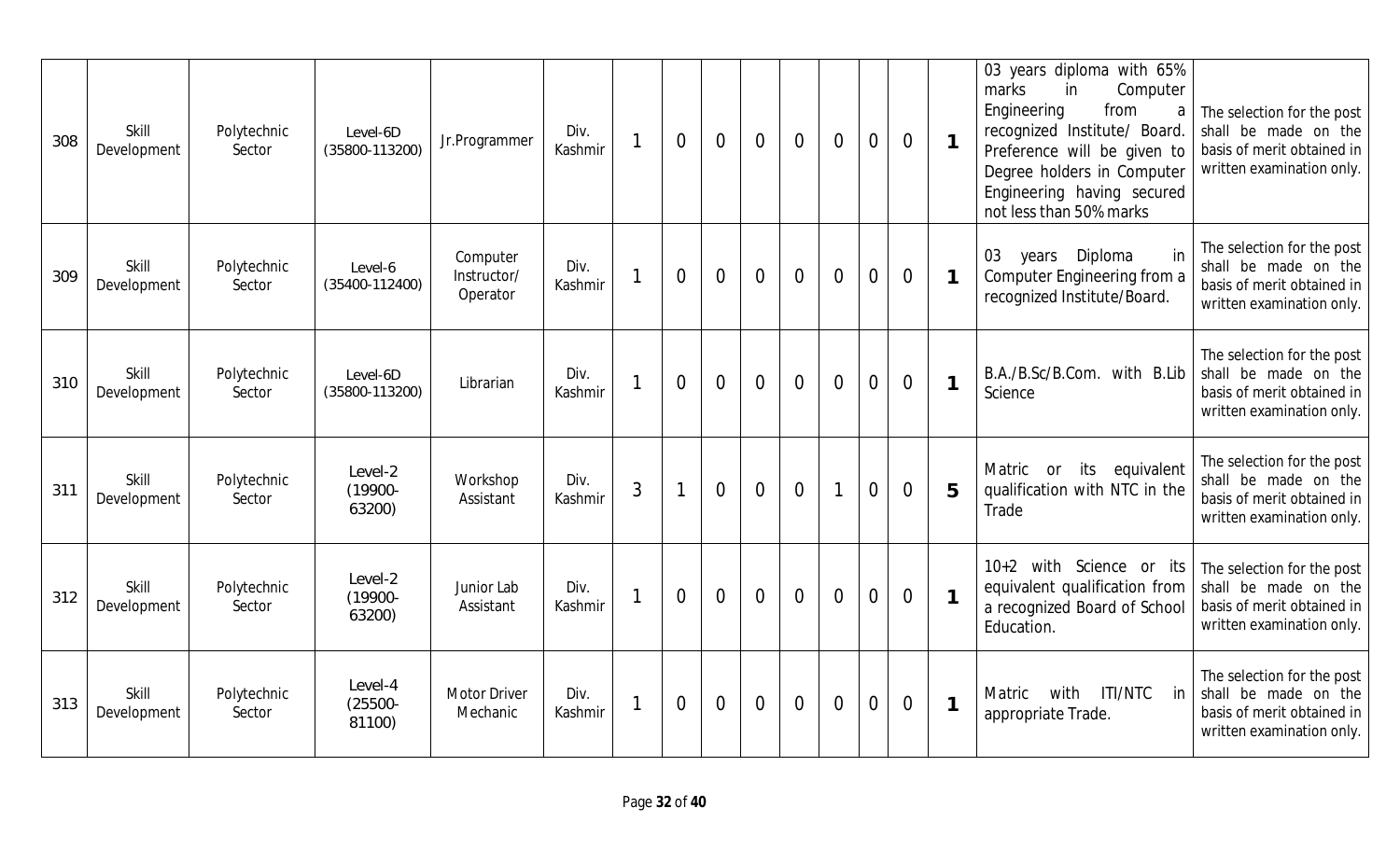| 314 | Skill<br>Development | Polytechnic<br>Sector | Level-2<br>$(19900 -$<br>63200) | <b>Driver</b>          | Div.<br>Kashmir | $\overline{0}$ | $\overline{0}$ | $\overline{0}$ | $\overline{0}$ | $\overline{0}$ | $\overline{0}$ | $\overline{0}$ | $\mathbf{1}$   | Matric with Hill Licence from<br>Licencing Authority                                                                                                                                                                                                                                                                            | The selection for the post<br>shall be made on the<br>basis of merit obtained in<br>the written examination<br>only. The candidate shall<br>have to qualify Driving<br>to be eligible to<br>Test<br>for<br>written<br>appear<br>examination |
|-----|----------------------|-----------------------|---------------------------------|------------------------|-----------------|----------------|----------------|----------------|----------------|----------------|----------------|----------------|----------------|---------------------------------------------------------------------------------------------------------------------------------------------------------------------------------------------------------------------------------------------------------------------------------------------------------------------------------|---------------------------------------------------------------------------------------------------------------------------------------------------------------------------------------------------------------------------------------------|
| 315 | Skill<br>Development | Polytechnic<br>Sector | Level-2<br>$(19900 -$<br>63200) | Electronic<br>Mechanic | Div.<br>Kashmir | $\overline{0}$ | $\overline{0}$ | $\overline{0}$ | $\overline{0}$ | $\overline{0}$ | $\overline{0}$ | $\overline{0}$ | $\overline{1}$ | <b>NTC</b><br>Matric<br>with<br>$\ln$<br>appropriate Trade.                                                                                                                                                                                                                                                                     | The selection for the post<br>shall be made on the<br>basis of merit obtained in<br>written examination only.                                                                                                                               |
| 316 | Skill<br>Development | Polytechnic<br>Sector | Level-2<br>$(19900 -$<br>63200) | Library<br>Assistant   | Div.<br>Kashmir | $\overline{0}$ | $\overline{0}$ | $\overline{0}$ | $\overline{0}$ | $\overline{0}$ | $\mathbf 0$    | $\overline{0}$ | $\overline{1}$ | 10+2 or its equivalent and<br>above from any recognized<br>Board of School<br>Education/<br>University with certificate<br>Lib<br>in<br>Science.<br>course<br>Preference shall be given to<br>candidates having B.Lib or<br>Diploma course in Library<br>Science and experience of<br>Library from any recognized<br>Institute. | The selection for the post<br>shall be made on the<br>basis of merit obtained in<br>written examination only.                                                                                                                               |
| 317 | Skill<br>Development | Polytechnic<br>Sector | Level-4<br>$(25500 -$<br>81100) | Assistant<br>Librarian | Div.<br>Kashmir | $\overline{0}$ | $\overline{0}$ | $\overline{0}$ | $\overline{0}$ | $\overline{0}$ | $\overline{0}$ | $\overline{0}$ | $\overline{1}$ | B.A./B.Sc./B.Com. with B.Lib.<br>Science                                                                                                                                                                                                                                                                                        | The selection for the post<br>shall be made on the<br>basis of merit obtained in<br>written examination only.                                                                                                                               |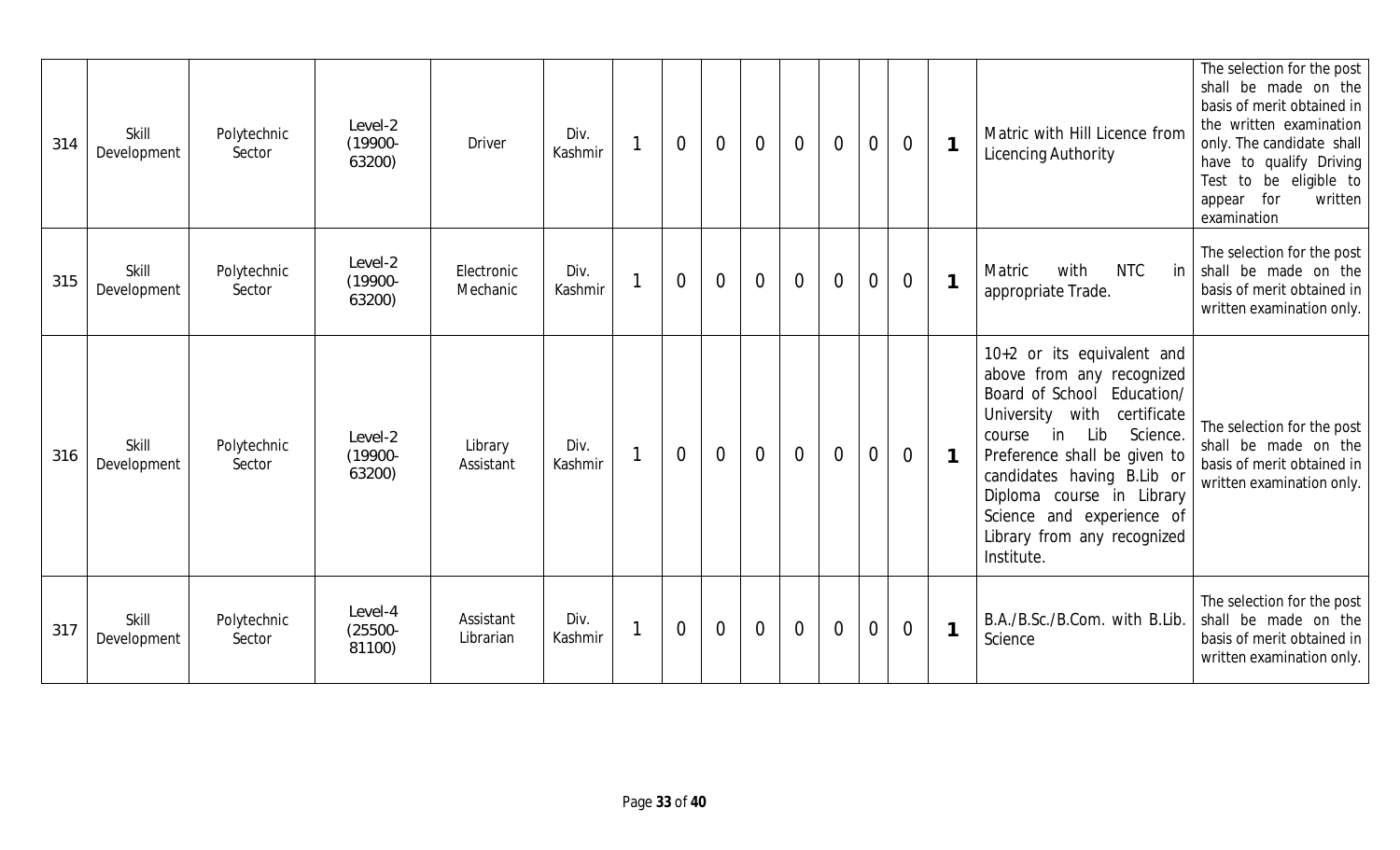| 318 | Skill<br>Development | Polytechnic<br>Sector | Level-4<br>$(25500 -$<br>81100) | Jr.Assistant                    | Div.<br>Kashmir | 5 | $\overline{\phantom{a}}$ | 1              | $\overline{0}$ |                |                | $\overline{0}$ | $\mathbf{1}$   | 10             | Graduation or its equivalent<br>qualification<br>οf<br>any<br>recognized University<br>with<br>not less than 35 words speed<br>minute<br>per<br>in<br>typing<br>knowledge<br>also<br>and<br>6<br>months certificate course in<br>computer course from any<br>recognized Institution. | Skill Test<br>$= 20$ points<br>Written<br>Examination<br>/CBT<br>$=80$<br>points<br>(The marks obtained in<br>the Type Test shall be<br>allotted<br>proportionately<br>20<br>points<br>against<br>earmarked for the Type<br>Test) |
|-----|----------------------|-----------------------|---------------------------------|---------------------------------|-----------------|---|--------------------------|----------------|----------------|----------------|----------------|----------------|----------------|----------------|--------------------------------------------------------------------------------------------------------------------------------------------------------------------------------------------------------------------------------------------------------------------------------------|-----------------------------------------------------------------------------------------------------------------------------------------------------------------------------------------------------------------------------------|
| 319 | Skill<br>Development | Polytechnic<br>Sector | Level-6D<br>$(35800 - 113200)$  | <b>Audio Visual</b><br>Mechanic | Div.<br>Jammu   |   | $\overline{0}$           | $\overline{0}$ | $\overline{0}$ | $\overline{0}$ | $\overline{0}$ | $\overline{0}$ | $\overline{0}$ | $\mathbf 1$    | 03 years diploma with not<br>less than 65% marks in<br>Electronics & Communication<br>from<br>a<br>recognized<br>Institute/Board.                                                                                                                                                    | The selection for the post<br>shall be made on the<br>basis of merit obtained in<br>written examination only.                                                                                                                     |
| 320 | Skill<br>Development | Polytechnic<br>Sector | Level-2<br>$(19900 -$<br>63200) | Workshop<br>Assistant           | Div.<br>Jammu   | 3 | $\mathbf{1}$             | $\overline{0}$ | $\overline{0}$ | $\overline{0}$ |                | $\overline{0}$ | $\overline{0}$ | 5              | its<br>equivalent<br>Matric<br>or<br>qualification with NTC in the<br>Trade                                                                                                                                                                                                          | The selection for the post<br>shall be made on the<br>basis of merit obtained in<br>written examination only.                                                                                                                     |
| 321 | Skill<br>Development | Polytechnic<br>Sector | Level-4<br>$(25500 -$<br>81100) | Electrician                     | Div.<br>Jammu   |   | $\overline{0}$           | $\overline{0}$ | $\overline{0}$ | $\overline{0}$ | $\overline{0}$ | $\overline{0}$ | $\overline{0}$ | $\overline{1}$ | <b>ITI/NTC</b><br>with<br>Matric<br>in<br>appropriate Trade.                                                                                                                                                                                                                         | The selection for the post<br>shall be made on the<br>basis of merit obtained in<br>written examination only.                                                                                                                     |
| 322 | Skill<br>Development | Polytechnic<br>Sector | Level-2<br>$(19900 -$<br>63200) | Junior Lab<br>Assistant         | Div.<br>Jammu   | 6 | $\mathbf{1}$             | $\mathbf{1}$   | $\overline{0}$ | -1             | $\overline{2}$ | $\mathbf 0$    | $\mathbf{1}$   | 12             | 10+2 with Science or<br>its<br>equivalent qualification from<br>a recognized Board of School<br>Education.                                                                                                                                                                           | The selection for the post<br>shall be made on the<br>basis of merit obtained in<br>written examination only.                                                                                                                     |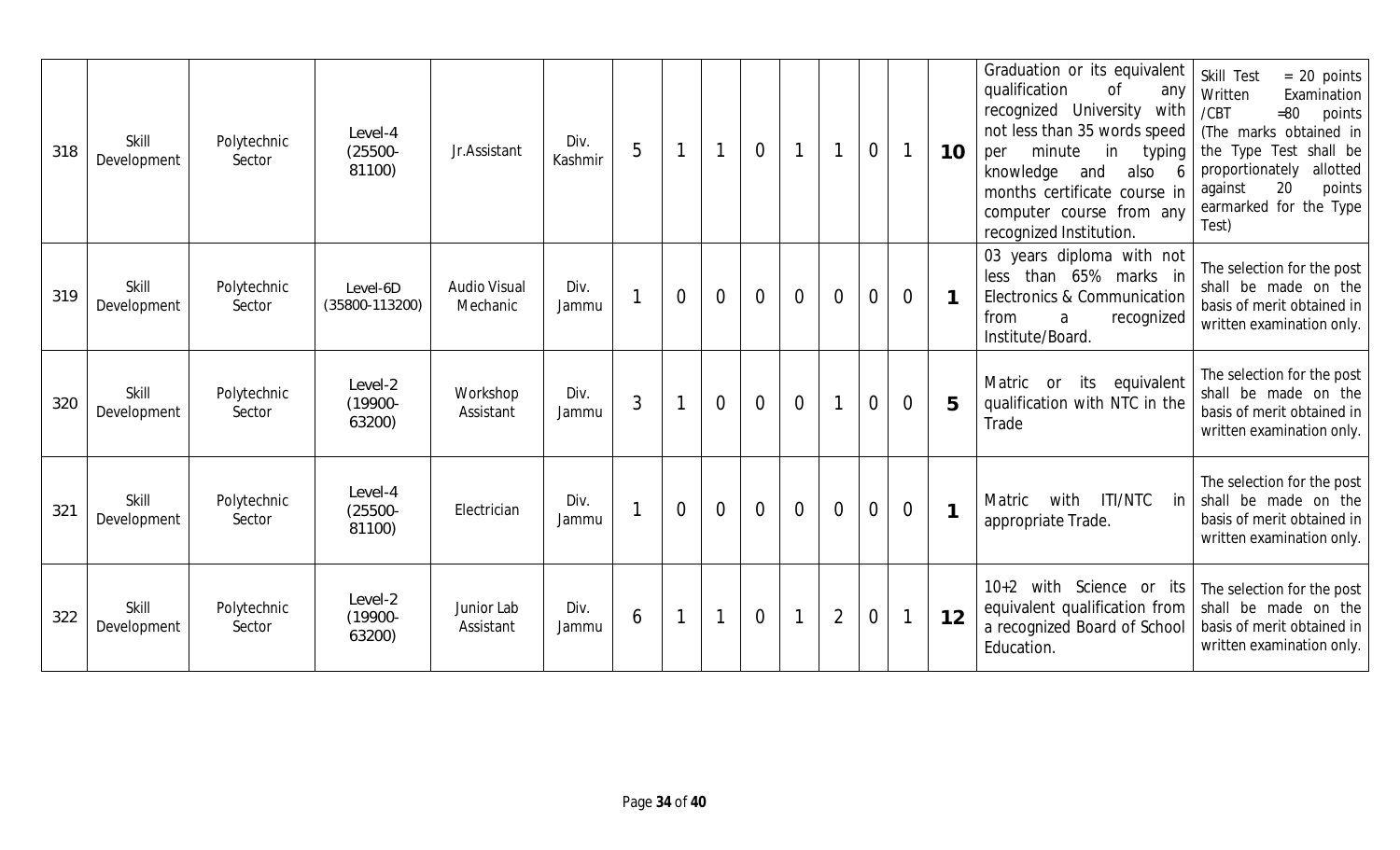| 323 | Skill<br>Development | Polytechnic<br>Sector | Level-4<br>$(25500 -$<br>81100) | Plumber                | Div.<br>Jammu | $\overline{0}$ | $\overline{0}$ | $\overline{0}$ | $\overline{0}$ | $\overline{0}$ | $\theta$       | $\overline{0}$ | $\overline{1}$ | <b>NTC</b><br>with<br>in<br>Matric<br>appropriate Trade.                                                                                                                                                                                                                                                                                                 | The selection for the post<br>shall be made on the<br>basis of merit obtained in<br>written examination only.                                                                                                                               |
|-----|----------------------|-----------------------|---------------------------------|------------------------|---------------|----------------|----------------|----------------|----------------|----------------|----------------|----------------|----------------|----------------------------------------------------------------------------------------------------------------------------------------------------------------------------------------------------------------------------------------------------------------------------------------------------------------------------------------------------------|---------------------------------------------------------------------------------------------------------------------------------------------------------------------------------------------------------------------------------------------|
| 324 | Skill<br>Development | Polytechnic<br>Sector | Level-2<br>$(19900 -$<br>63200) | <b>Driver</b>          | Div.<br>Jammu | $\overline{0}$ | $\overline{0}$ | $\overline{0}$ | $\overline{0}$ | $\mathbf{1}$   | $\overline{0}$ | $\overline{0}$ | $\overline{2}$ | Matric with Hill Licence from<br>Licencing Authority                                                                                                                                                                                                                                                                                                     | The selection for the post<br>shall be made on the<br>basis of merit obtained in<br>the written examination<br>only. The candidate shall<br>have to qualify Driving<br>to be eligible to<br>Test<br>for<br>written<br>appear<br>examination |
| 325 | Skill<br>Development | Polytechnic<br>Sector | Level-2<br>$(19900 -$<br>63200) | Electronic<br>Mechanic | Div.<br>Jammu | $\overline{0}$ | $\overline{0}$ | $\overline{0}$ | $\overline{0}$ | $\overline{0}$ | $\theta$       | $\overline{0}$ | $\overline{1}$ | <b>NTC</b><br>with<br>Matric<br>in<br>appropriate Trade.                                                                                                                                                                                                                                                                                                 | The selection for the post<br>shall be made on the<br>basis of merit obtained in<br>written examination only.                                                                                                                               |
| 326 | Skill<br>Development | Polytechnic<br>Sector | Level-2<br>$(19900 -$<br>63200) | Library<br>Assistant   | Div.<br>Jammu | $\overline{0}$ | $\overline{0}$ | $\overline{0}$ | $\overline{0}$ | $\overline{0}$ | $\overline{0}$ | $\overline{0}$ | $\mathbf{1}$   | 10+2 or its equivalent and<br>above from any recognized<br>$\Omega$<br>School<br><b>Board</b><br><b>Education/University</b><br>with<br>certificate course<br>in Lib<br>Science. Preference shall be<br>given to candidates having<br>B.Lib or Diploma course in<br>Science<br>Library<br>and<br>experience of Library from<br>any recognized Institute. | The selection for the post<br>shall be made on the<br>basis of merit obtained in<br>written examination only.                                                                                                                               |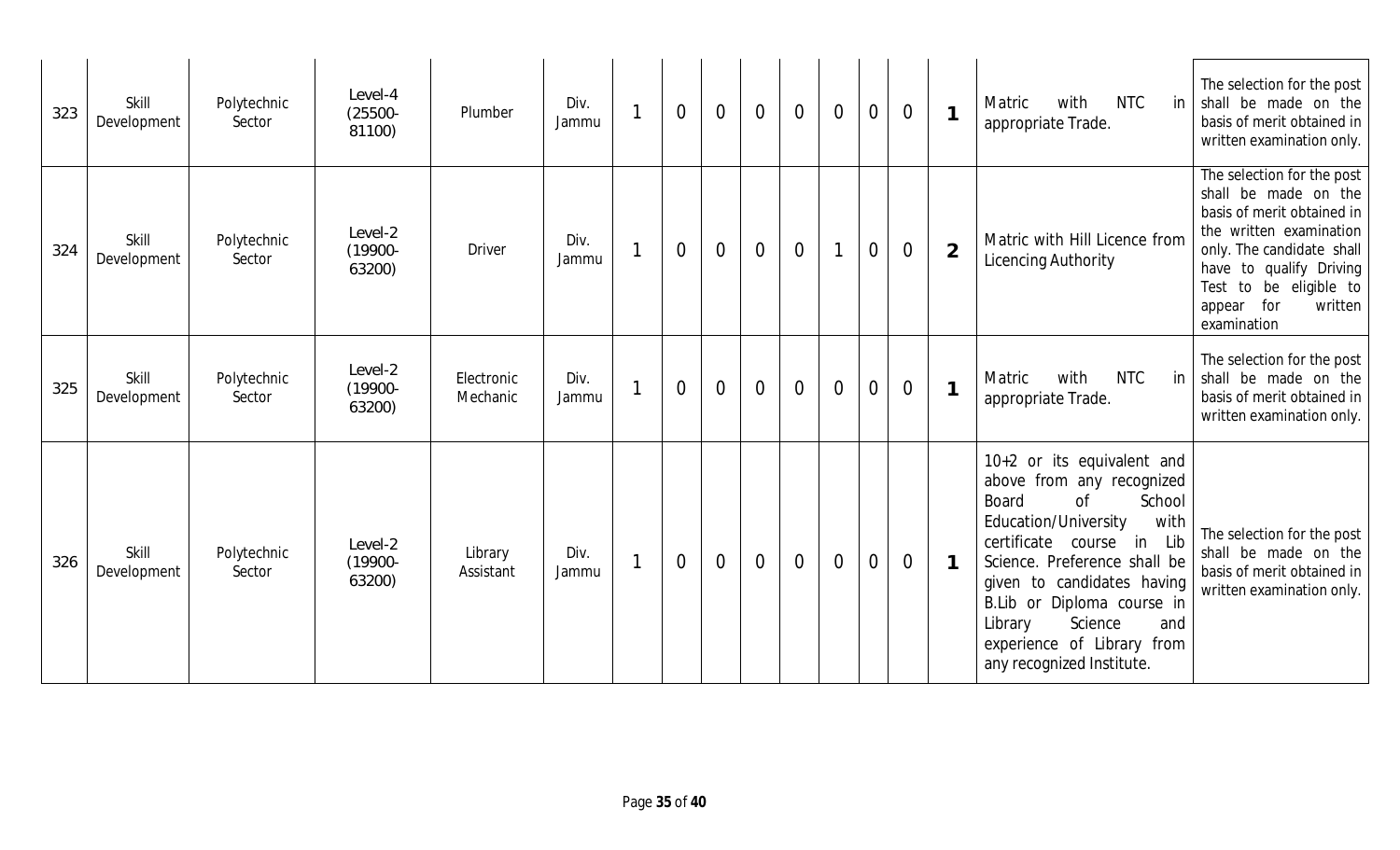| 327 | Skill<br>Development | Polytechnic<br>Sector | Level-6B<br>$(35600 - 112800)$    | Junior<br>Stenographer          | Div.<br>Jammu   |   | $\overline{0}$ | $\overline{0}$ | $\overline{0}$ | $\overline{0}$ | $\overline{0}$ | $\overline{0}$ | $\overline{0}$ | $\mathbf{1}$   | Graduation<br>from any<br>recognized University having<br>minimum speed of 65 and 35<br>words<br>per<br>minute in<br>shorthand and type writing<br>respectively.<br>certificate<br>ii)Six<br>months<br>in<br>course<br>Computer<br>Applications<br>from<br>a<br>recognized Institution. | $= 40$ points<br>Skill Test<br>Written<br>Examination<br>/CBT<br>$=60$ points<br>(The marks obtained in<br>the Type Test shall be<br>proportionately<br>allotted<br>40<br>points<br>against<br>earmarked for the Type<br>Test) |
|-----|----------------------|-----------------------|-----------------------------------|---------------------------------|-----------------|---|----------------|----------------|----------------|----------------|----------------|----------------|----------------|----------------|-----------------------------------------------------------------------------------------------------------------------------------------------------------------------------------------------------------------------------------------------------------------------------------------|--------------------------------------------------------------------------------------------------------------------------------------------------------------------------------------------------------------------------------|
| 328 | Skill<br>Development | Polytechnic<br>Sector | Level-4<br>$(25500 -$<br>81100)   | Jr.Assistant                    | Div.<br>Jammu   | 5 |                | $\overline{1}$ | $\overline{0}$ | $\mathbf 1$    | $\mathbf{1}$   | $\mathbf 0$    |                | 10             | Graduation or its equivalent<br>qualification<br>0f<br>any<br>recognized University with<br>not less than 35 words speed<br>minute<br>in<br>per<br>typing<br>knowledge and<br>also<br>6<br>months certificate course in<br>computer course from any<br>recognized Institution.          | Skill Test<br>$= 20$ points<br>Written Examination/CBT<br>$=80$<br>points<br>(The marks obtained in<br>the Type Test shall be<br>proportionately allotted<br>20<br>points<br>against<br>earmarked for the Type<br>Test)        |
| 329 | Skill<br>Development | <b>ITI Sector</b>     | Level-6D<br>$(35800 - 113200)$    | Kitabat<br>Instructor           | Div.<br>Kashmir |   | $\Omega$       | $\overline{0}$ | $\overline{0}$ | $\overline{0}$ |                | $\overline{0}$ | $\overline{0}$ | $\overline{2}$ | Matric having passed with 2<br>Urdu<br>Calligraphy<br>years<br>examination<br>from<br>a<br>recognized Institution/Board<br>with<br>5 <sub>5</sub><br>years<br>practical<br>experience.                                                                                                  | The selection for the post<br>shall be made on the<br>basis of merit obtained in<br>written examination only.                                                                                                                  |
| 330 | Skill<br>Development | <b>ITI Sector</b>     | Level-6E<br>$(35900 -$<br>113500) | Urdu<br>Shorthand<br>Instructor | Div.<br>Kashmir |   | $\overline{0}$ | $\overline{0}$ | $\overline{0}$ | $\overline{0}$ | $\overline{0}$ | $\overline{0}$ | $\overline{0}$ | $\mathbf 1$    | Graduate with NTC certificate<br>in Stenography with 100<br>words speed in shorthand<br>and 40 words in typing per<br>minute.                                                                                                                                                           | Skill Test<br>$= 40$ points<br>Written<br>Examination<br>/CBT<br>$=60$ points<br>(The marks obtained in<br>the Type Test shall be<br>proportionately<br>allotted<br>40<br>against<br>points<br>earmarked for the Type<br>Test) |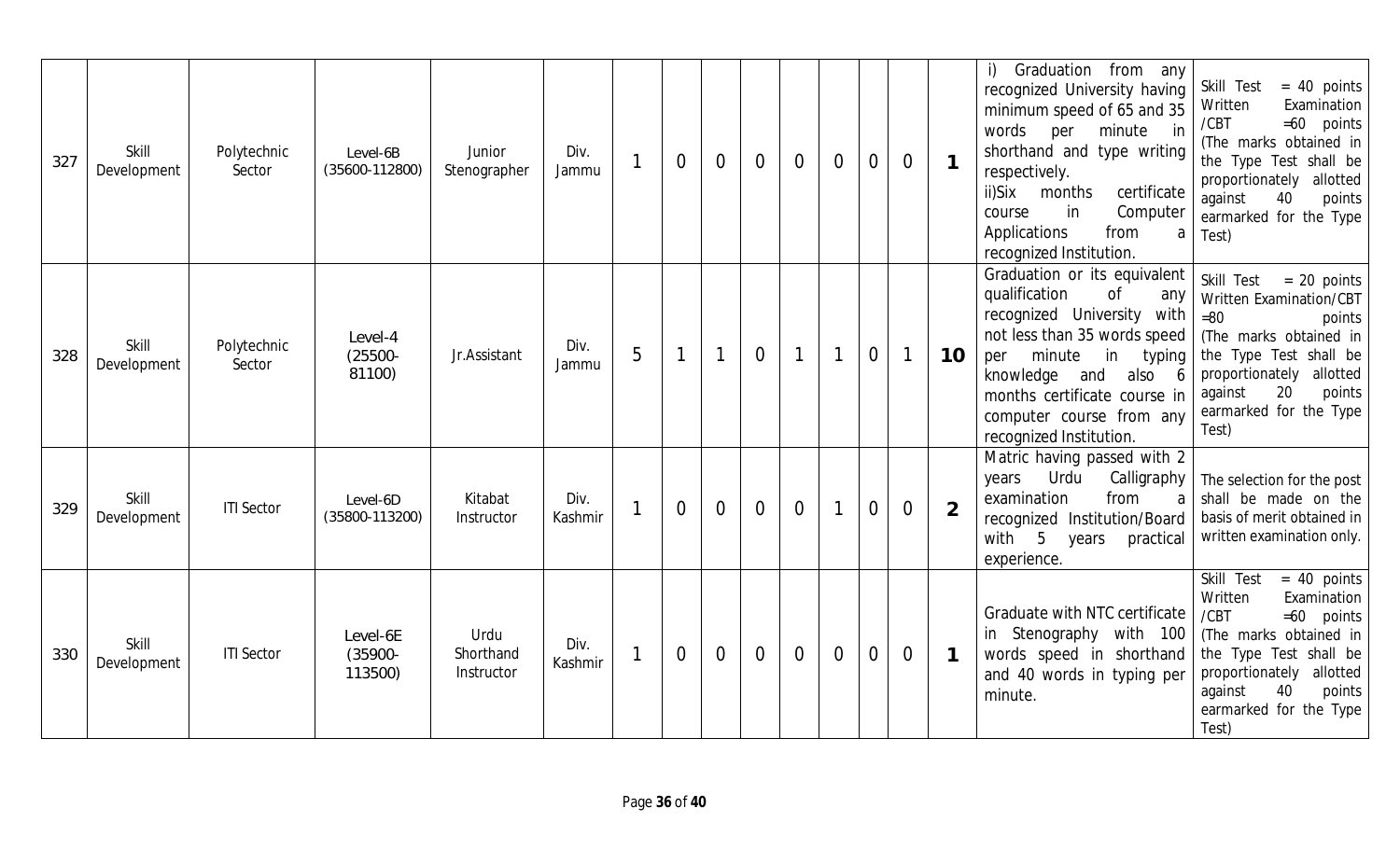| 331 | Skill<br>Development        | <b>ITI Sector</b> | Level-4<br>$(25500 -$<br>81100) | Junior Assistant | Div.<br>Kashmir | 5   |                | $\overline{1}$ | $\overline{0}$ | $\overline{1}$          | $\mathbf{1}$   | $\mathbf 0$    |                | 10             | Graduation or its equivalent<br>qualification<br>οf<br>any<br>recognized University<br>with<br>not less than 35 words speed<br>minute<br>$\mathsf{in}$<br>typing<br>per<br>knowledge<br>also<br>and<br>6<br>months certificate course in<br>Computer course from any<br>recognized Institution. | Skill Test<br>$= 20$ points<br>Written<br>Examination<br>/CBT<br>$=80$<br>points<br>(The marks obtained in<br>the Type Test shall be<br>proportionately<br>allotted<br>20<br>points<br>against<br>earmarked for the Type<br>Test) |
|-----|-----------------------------|-------------------|---------------------------------|------------------|-----------------|-----|----------------|----------------|----------------|-------------------------|----------------|----------------|----------------|----------------|-------------------------------------------------------------------------------------------------------------------------------------------------------------------------------------------------------------------------------------------------------------------------------------------------|-----------------------------------------------------------------------------------------------------------------------------------------------------------------------------------------------------------------------------------|
| 332 | <b>Skill</b><br>Development | <b>ITI Sector</b> | Level-4<br>$(25500 -$<br>81100) | Junior Assistant | Div.<br>Jammu   | 5   | 1              | $\mathbf{1}$   | $\overline{0}$ | $\overline{\mathbf{1}}$ | $\overline{1}$ | $\overline{0}$ |                | 10             | Graduation or its equivalent<br>qualification<br>0f<br>any<br>recognized University with<br>not less than 35 words speed<br>minute<br>in<br>typing<br>per<br>knowledge<br>also<br>and<br>6<br>months certificate course in<br>Computer course from any<br>recognized Institution.               | Skill Test<br>$= 20$ points<br>Written<br>Examination<br>/CBT<br>$=80$<br>points<br>(The marks obtained in<br>the Type Test shall be<br>proportionately<br>allotted<br>20<br>points<br>against<br>earmarked for the Type<br>Test) |
| 333 | Skill<br>Development        | <b>ITI Sector</b> | Level-6E<br>$(35900 - 113500)$  | Librarian        | Div.<br>Jammu   |     | $\overline{0}$ | $\overline{0}$ | $\overline{0}$ | $\overline{0}$          | $\mathbf{1}$   | $\theta$       | $\overline{0}$ | $\overline{2}$ | B.A./B.Sc/B.Com. with B.Lib<br>Science.                                                                                                                                                                                                                                                         | The selection for the post<br>shall be made on the<br>basis of merit obtained in<br>written examination only.                                                                                                                     |
| 334 | <b>Skill</b><br>Development | <b>ITI Sector</b> | Level-6D<br>$(35800 - 113200)$  | Junior Engineer  | Div.<br>Jammu   |     | $\overline{0}$ | $\overline{0}$ | $\overline{0}$ | $\overline{0}$          | $\mathbf{1}$   | $\overline{0}$ | $\overline{0}$ | $\overline{2}$ | in<br>Electrical<br>Degree<br>/Mechanical/<br>Civil/<br>Computer / Electronics<br>and<br>Communication from<br>any<br>recognized University<br>with<br>minimum 50% marks.                                                                                                                       | The selection for the post<br>shall be made on the<br>basis of merit obtained in<br>written examination only.                                                                                                                     |
|     |                             |                   | Total                           |                  |                 | 250 | 45             | 37             |                | 17                      | 69             | 9              | 24             | 458            |                                                                                                                                                                                                                                                                                                 |                                                                                                                                                                                                                                   |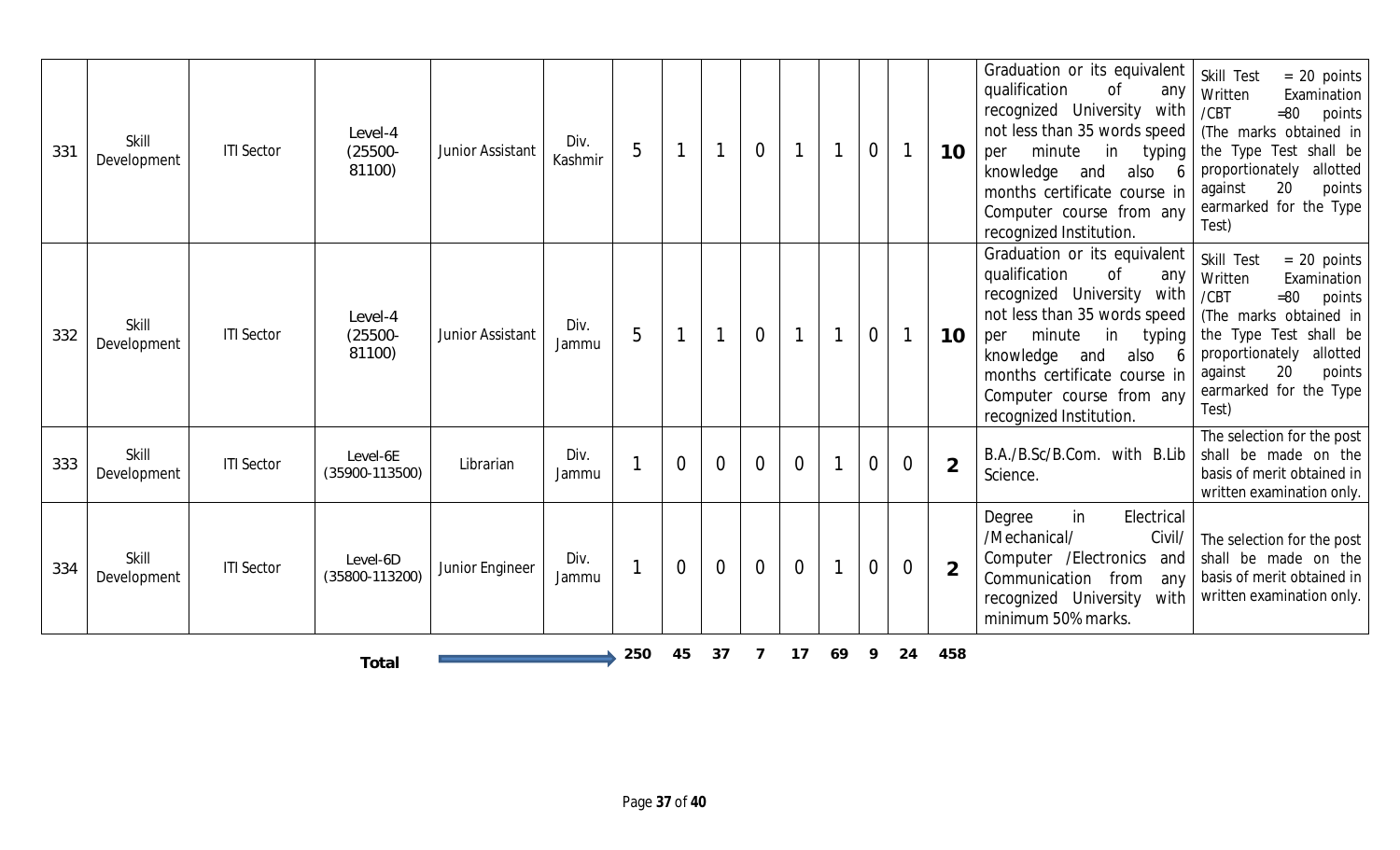#### **Note** –

- **1.** Candidates applying against the post of Junior Scale Stenographer/Junior Stenographer must have minimum speed of 65 and 35 words per minute in shorthand and type writing respectively, while as the candidates applying against the post of Junior Assistant must have knowledge of type writing with not less than 35 words speed per minute. Only those candidates who achieve an accuracy of 90% or above and a typing speed of minimum 35 words per minute shall be considered qualified for next stage(s).
- **2.** It is further clarified that candidate having degrees like BCA, BCS,BCM, BE/B.Tech (Computer/IT),MCA,MCS, MCM, BSc(IT), MSc(IT), ME/M.Tech (Computer /IT ) or B.Sc ( with computer as a subject)are not required to possess the six month certificate course in Computer from a recognized Institute.
- **3.** Candidates applying against the post(s) where Skill Test is applicable shall have to qualify Skill Test to be eligible for appearing in next level of Examination.
- **4.** The above posts are subject to minor changes on account of reconciliation with the concerned department.
- **5.** The above Pay Scale is subject to minor changes, if any, at the time of appointment by the Indenting department.

**(Sachin Jamwal) KAS, SECRETARY, J&K Services Selection Board.**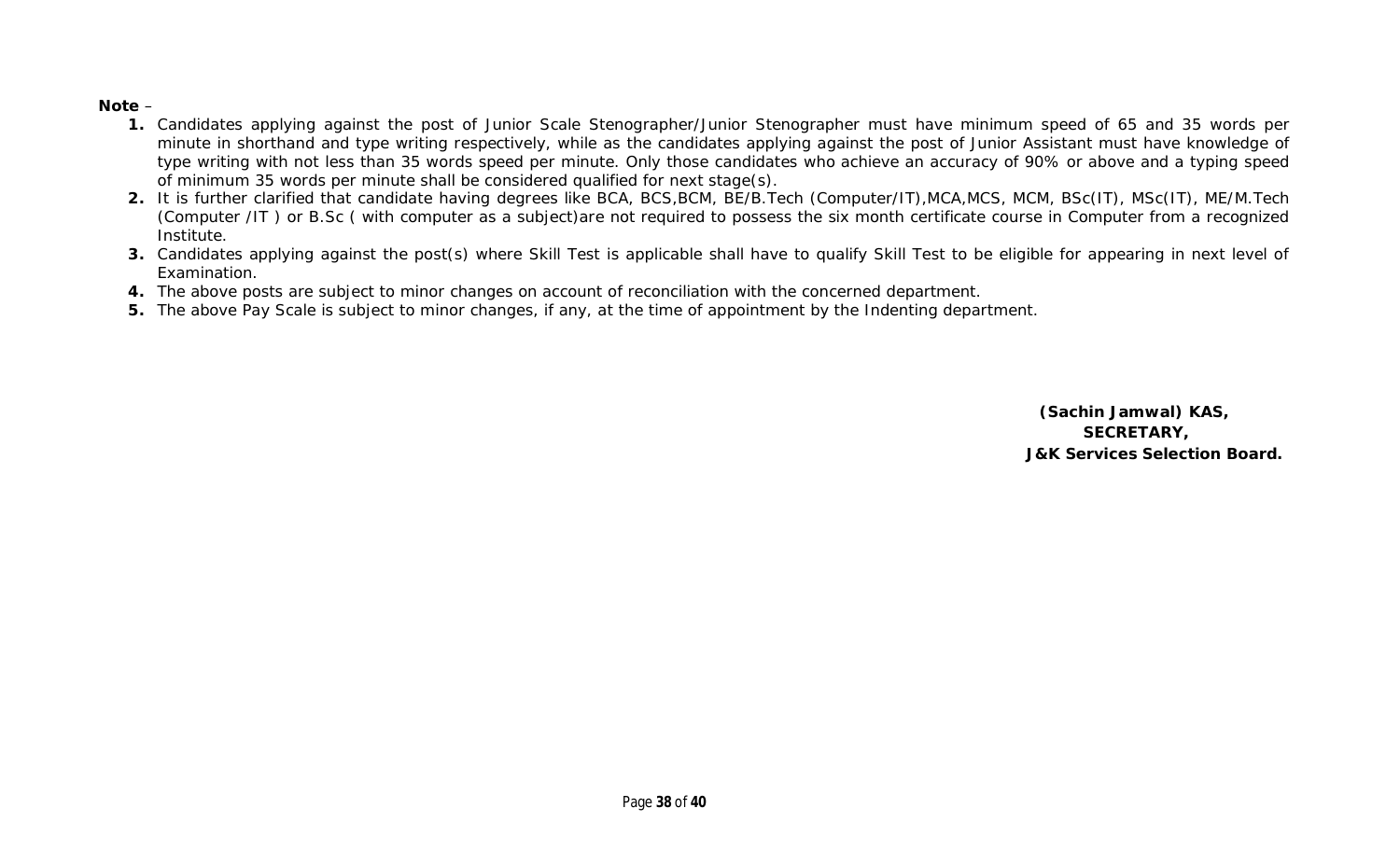## **"Annexure – B"**

## **Certificate regarding Physical Limitation of an Examinee to Write**

| This is to certify that, I have examined Mr/Ms/Mrs                                   |  |
|--------------------------------------------------------------------------------------|--|
| (name of the candidate with disability), a person with_________________(nature and   |  |
| percentage of disability as mentioned in the certificate of disability), S/o D/o     |  |
|                                                                                      |  |
| /District/UT and to state that he/she has physical limitation which hampers his /her |  |
| writing capabilities owing to his / her disability.                                  |  |

Signature of Specialist Doctor,

Government Health Care Institution/Hospital

Name & Designation:

Name of Government Hospital/ Health Care Institution with Seal

**Counter Signature of Medical Superintendent Government Health Care Institution/Hospital with Seal** 

**Place: Date:** 

**Note**: Certificate should be given by a specialist of the relevant stream/ disability (e.g Visual impairment-Ophthalmologist, Locomotor disability –Orthopaedic specialist/PMR).